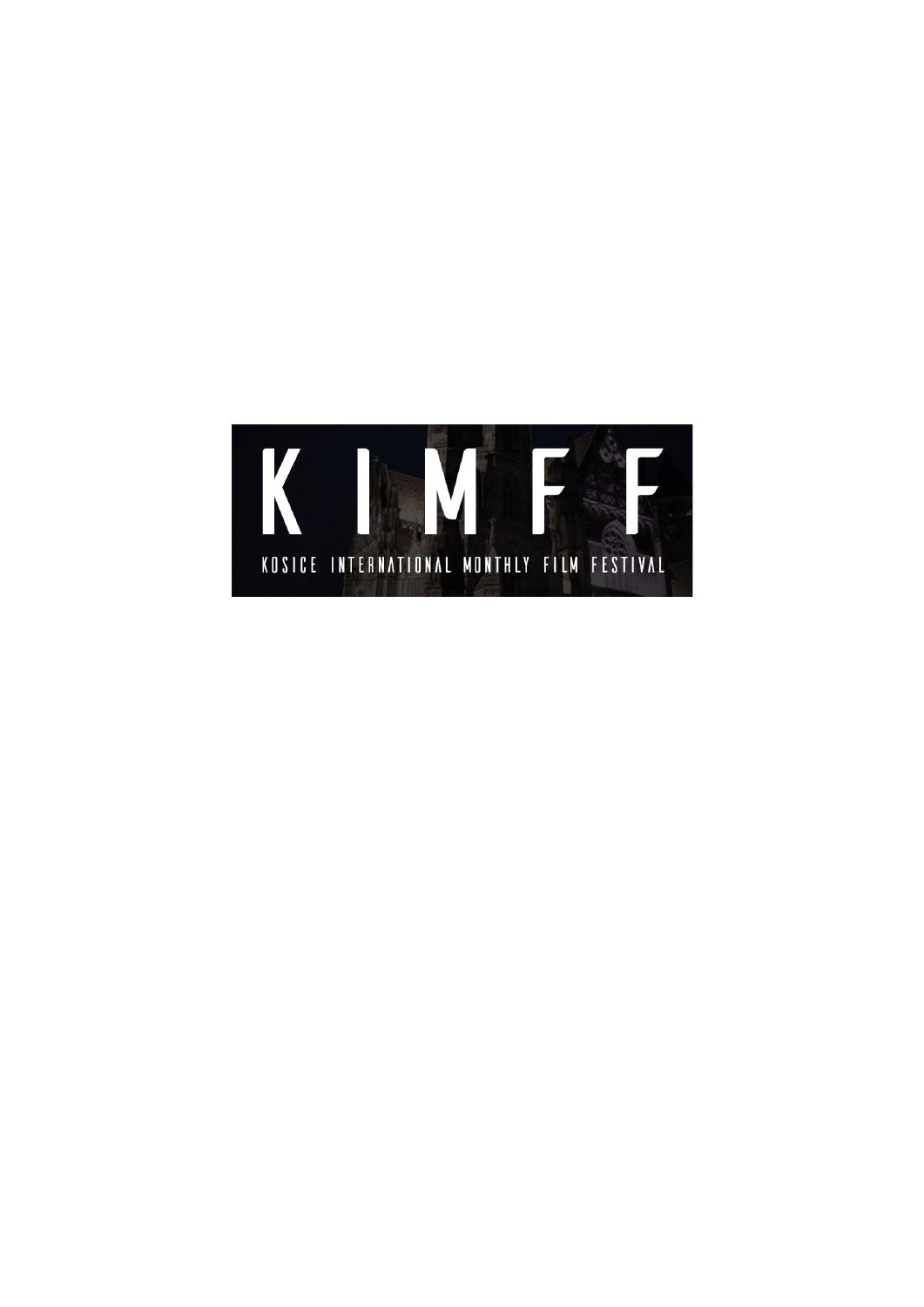# Results Table JUNE 2020

Best Feature Film **Memoria** France Marceau Uguen

2nd Best Feature Film **Summer Torpe** South Africa Liam Whitcher

3rd Best Feature Film **ONCE UPON A TIME ON ALL HALLOWS' EVE** United Kingdom JAROSLAW GOGOLIN

> Honorable Mention: Feature Film **The Morgenstern & Boyd Trilogy** Austria Fritz Aigner, Andreas Kaltenböck

### Best Feature Documentary **A CONVERSATION WITH AMERICA USA** Jim Kroft

2nd Best Feature Documentary **Diagnosing Healthcare USA** Paul Roberts

3rd Best Feature Documentary **Mirage Of Hope USA** Rushil Srirambhatla, Ajitesh Mishra, Abhinav Ramavath

> Honorable Mention: Feature Documentary **The Alabnian Code** Israel Yael Katzir

Honorable Mention: Feature Documentary **Beyond Galilee** USA T. D. Antoine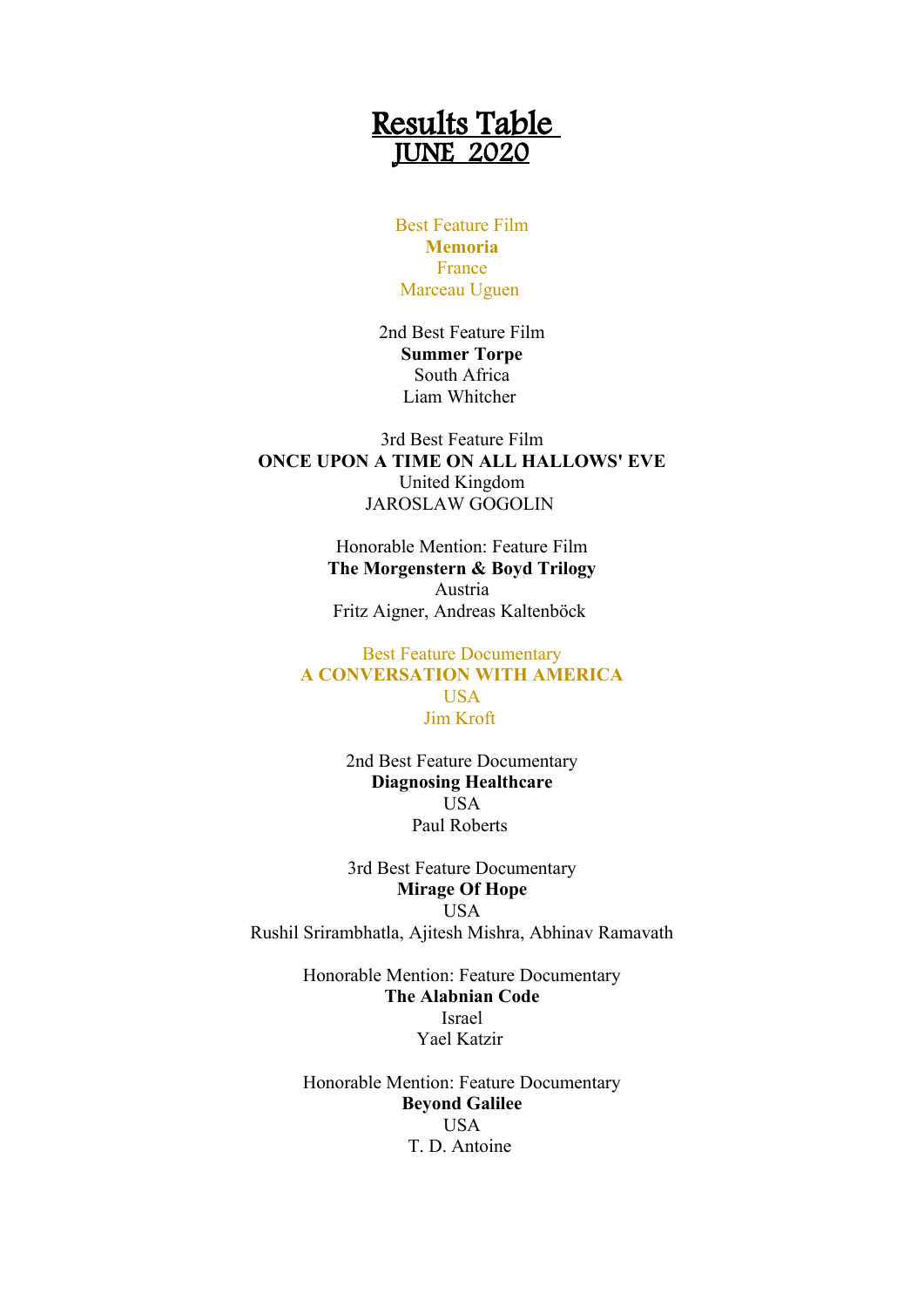Best Short Film **Vanilla** France Géraldine Alluaume

2nd Best Short Film **Susie USA** Jordan Doig

3rd Best Short Film **Heir** USA Clark Barclay

Honorable Mention: Short Film **The Gallery** Canada Pablo G. Arteaga

Honorable Mention: Short Film **One Night Stand** Canada Wojciech Zielinski

Best Short Documentary **Tuva youngster - Yong Deng** China Zhang Xiquan

2nd Best Short Documentary **Take a Trip** United Kingdom Christos Karakasis

3rd Best Short Documentary **Supermoon** Australia Dejan Stepanovic

Honorable Mention: Short Documentary **Haiti to Tijuana** USA Jared Jacobsen

Honorable Mention: Short Documentary **Welcome to Thoo Mweh Khee** United Kingdom Chris Neilan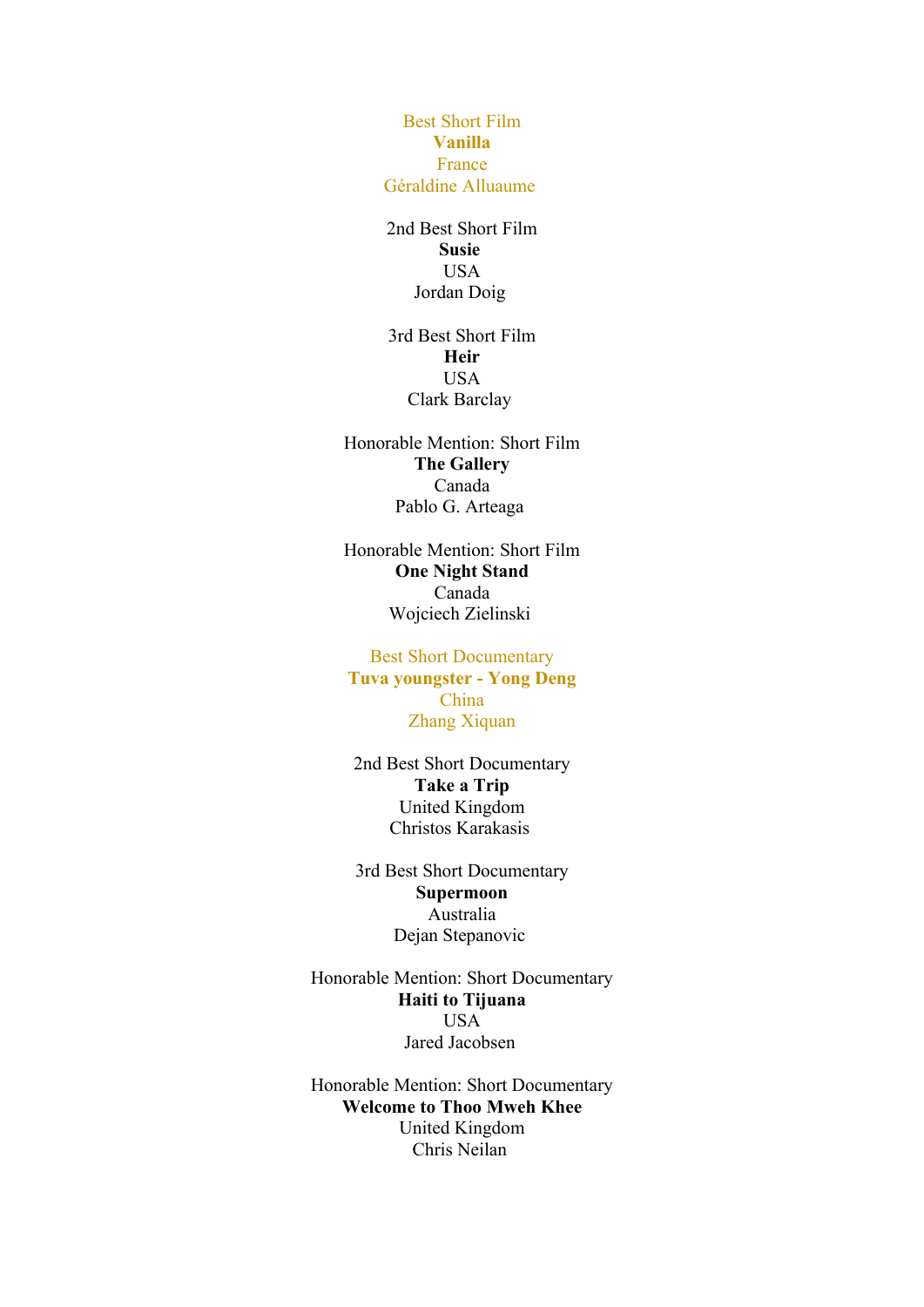Best Super Short Film **Carnival USA** Lia Wang

2nd Best Super Short Film **Q di Q** Italy Gianmarco Donaggio

3rd Best Super Short Film **Just play** Russia Kirill Chikalin

Honorable Mention: Super Short Film **Willie in the Sky** USA Nathaniël Siri

Honorable Mention: Super Short Film **Alex** Australia Jean Pierre Addinall

> Best Student Film **The Man Dressed in Orange** USA Elvir Ali

> > 2nd Best Student Film **The Call** Czech Republic Ondřej Burda

> > 3rd Best Student Film **Chrysanthemum** USA Suliya Gisele

Honorable Mention: Student Film **Q: ghostly remote effect**  Germany Marcus Hanisch

Honorable Mention: Student Film **PÍRABOK** Turkey Ferman Narin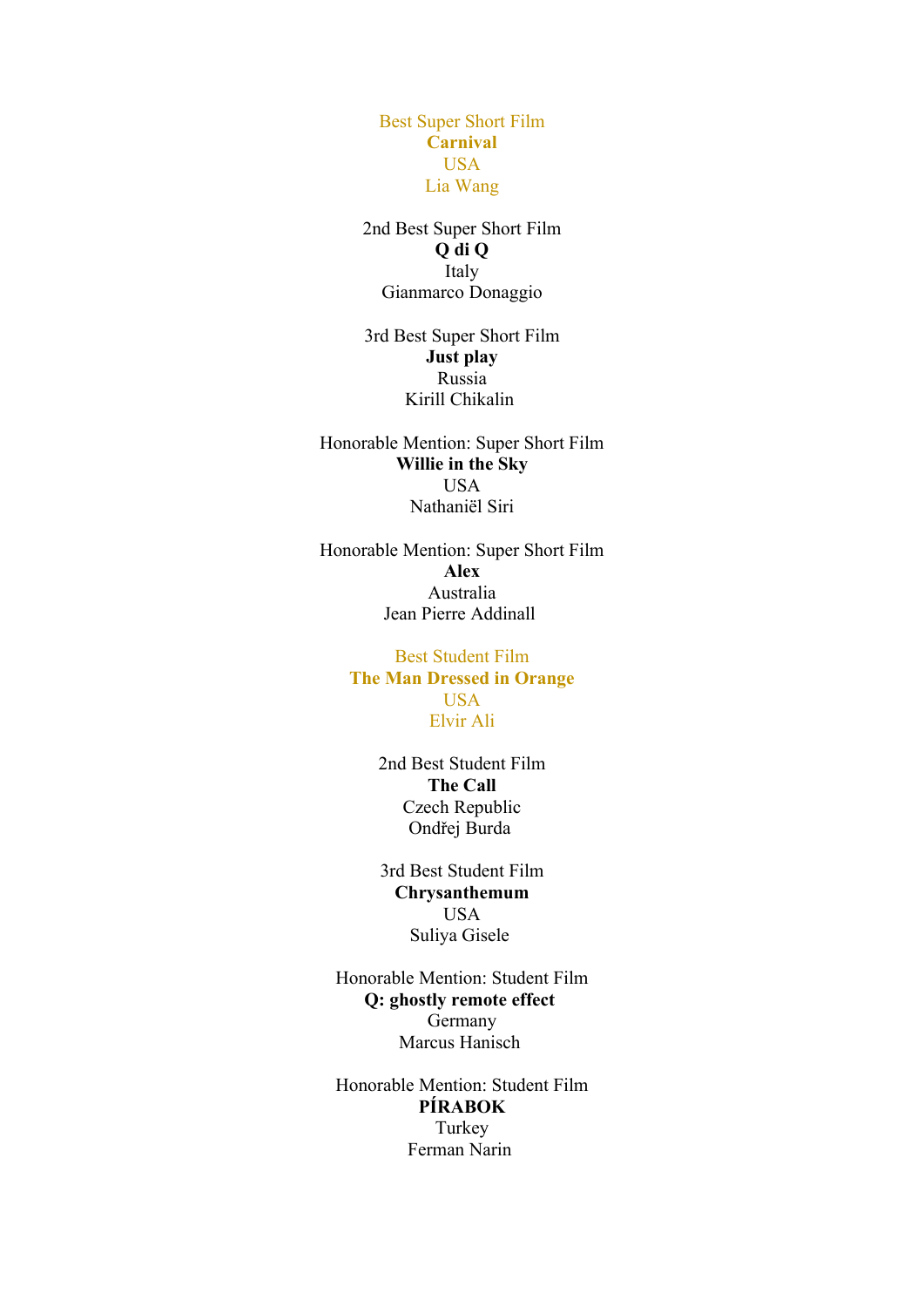Best Director Feature Film **Marceau Uguen**  France Memoria

2nd Best Director Feature Film **Fritz Aigner, Andreas Kaltenböck**  Austria The Morgenstern & Boyd Trilogy

3rd Best Director Feature Film **Russ Emanuel**  USA Wisper

Best Director Short Film **Alex Rudegeair**  USA **Dirt** 

2nd Best Director Short Film **Egor Voronin**  Russia Mutt

3rd Best Director Short Film **Guillermo Trujillo accini**  Colombia Flycatcher

Best Director Super Short Film **Lia Wang**  USA Carnival

2nd Best Director Super Short Film **Nathaniël Siri**  USA Willie in the Sky

3rd Best Director Super Short Film **Kirill Chikalin**  Russia Just play

Honorable Mention: Director Super Short Film **Chris Garcia**  France New Life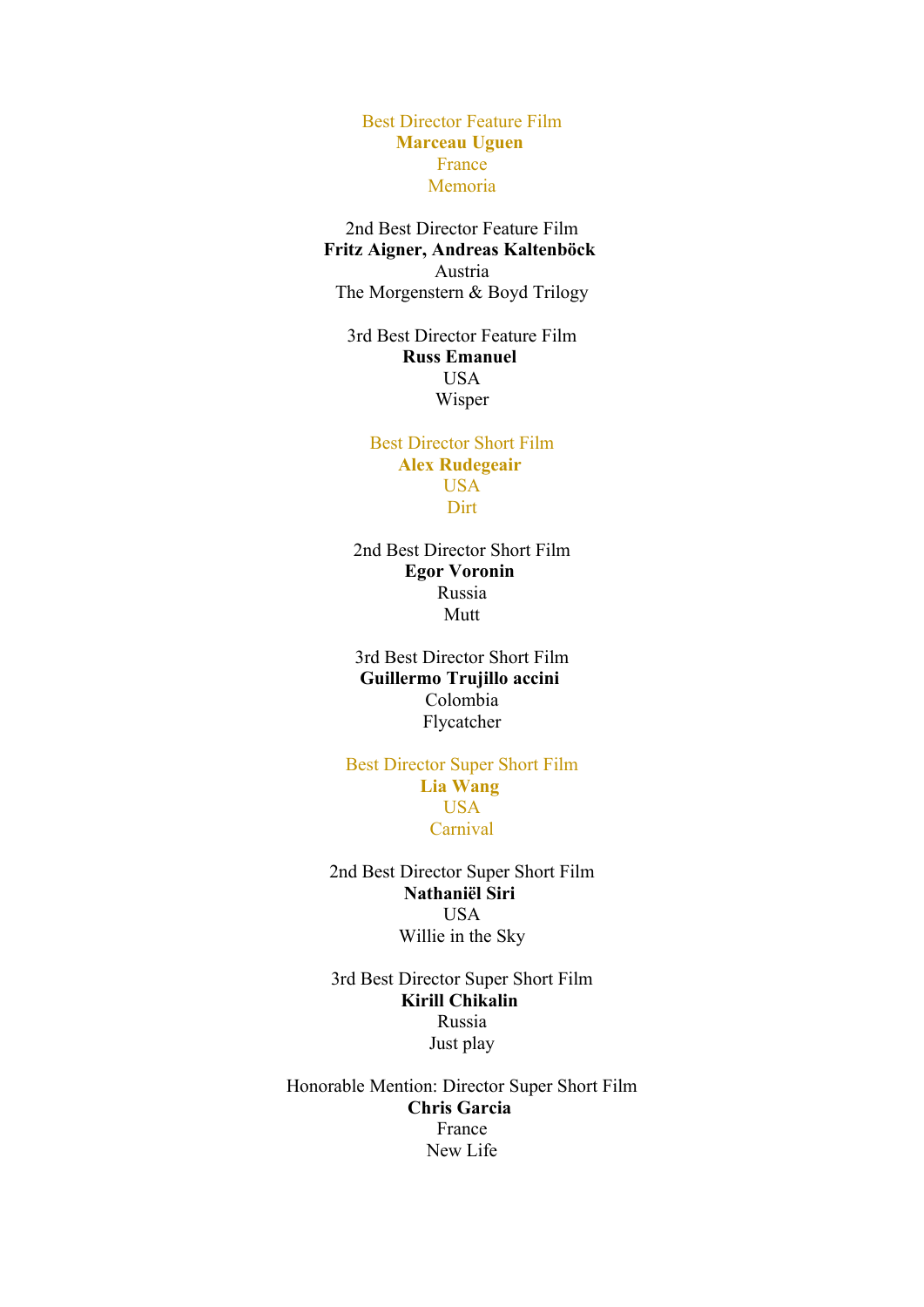Honorable Mention: Director Super Short Film **Go Back 3 Spaces** Italy Stefano Schiavone

Best First Time Director (Short) **Nicolás Cordone**  Dominican Republic NOTHING HAPPENS - A day of isolation

2nd Best First Time Director (Short) **Jordan Doig** USA Susie

3rd Best First Time Director (Short) **Feriele Beggour**  France Tacet

Honorable Mention: First Time Director (Short) **Denys Shchukin**  Ukraine Wasted

Honorable Mention: First Time Director (Short) **Lindsei Barros**  USA Home

> Best First Time Director (Feature) **Irina Vinogradova**  Russia Sour cream

Best Director Student Film **Nick Zhang**  USA There is the Moon, and You

2nd Best Director Student Film **Scott Dexter**  United Kingdom Silver City

3rd Best Director Student Film **Darya Firsova**  Russia They faced at the bakery…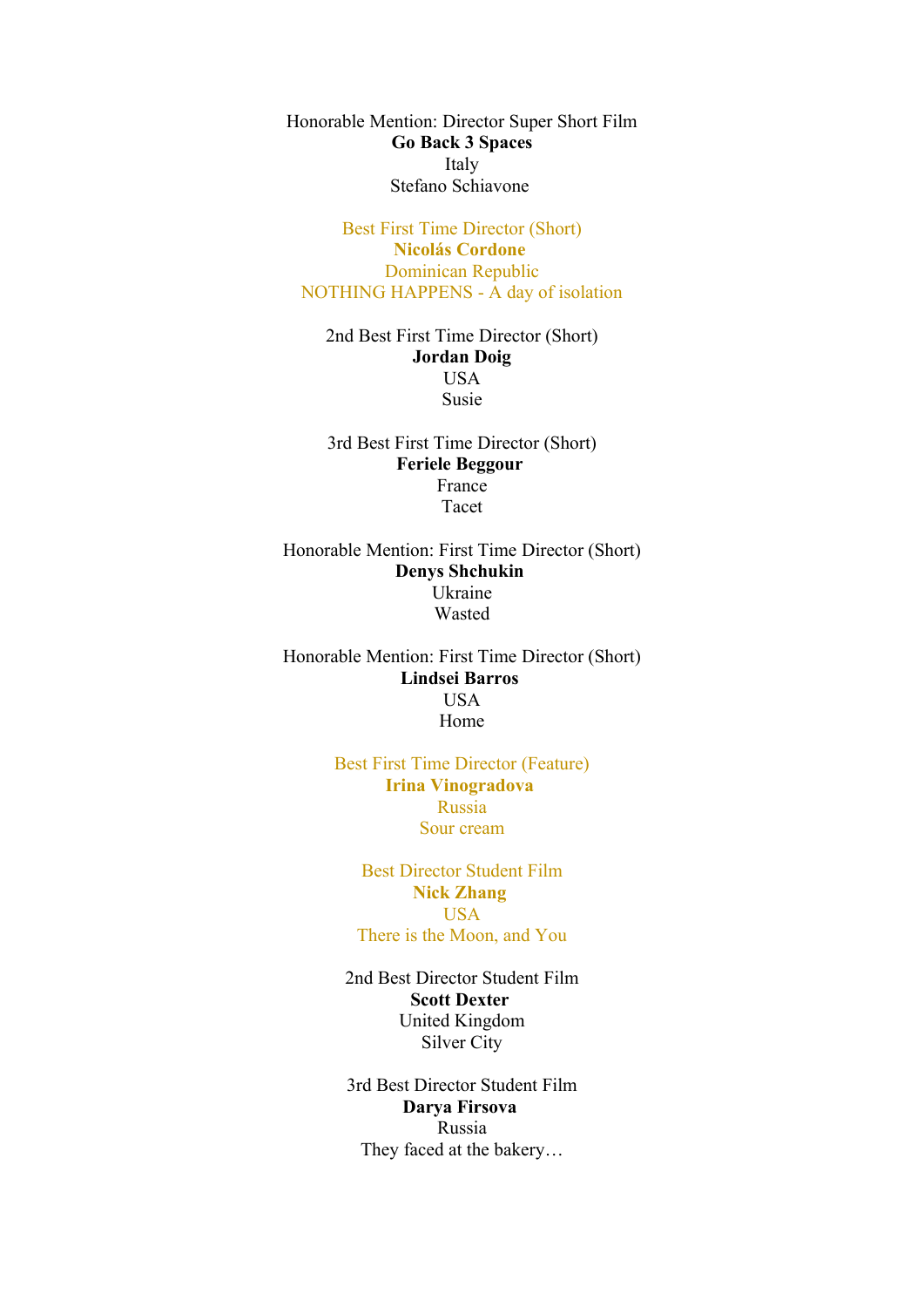Honorable Mention: Director Student Film **Jack Latham**  United Kingdom Headspace

Honorable Mention: Director Student Film **ALAN BAKR**  Turkey Amal

> Best Director Music Video **Inverted Gloaming** Chile MATIAS ALVARADO

2nd Best Director Music Video **Wasted** Ukraine Denys Shchukin

> Best Music Video **NOON - Delta Mare** Poland Krzysztof Balcewicz

Honorable Mention: Music Video **Come Closer** Germany Frank Meyer, Maged Mohamed

Honorable Mention: Music Video **End Effect – BLACKPITCH** Germany Karolina Wyrwal

# Best Drama **Tacet** France Feriele Beggour

Honorable Mention: Drama **Flycatcher**

Colombia Guillermo Trujillo Accini

Honorable Mention: Drama **The Mole** Belgium Ambrose Smoke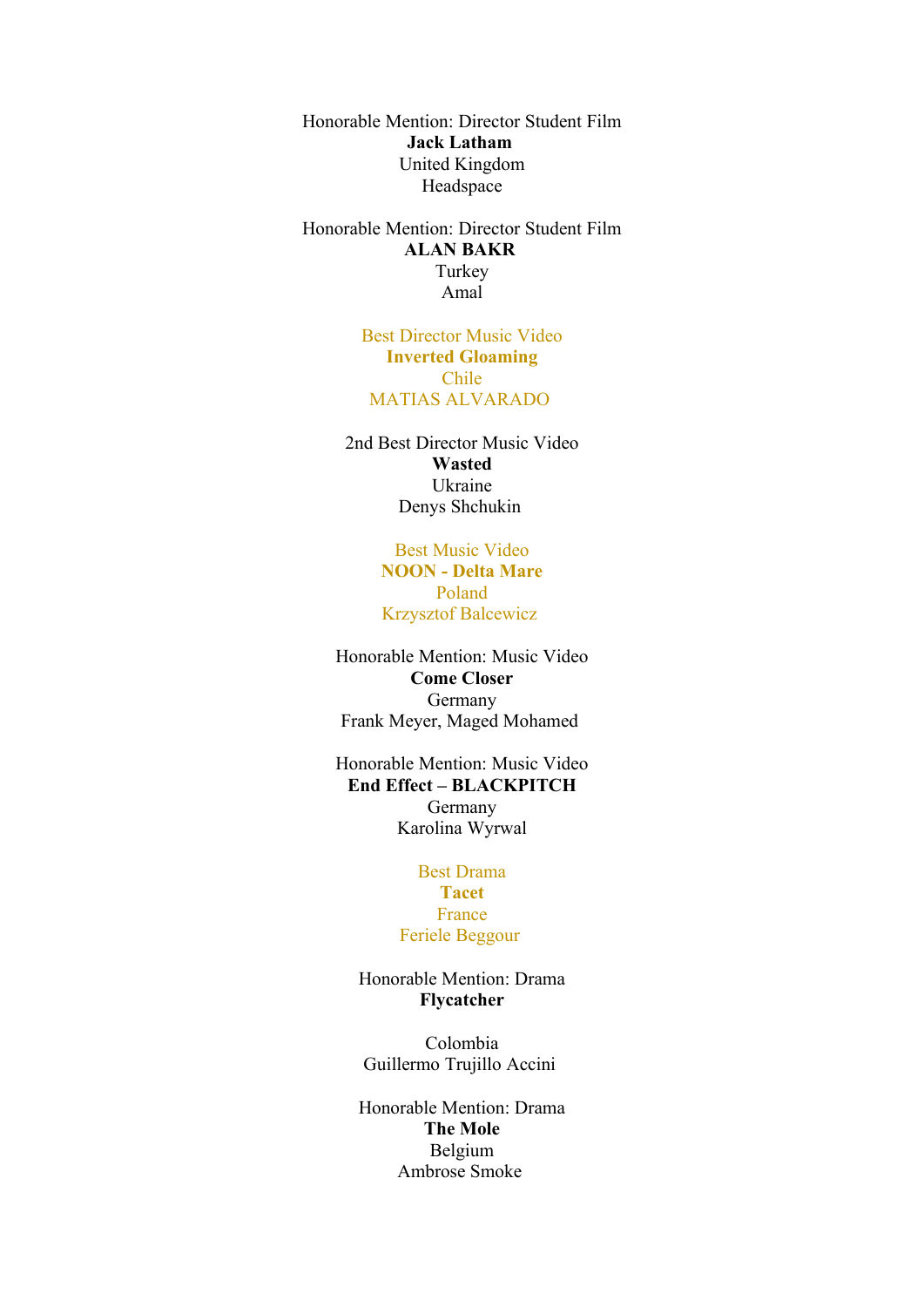Best Comedy **Manasanamaha** India Deepak

Honorable Mention: Comedy **EXTRA** Iran Kioumars Ahmadi

Honorable Mention: Comedy **Covid-19 From Outer Space** Italy Edoardo Nervi, Lea Borniotto, Vera Borniotto

> Best Animated Film **BEATRICE** Italy Vincenzo De Sio

Honorable Mention: Animated Film **Dystopia** Switzerland bellopropello

Honorable Mention: Animated Film **The Chair** USA Ronnie Cramer

> Best Experimental Film **Iva Bedlam/Shiner Dogma** Belgium Luyckx Jonas

Honorable Mention: Experimental Film **Death Offers Life - last moments of Vincent Van Gogh** India Saheer Abbas

> Honorable Mention: Experimental Film **Tacet** France Feriele Beggour

> > Best Indie Short Film **Vanilla** France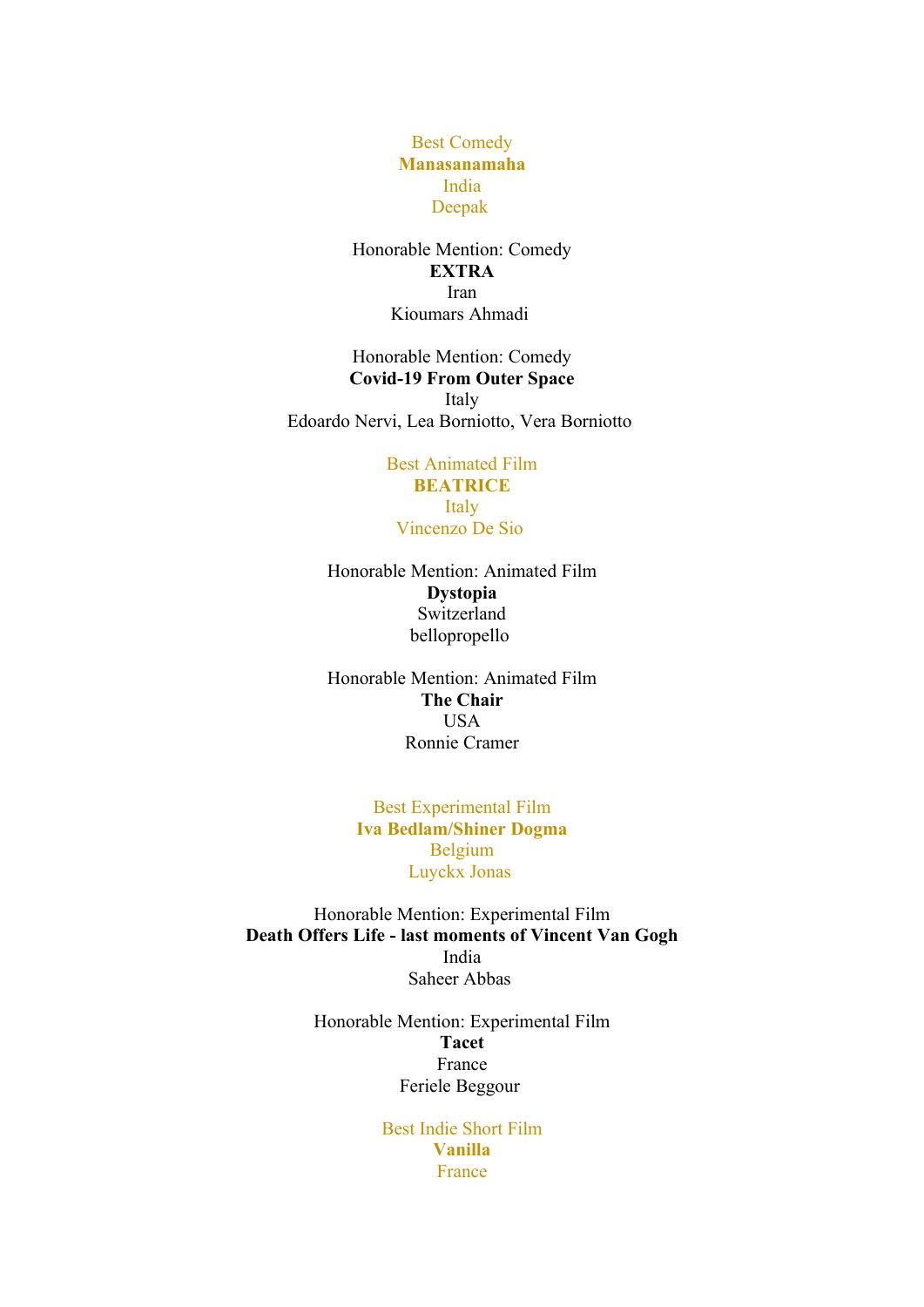Géraldine Alluaume

Honorable Mention: Indie Short Film **Giving Away The Bride** India Vardhan S.N.Dhaimodkar

Honorable Mention: Indie Short Film **Batman: City Of Crime** Belgium Brandon Gotto

Best Indie Feature Film **The Morgenstern & Boyd Trilogy** Austria Fritz Aigner, Andreas Kaltenböck

Honorable Mention: Indie Feature Film **Wisper** USA Russ Emanuel

> Best Web/TV Series **Harbor Island** USA Tiffany Rhodes

Honorable Mention: Web/TV Series **The Crown Experiments Season 1** Israel Shlomit Ginton

Honorable Mention: Web/TV Series **Confessions – The Series** USA Ernest Serrano

### Best Horror **Susie** USA Jordan Doig

Honorable Mention: Horror **Mark of the Rougarou USA** Erica Duke

Honorable Mention: Horror **Home** USA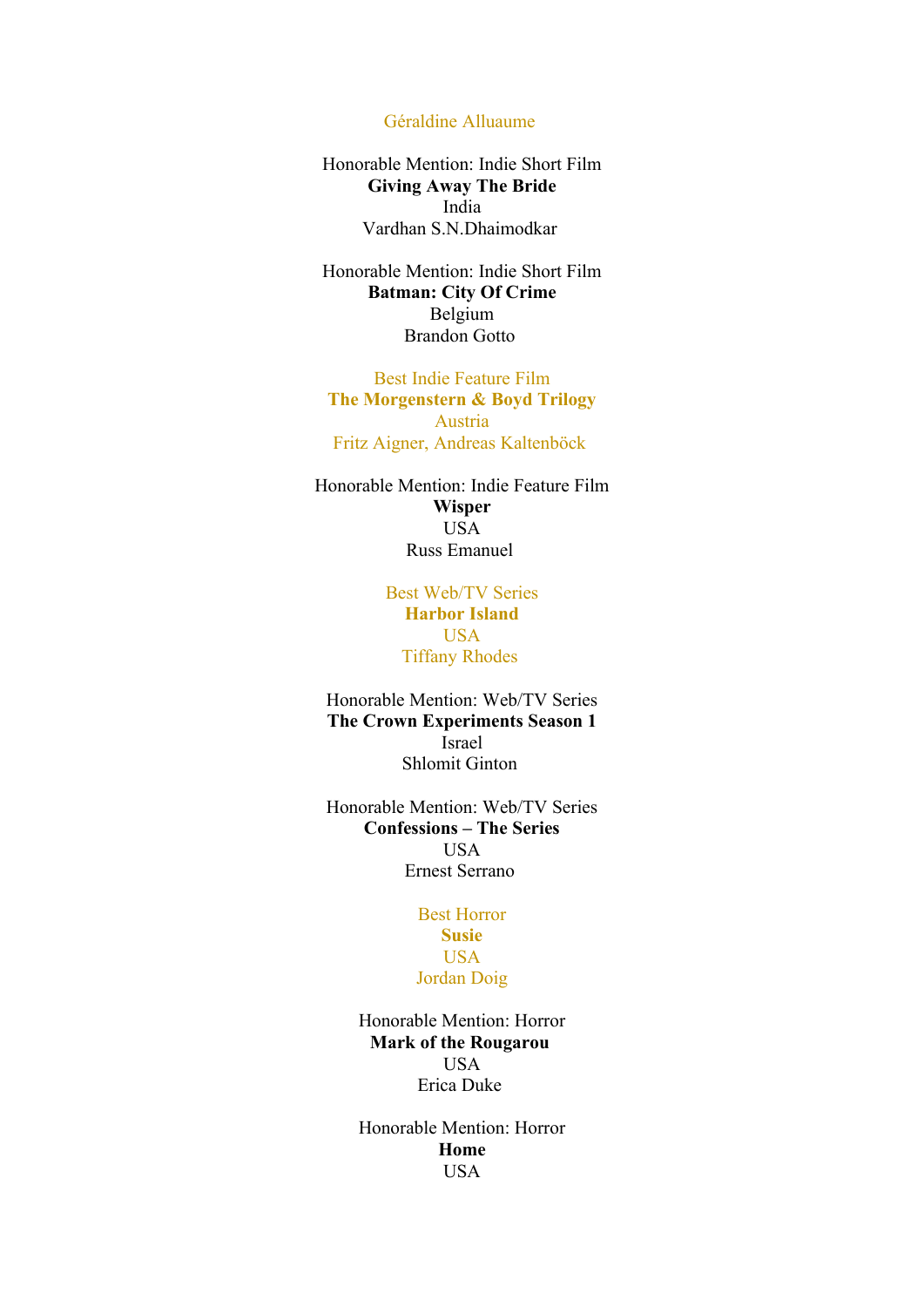Lindsei Barros

# Best Thriller **Sleep Tight** USA Michael Seabolt

Honorable Mention: Thriller **The Ferals** United Kingdom Stefan Ruiz

Honorable Mention: Thriller **Home** USA Lindsei Barros

> Best Sci-fi **Paradox** Australia Jon Cohen

Honorable Mention: Sci-fi **COVID-19 THE APOCALYPSE**

> USA Stephen DruryPhillips

Best LGBT Short Film **The Binding of Itzik USA** Anika Benkov

Best Mobile Phone Film **The Ominous Project Universe Presents: ISOLATION** USA Shreco Bakari

> Honorable Mention: Mobile Phone Film **Bernie** USA Luis Blackaller

> Honorable Mention: Mobile Phone Film **Mis(s)communication** Canada Abhishek Gore

> > Best Inspirational Film **Change The World**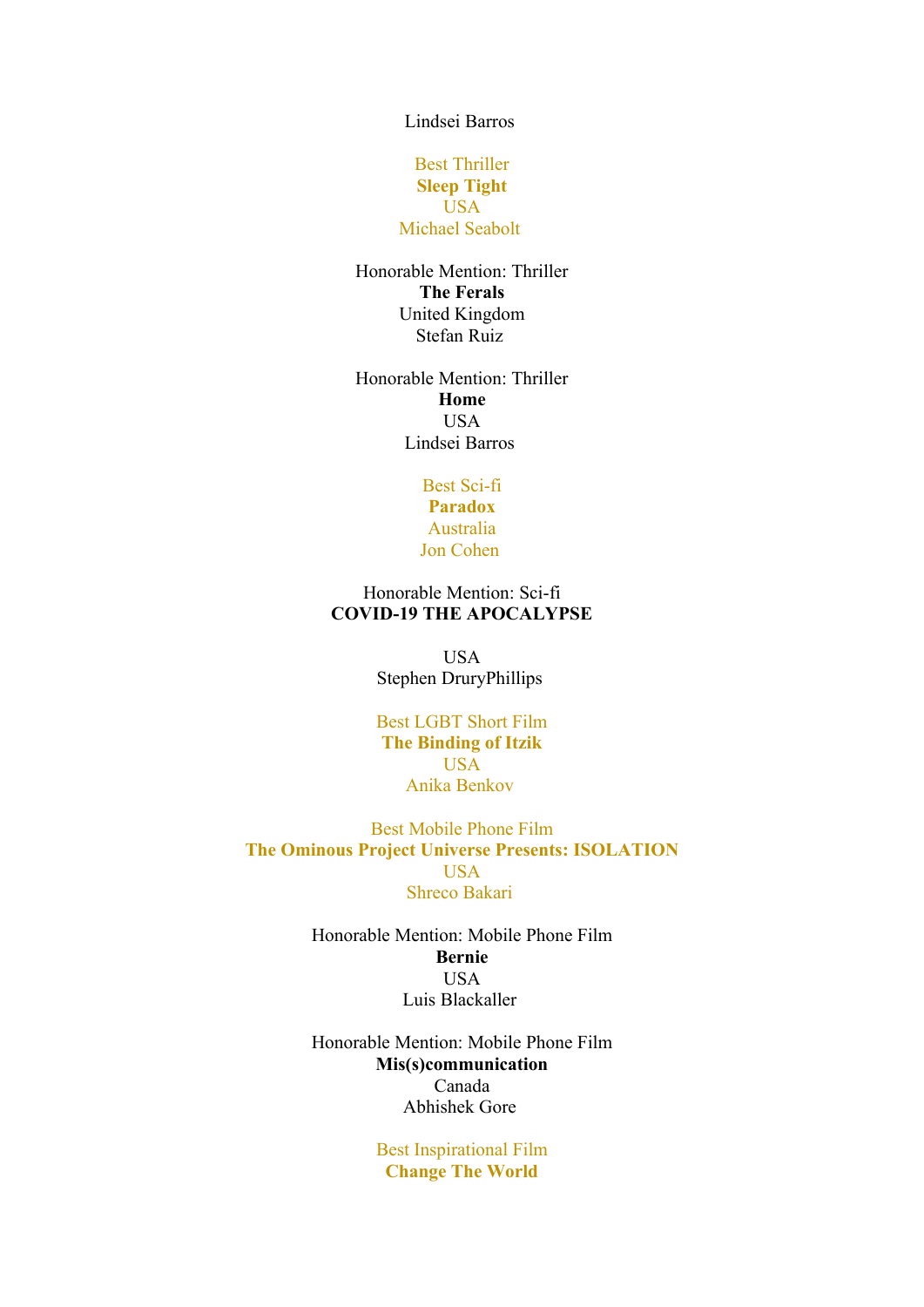Australia Angelena Bonet

Honorable Mention: Inspirational Film **BEATRICE** Italy Vincenzo De Sio

Honorable Mention: Inspirational Film **Girl in a Van** United Kingdom Galina Popovic

> Best Action **Heir** USA Clark Barclay

Best Film Poster **Terror From The Light** China Wei Geng

Honorable Mention: Film Poster **Luca And Iso** Australia Damian Overton, Ed Cali

Honorable Mention: Film Poster **Just play** Russia Kirill Chikalin

# Best Trailer **Dirt** USA Alex Rudegeair

Best Slovak Short Film **The Gift** Slovakia Andrej Hofer

Best Actor Short Film **Alex Rudegeair** USA Dirt

Best Actress Short Film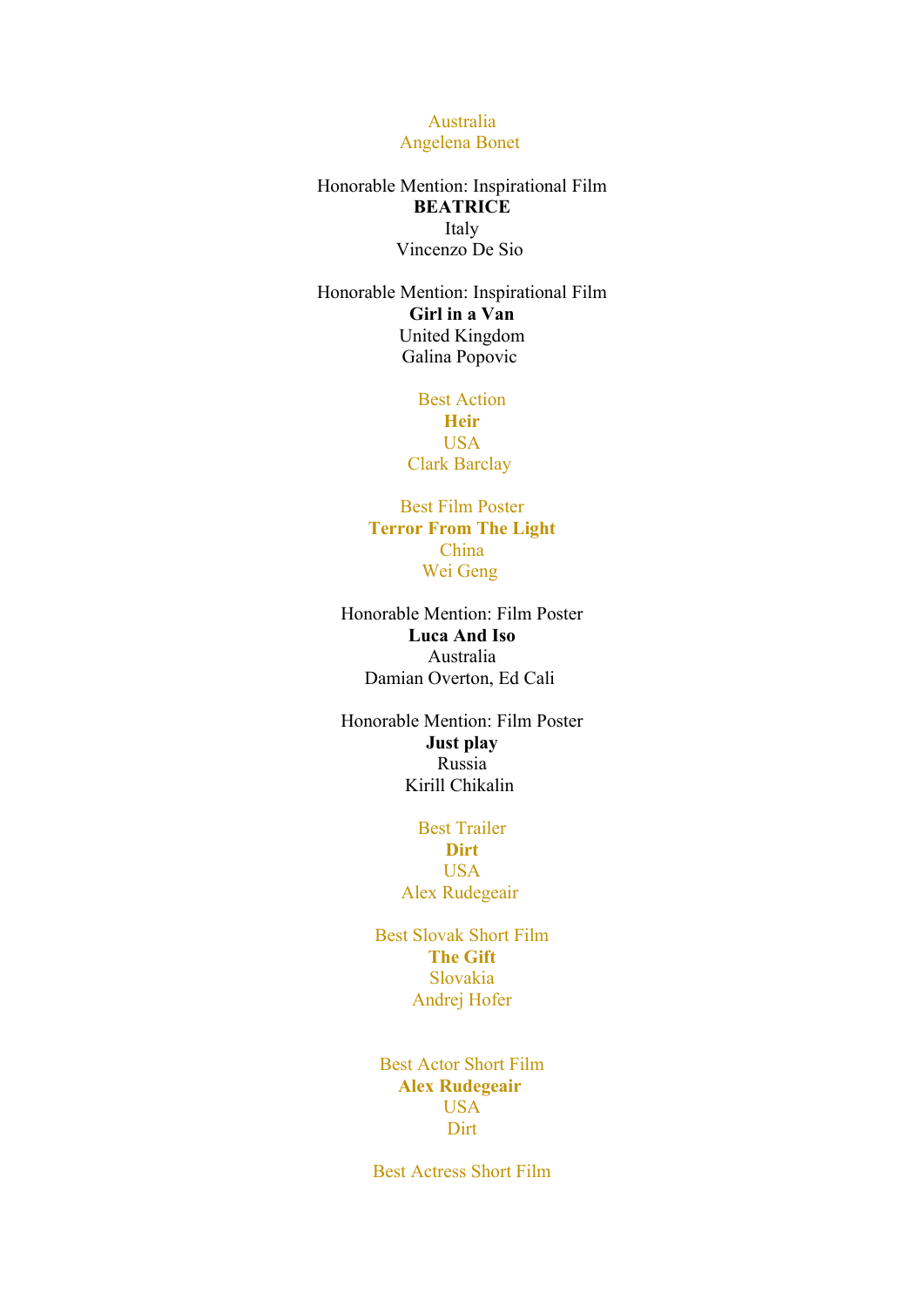**Sugey Cruz** USA **Dirt** 

Best Actor Feature Film **Romm Burlat** Philippines COVERED CANDOR

Best Actress Feature Film **Mona Guennegues**  France Memoria

Best Original Screenplay **Marceau Uguen, Bastien Gros**  France Memoria

Best Editing **Bastien Gros a Marceau Uguen** France Memoria

> Best Sound Design **Chamberlain Studio**  Canada Immanent

Honorable Mention: Sound Design **Dane Liberatore USA** They Wear Black

> Best VFX **Denys Shchukin**  Canada Wasted

Best Cinematography **Dylan Stern-Courney a Tony Marion**  USA **Dirt** 

Honorable Mention: Cinematography **Gianmarco Donaggio** Italy Q di Q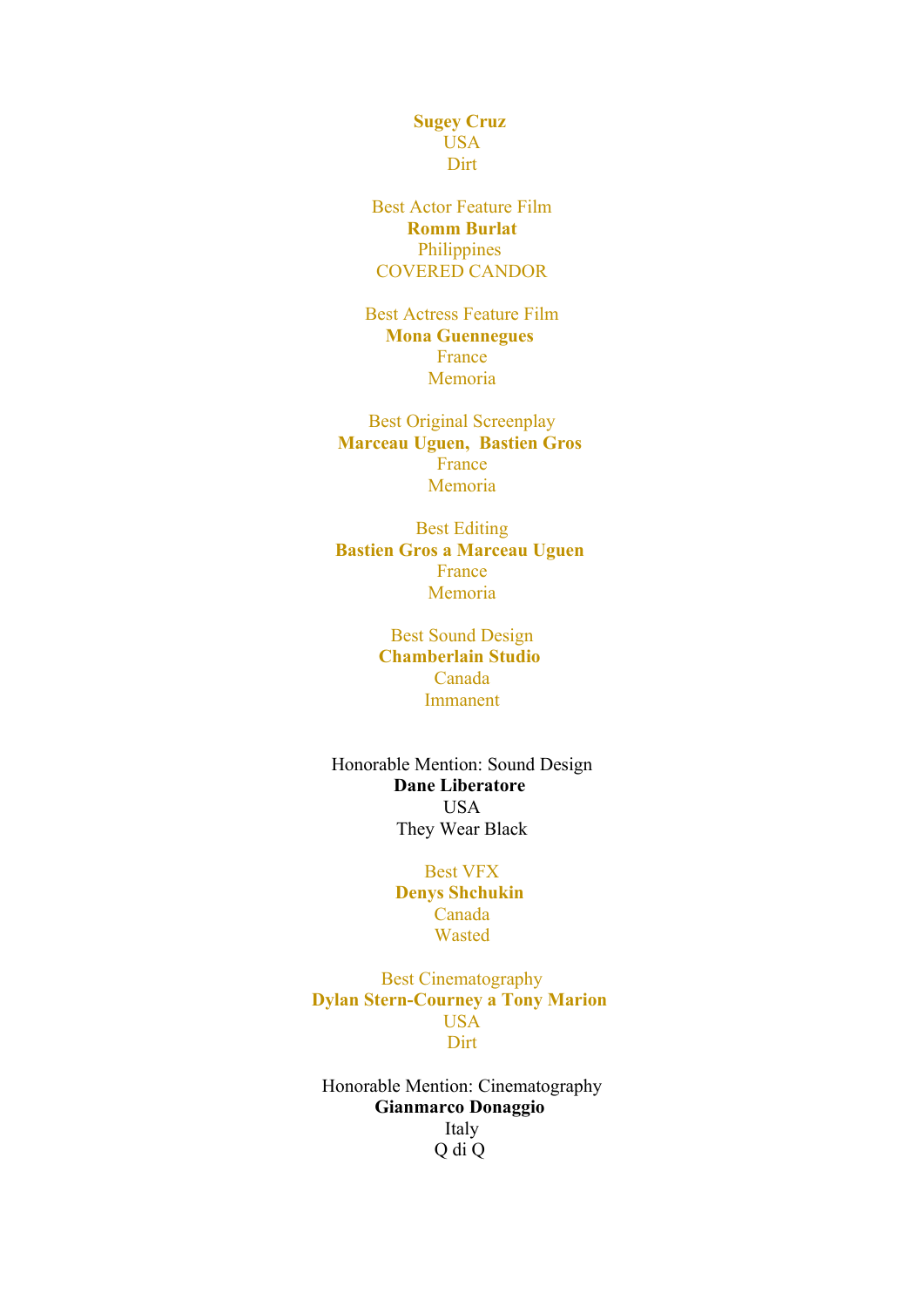Honorable Mention: Cinematography **Matias Alvarado** Chile Inverted Gloaming

Best Production **Erica Duke, Ambar Capoor, Iain Mclean, Mariangela Pagan** USA Mark of the Rougarou

> Honorable Mention: Production **Alex Rudegeair** USA Dirt

> Honorable Mention: Production **Kendal Öztürk**  Turkey PİRABOK

> > Best Short Script **PADRE** United Kingdom Ian Davies

2nd Best Short Script **The Music Box** United Arab Emirates Ahmed Mohamed Almaazmi

> 3nd Best Short Script **Safe**

Italy Federico Maria Giansanti

## Best Feature Script **LAJJAWATI USA** SUMATHY RAM, CHARLES LEOPARDO

2nd Best Feature Script **On Par** United Kingdom Paul G. Andrews, Beth Kates

3rd Best Feature Script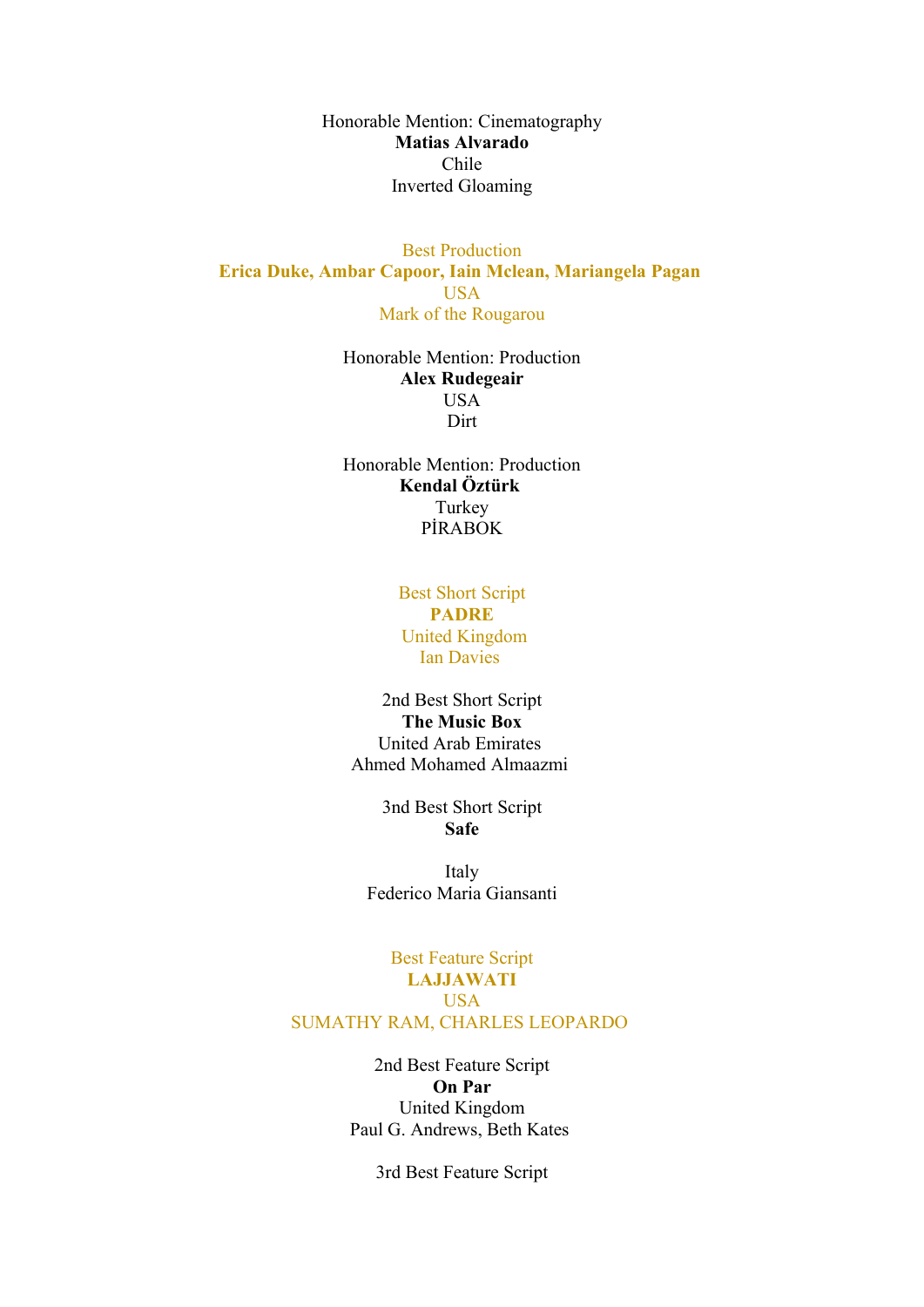**The Starving Swans** United Kingdom Karlton Parris

Best First Time Screenwriter (Short) **A Week Between Us** Saudi Arabia Rayia Banjar, Asim Altokhais

Honorable Mention: First Time Screenwriter (Short) **First Contact** Germany Nils Witt

Honorable Mention: First Time Screenwriter (Short) **Kitchen** United Kingdom Vasil Mihail

> Best First Time Screenwritter (Feature) **Nine Years** Italy Andrea Castelli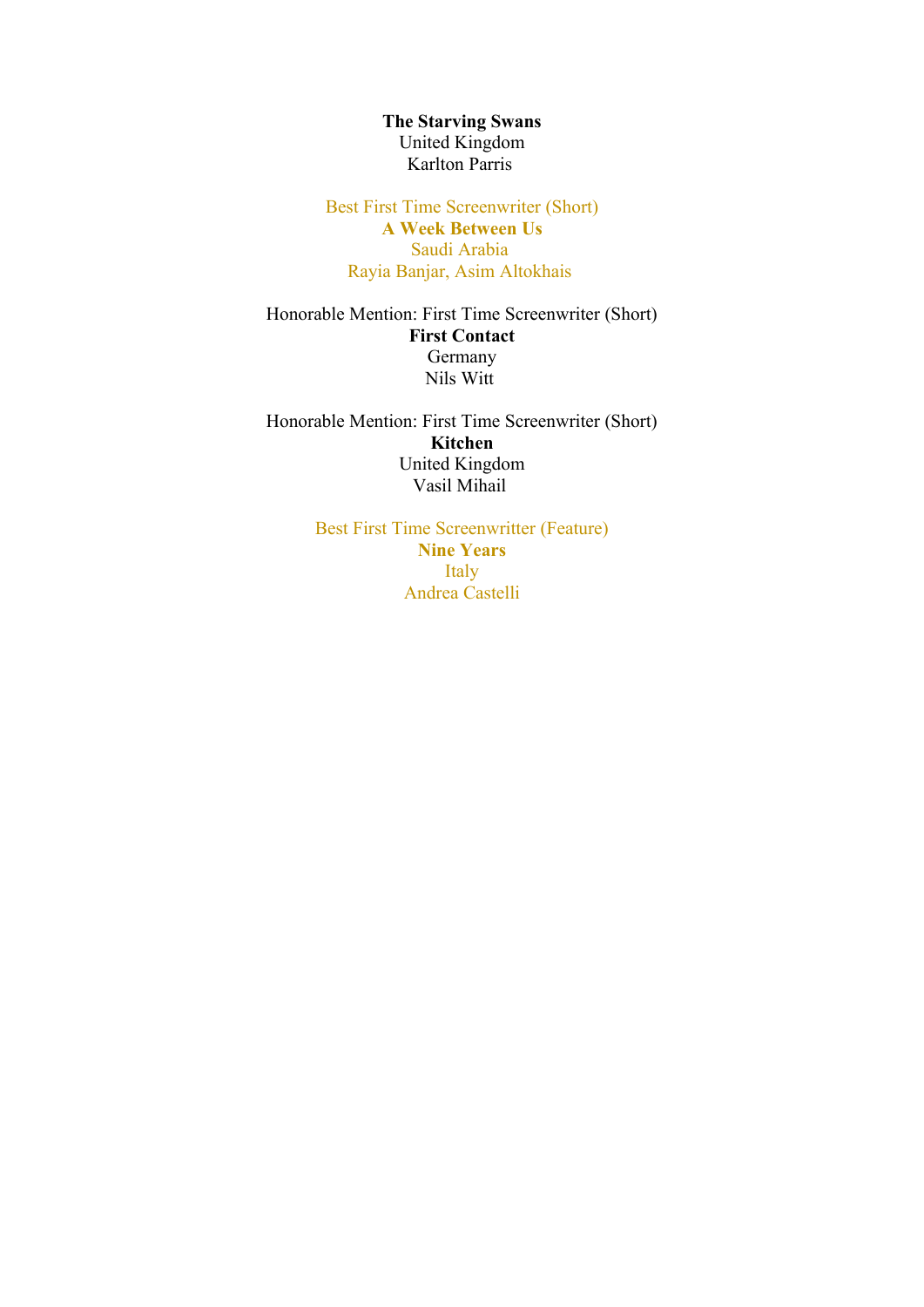# Results Table JULY 2020

### Best Feature Film Best Actress Feature Film Best First Time Director (Feature)

**L'ENFER N'EST PAS LOIN**

Belgium Director: Brandon Gotto Actress: Margaux Colarusso

> 2nd Best Feature Film **Living Unscathed** Peru Manuel Siles

3rd Best Feature Film **Because The Night** Belgium Victor-Emmanuel BOINEM

Honorable Mention: Feature Film **Sheru** Pakistan Ayesha Baig

# Best Feature Documentary

**Fifth List**  Cuba Giselle Garcia Castro

2nd Best Feature Documentary **Cryptopia: Bitcoin, Blockchains and the Future of the Internet** Australia Torsten Hoffmann & Michael Watchulonis

> 3rd Best Feature Documentary Best Editing **Prophets, Teachers and Kings** USA Devin A. Rice

Honorable Mention: Feature Documentary **Letters from Slovenia USA** Carole Ryavec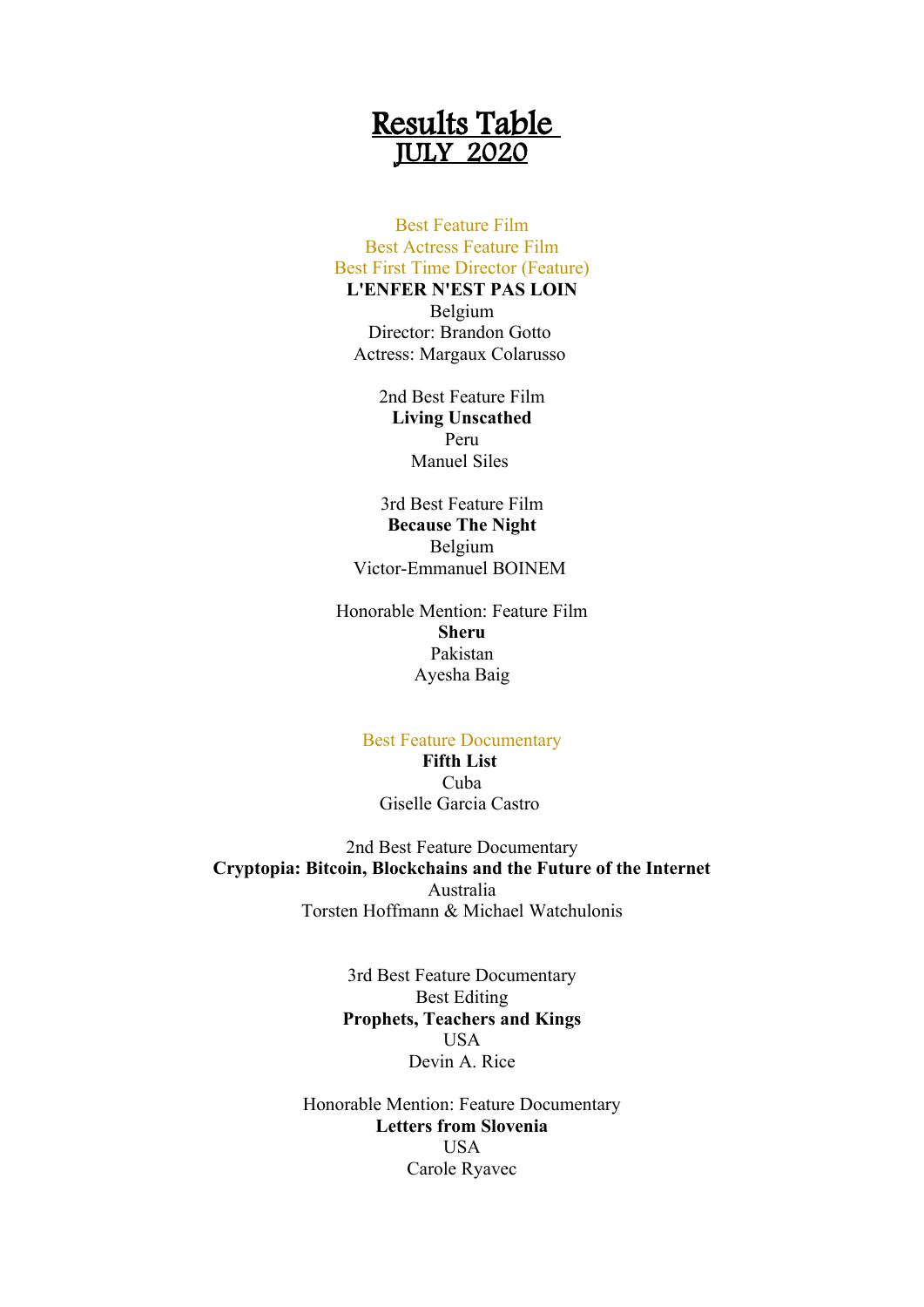Honorable Mention: Feature Documentary **Background Radiation Reflection** South Korea HeeSueKwon

### Best Short Film

**Gentil.le** France Olivier Aufauvre & Lauréline Kuntz

> 2nd Best Short Film Best Director Short Film

> > **First, Last** China Ruiyin Ouyang

3rd Best Short Film **No place like lockdown** Poland Mariusz Kuczewski

Honorable Mention: Short Film Best Action **"Trainee N13"** Russia Sergey Donin

Honorable Mention: Short Film Best Cinematography **The Service**

**USA** Austin Bowen

#### Best Short Documentary

**Homeland Gone** Spain Laura Lavinia

2nd Best Short Documentary **The White Widow** France Benoît Mars

3rd Best Short Documentary **Gary** USA Yunhong Pu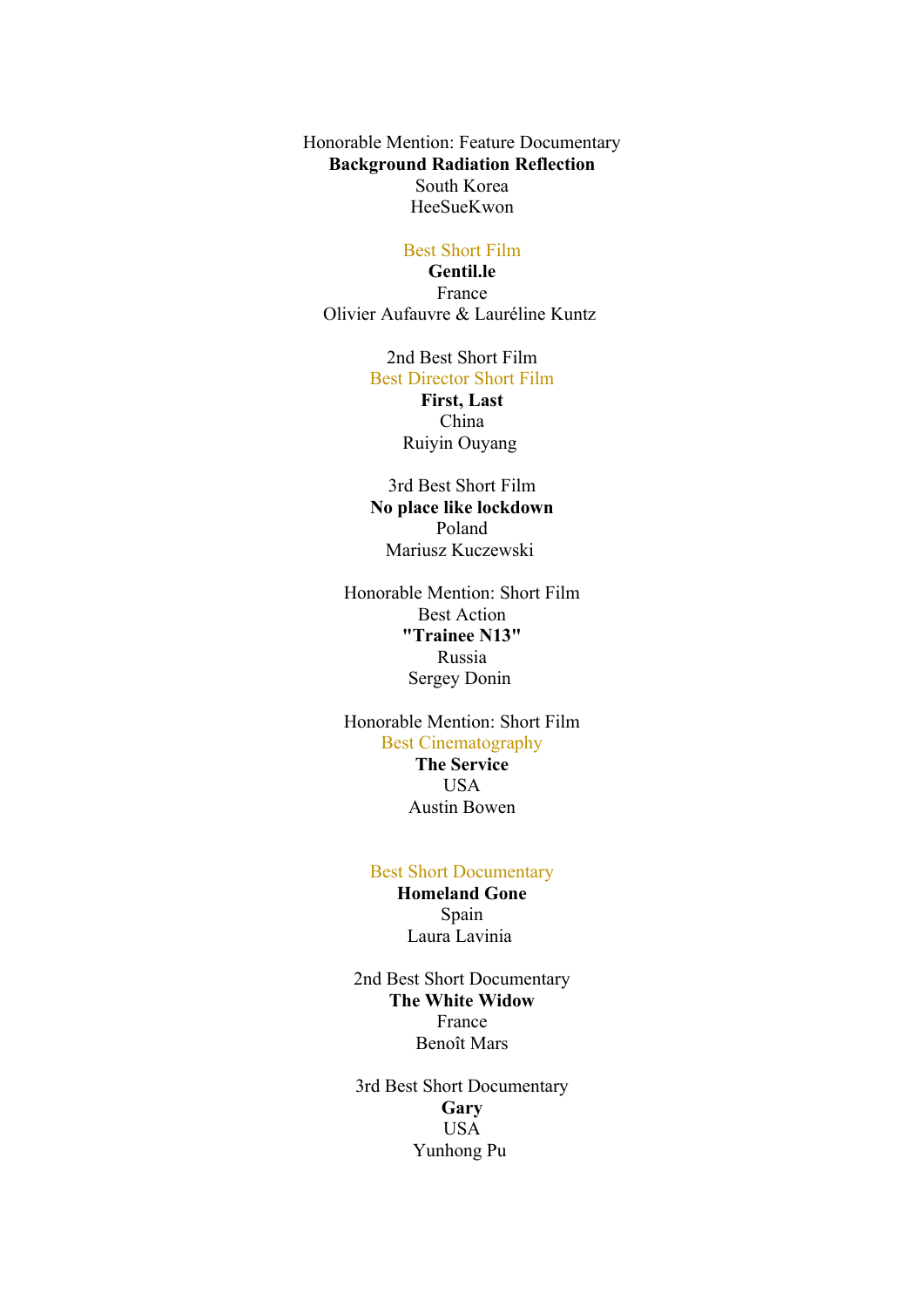Honorable Mention: Short Documentary Honorable Mention: Mobile Phone Film **Holy Mountain** Germany Franziska Heim

Honorable Mention: Short Documentary **New Beginnings** Brazil Saulo Ribas

Best Super Short Film

Honorable Mention: Animated Film **Elizabeth Hardy: Private Investigator** USA Emory Rice

> 2nd Best Super Short Film **Going Forward** United Kingdom Jai Evora

3rd Best Super Short Film Best Director Super Short Film **Skateboarding: 101** USA Dominick Garcez

Honorable Mention: Super Short Film 3rd Best Director Super Short Film **Cochon USA** Connor Morley

Honorable Mention: Super Short Film Best Experimental Film **Coma** USA Pavel Dovgal

> Best Student Film Honorable Mention: Thriller Best Sound Design Best Production

> > **Gone** Australia

Director: William Jackson Producer: Simon Daniele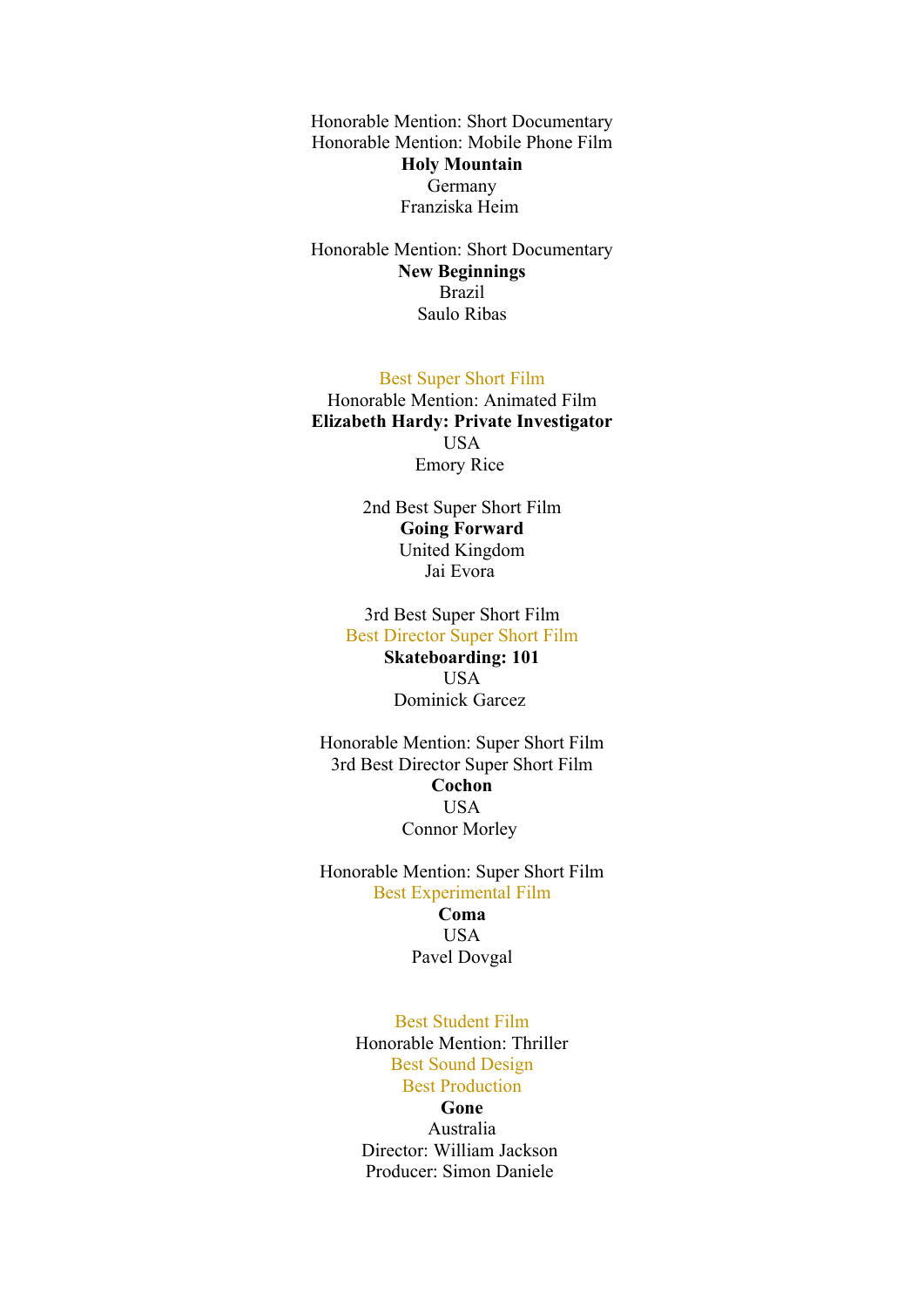Sound Design: Zak Birrell

2nd Best Student Film Honorable Mention: First Time Director (Short) 2nd Best Director Student Film **Haute Couture USA** Wells Watson Jr.

3rd Best Student Film Honorable Mention: Director Student Film **The Journey** Portugal Henrique Lopes

Honorable Mention: Student Film **Pincers** USA Virginia Spoo

Honorable Mention: Student Film **HOME DOOMED** Turkey Doğukan Özkılıç

2nd Best Director Short Film Best Thriller Best Actor Short Film Director: Brendan Young Actor: Steve Bastoni Australia **The Widow**

3rd Best Director Short Film Honorable Mention: Indie Short Film Honorable Mention: Thriller Best Actress Short Film Honorable Mention: Cinematography Director: Russell Southam Actress: Gemma Dart Cinematographer: Derek Abel Australia **Black Heart, Red Hands**

2nd Best Director Super Short Film Logan Webb USA **Tapped Out**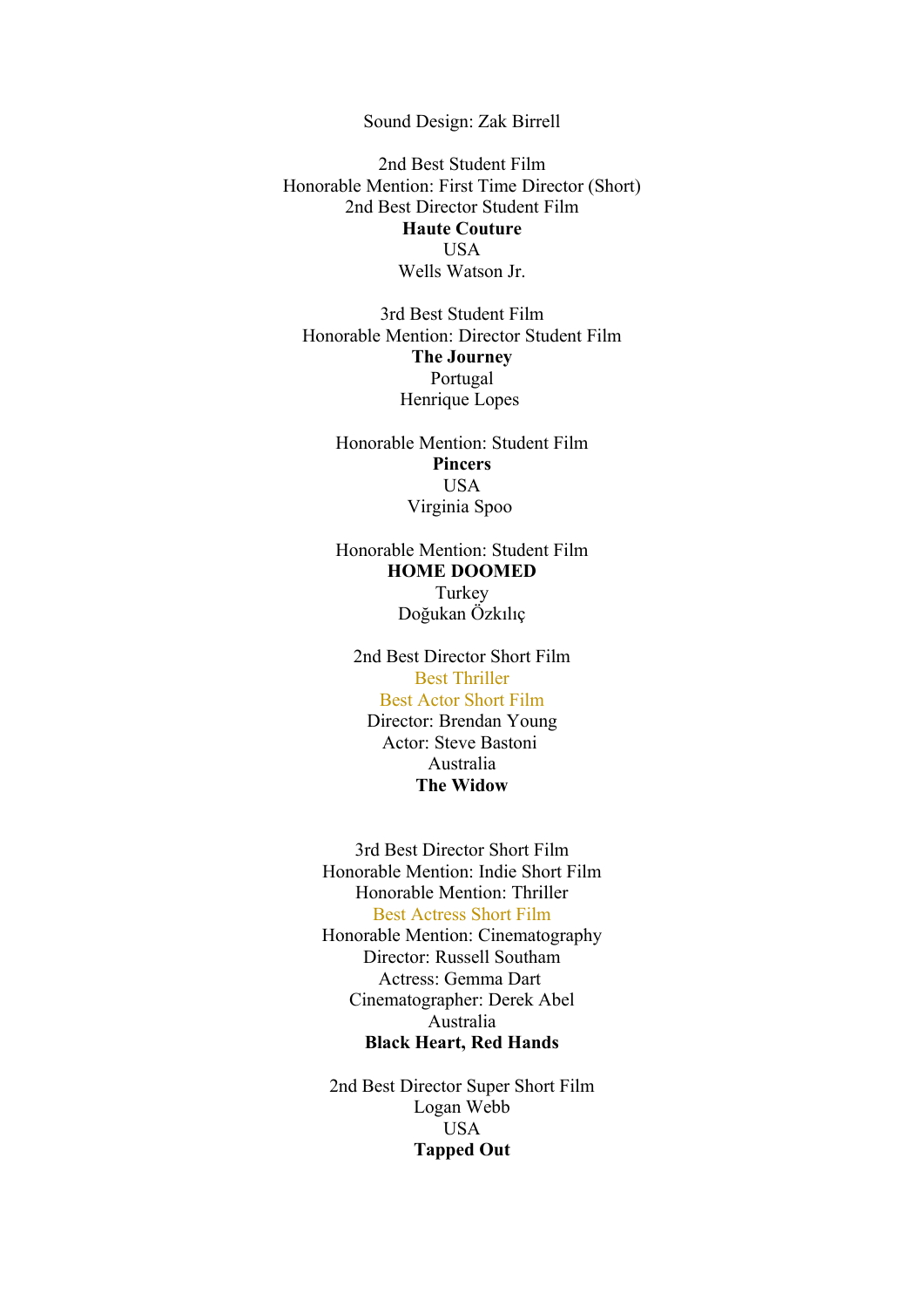Honorable Mention: Director Super Short Film Jean Nasser **USA LINGER**

### Best First Time Director (Short)

Kzfilmsales Kzfilmsales Kazakhstan **Umai**

2nd Best First Time Director (Short) Best Horror Luca Machnich USA **The Eve**

3rd Best First Time Director (Short) Sophia Capasso United Kingdom **L'Immigrato**

Honorable Mention: First Time Director (Short) Honorable Mention: Drama HENRY Bruno France **The Favor**

# Best Director Student Film

Devansh Sahijwani United Kingdom **Exit**

3rd Best Director Student Film Best Sci-fi Best VFX Director: Chris West VFX: Dan Golden USA **Pinewood Drive**

Best Director Music Video Best Music Video Laurent Mercier France **NOT FADE AWAY**

2nd Best Director Music Video David Mace-Kaff Australia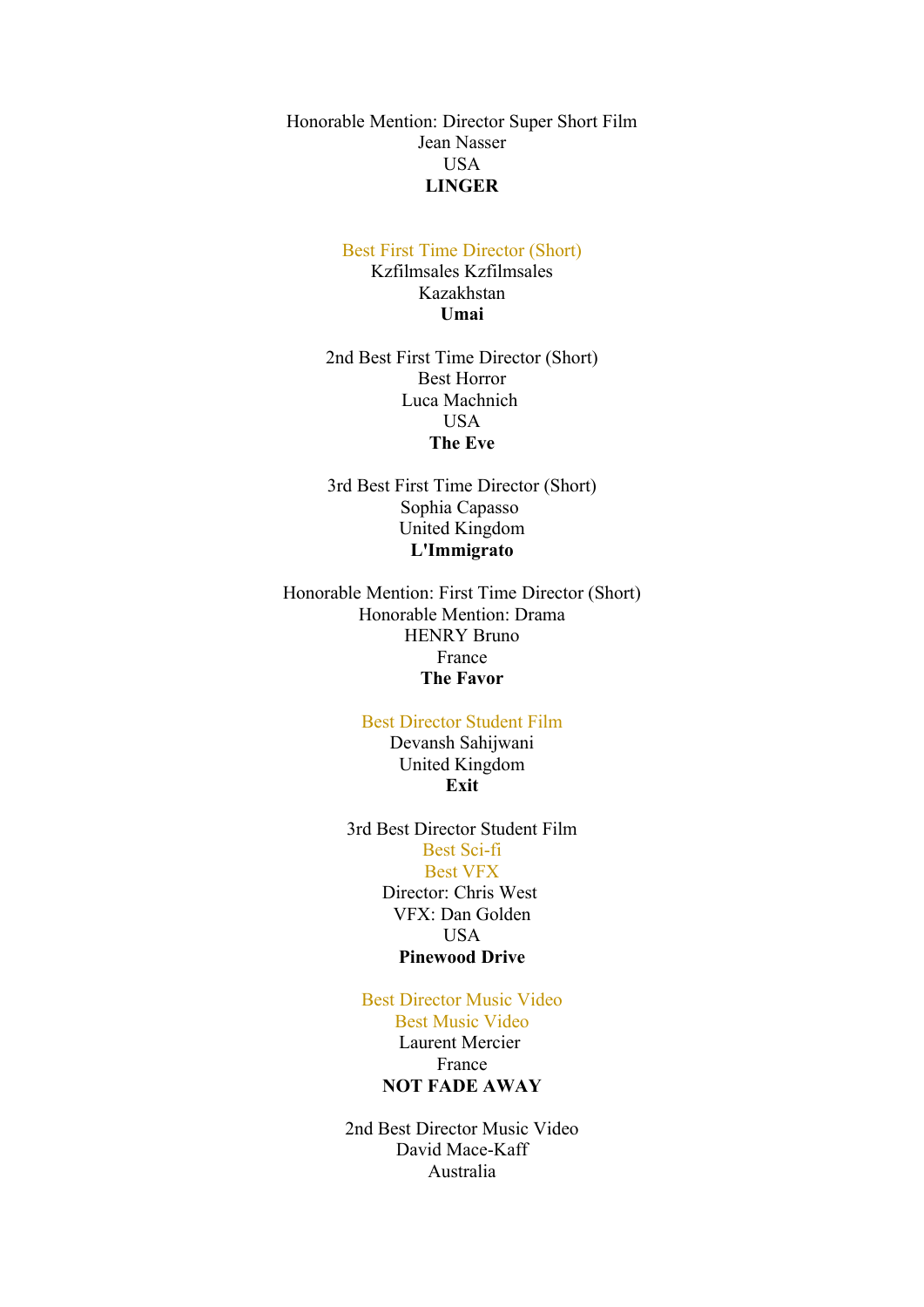### **Genie in a Bottle**

3rd Best Director Music Video Honorable Mention: Music Video Filippo Soevv Canada **Ill-legitimate's DOO-WOP**

Honorable Mention: Director Music Video Honorable Mention: Music Video David Mace-Kaff Australia **Friendly Neighborhood Poltergeist**

Honorable Mention: Director Music Video Jan Eilhardt Greece **Breadcrumbs**

#### Best Drama

**None Of Us** Austria Benjamin Juran

Honorable Mention: Drama **Gravel Wounds** USA Demarcus Brown

# Best Comedy

**Greg and the Tree** USA Diana Lanham

Honorable Mention: Comedy **OH SH\*T!** Germany Elsa van Damke

#### Best Animated Film

**The Open Window** India Arnav Roy Choudhury

Honorable Mention: Animated Film **Cupid is not a Terrorist** Switzerland bellopropello

Honorable Mention: Experimental Film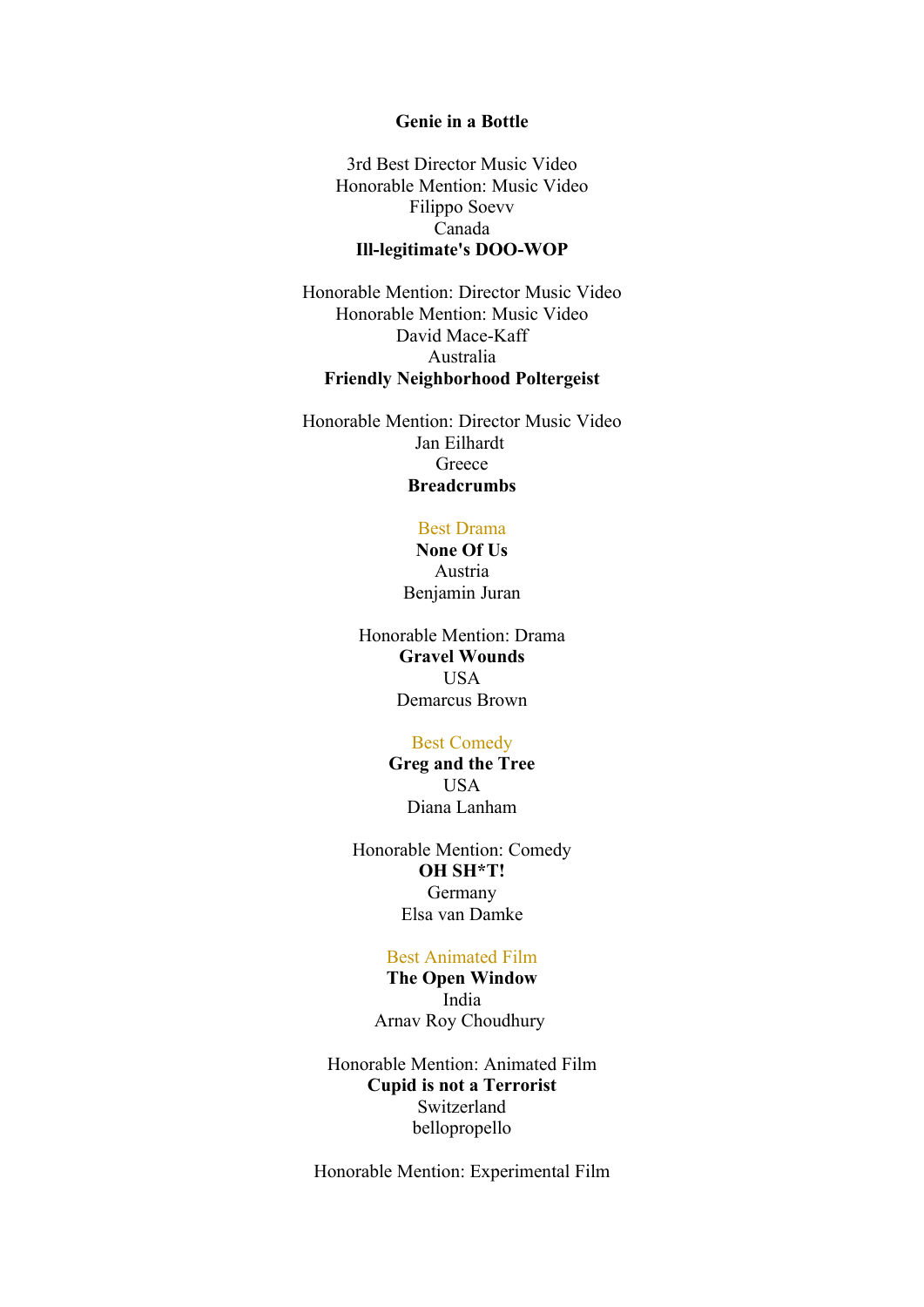**Intertidal. Barene** Italy Collettivo Confluenze

Honorable Mention: Experimental Film **Tanz I** Chile Gabriel Kauer

#### Best Indie Short Film

**Chasing** United Kingdom Steven Calvert & Thomas Blackburne

Honorable Mention: Indie Short Film **The Choice** Portugal Abdelmoula El Hadi

### Best Indie Feature Film

**Charlene** Canada Hasan Qureshi

### Honorable Mention: Indie Feature Film Best Original Screenplay

**Sweet Taste of Souls** USA Director: Terry Ross Writter: Felicity Mudgett

#### Best Web/TV Series

**The Gliwensbourg Chronicles** France EMILIE TOMMASI

Honorable Mention: Web/TV Series Honorable Mention: Production **The Jersey Connection: S2 Premiere** USA Tim Firtion

Honorable Mention: Web/TV Series **Él & Elle** México Sarah Barlondo

> Honorable Mention: Horror **Little One** USA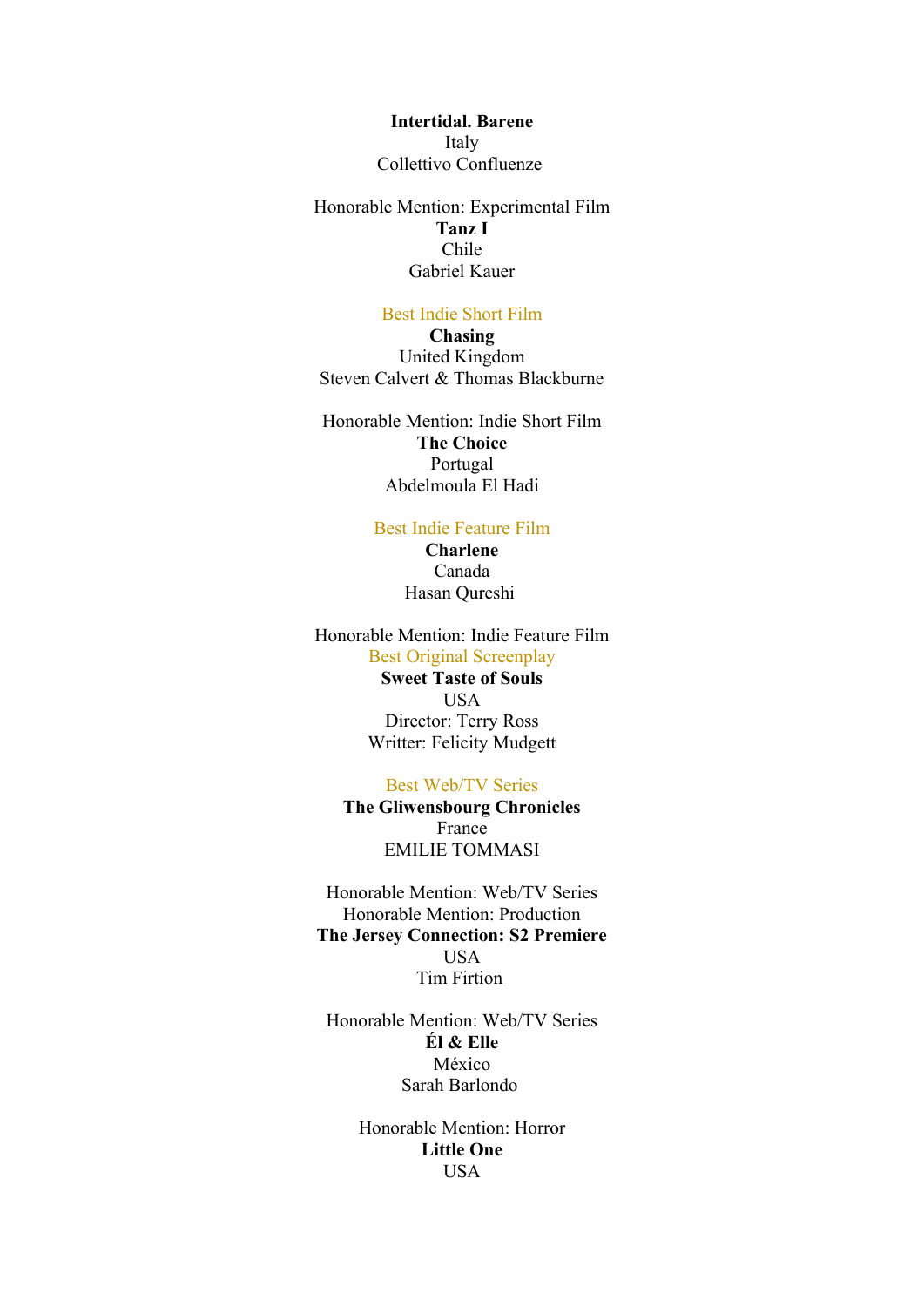Logan Fields & Chris Beyrooty

Honorable Mention: Horror **OBSCURE** Romania Ervin Szabo

#### Best LGBT Short Film

**ROSES** Brazil Ivann Willig

#### Best Mobile Phone Film

**What happens when nothing happens** Brazil Alcimar Veríssimo

Honorable Mention: Mobile Phone Film **FRAGMENTS** Canada Dhun Sharma

> Best Inspirational Film Best Actor Feature Film

**Sweet Sunshine** USA Director: Craig McMahon Actor: John Way

# Best Film Poster

**Glances** Brazil Ivann Willig

Best Trailer **Interview With Marilyn** USA Agatino Zurría

Honorable Mention: VFX Dounia Sabah USA **Harra and the Donkey**

#### Best Short Script

**The Last Mile** USA Darren J. Butler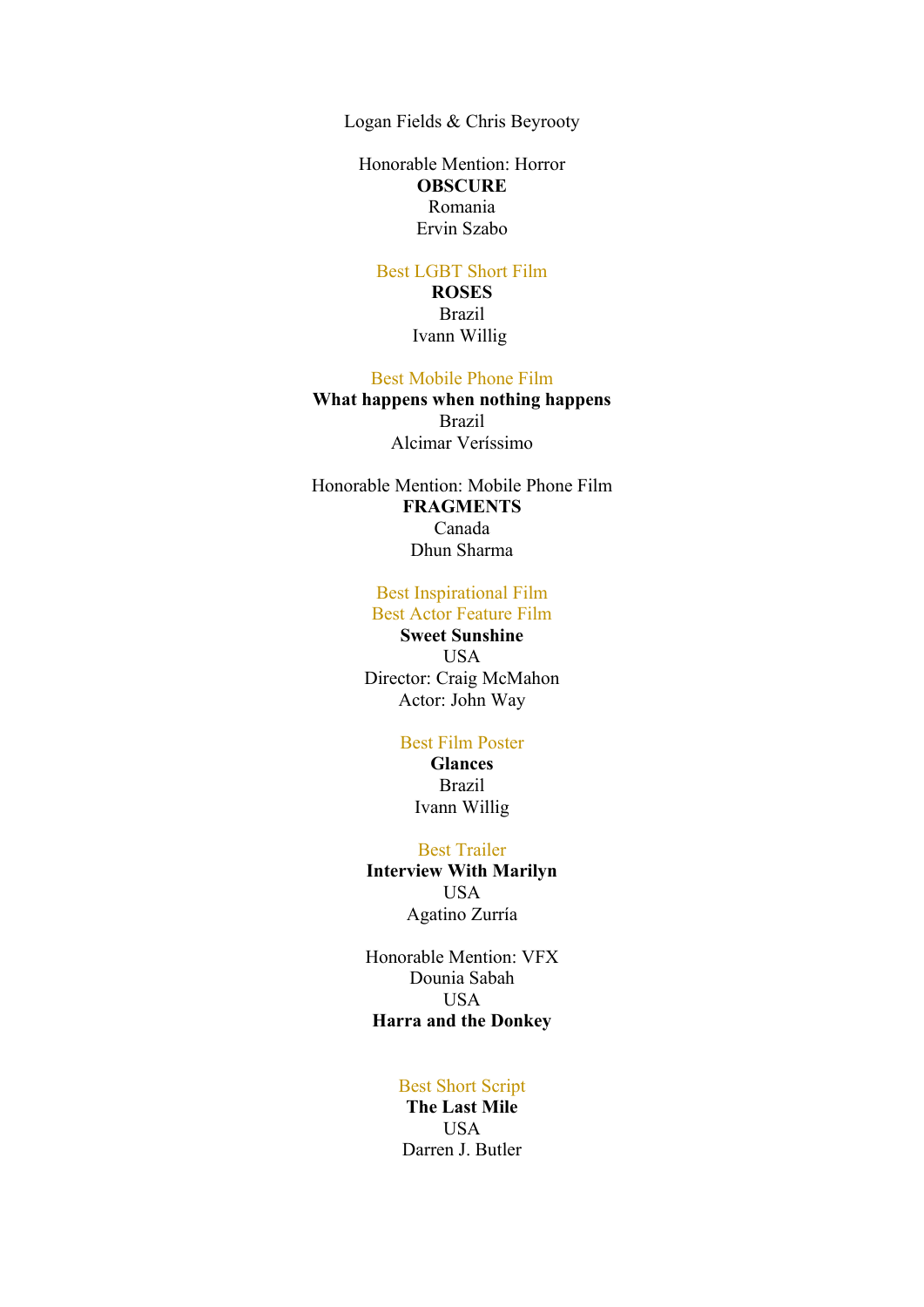2nd Best Short Script **Foursomes** United Kingdom Katarzyna Adamus

3nd Best Short Script Best First Time Screenwriter (Short)

**Slot** United Kingdom Megan Tremethick

# Best Feature Script

**Aunt Kate's** USA Darren J. Butler

2nd Best Feature Script **Allured II** USA C.J. Stussi & Armand Kachigian

> 3rd Best Feature Script **Gorger** United Kingdom Paul G. Andrews

### Best First Time Screenwritter (Feature)

**Forgiven** United Kingdom Aidy Mc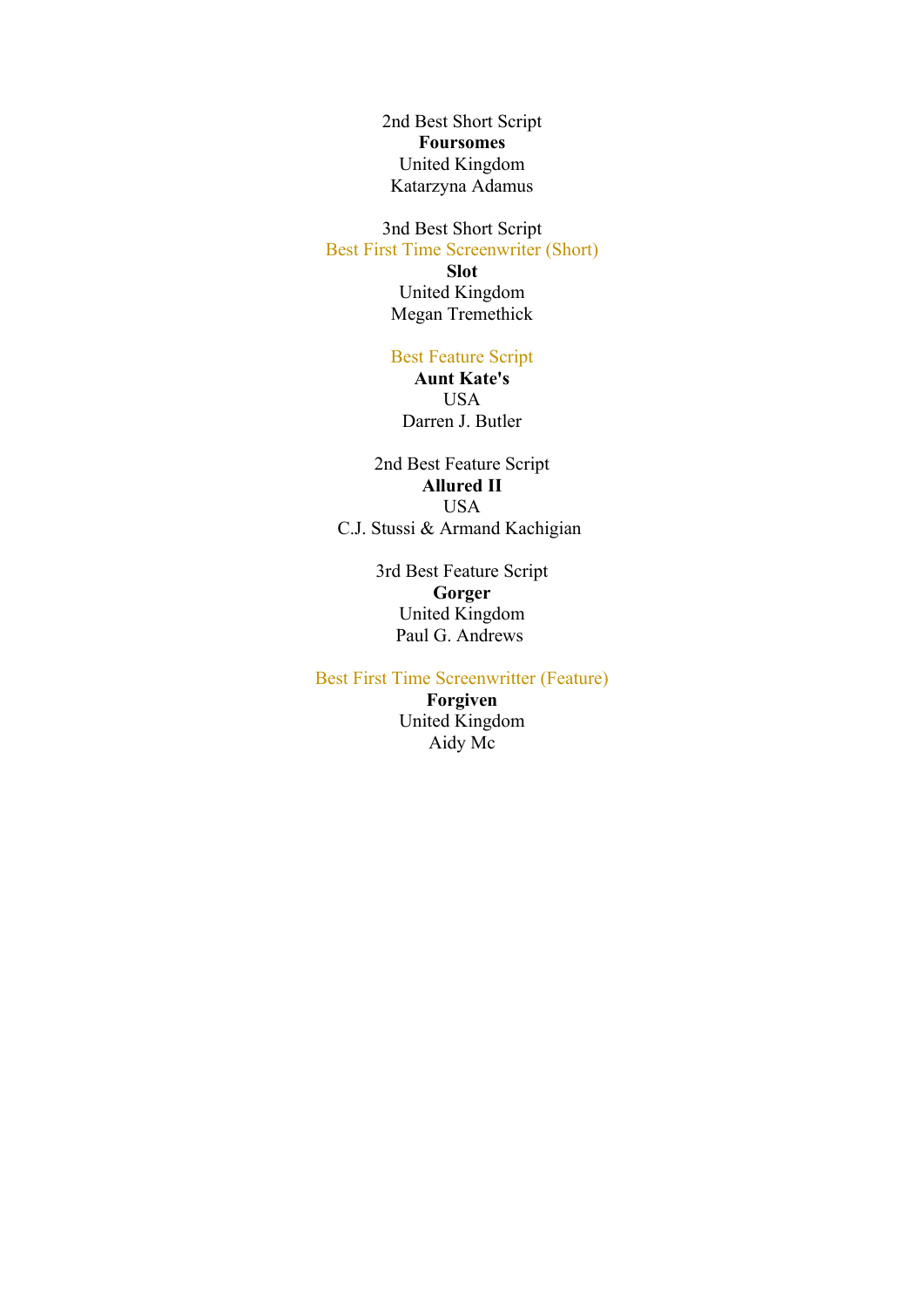# Results Table AUGUST 2020

## **Best Feature Film Best Director Feature Film** The Final Code Italy Carlo Fusco

2nd Best Feature Film **Best First Time Director (Feature)**

**Best Actor Feature Film**

Day after day Fabian Rigaux Belgium

# 3rd Best Feature Film **Best Actress Feature Film**

**Best Trailer** World Order Germany

Director: Roberto Puzzo Actress: Anfisa Hill

Honorable Mention: Feature Film Imperfect World Japan Kyoichi KOMOTO, Shin SAITO

Honorable Mention: Feature Film A DAY OFF India Aditya Sane

# **Best Feature Documentary**

**Best Cinematography** Alexandre the Fool Canada Pedro Pires

2nd Best Feature Documentary Searching For Light United Kingdom Adam Donneky

3rd Best Feature Documentary UNBLOCK CUBA Spain SERGIO GREGORI MARUGÁN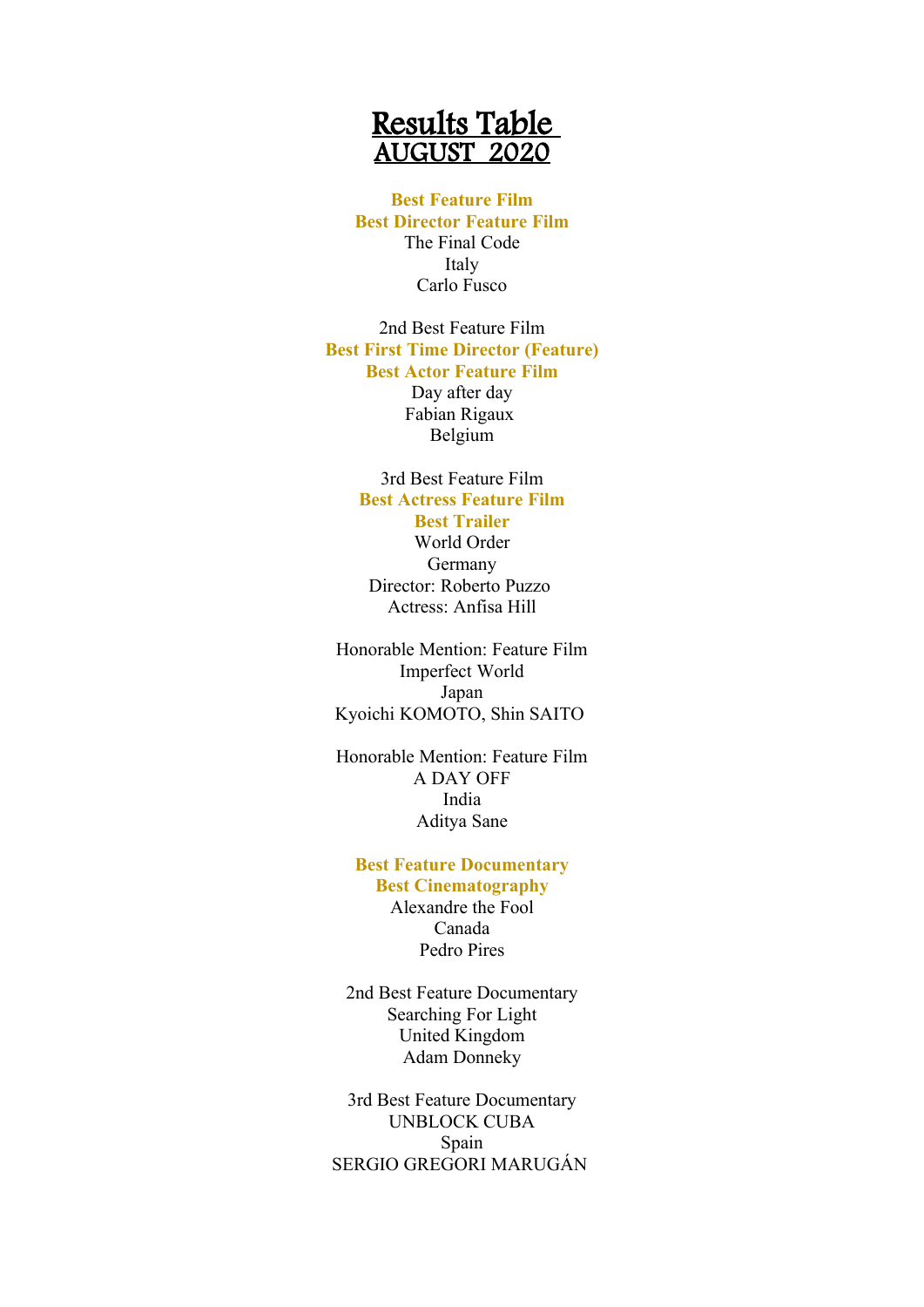Honorable Mention: Feature Documentary Built lands Spain Arturo Dueñas Herrero

Honorable Mention: Feature Documentary The Biggest Wish Canada Lucie Bakala, Jiri Bakala

#### **Best Short Film**

2nd Best Director Short Film Polygamy Gone Wrong USA Alicia Oberle Farmer

2nd Best Short Film **Best Director Short Film** Honorable Mention: Inspirational Honorable Mention: Editing **Best Sound Design Best First Time Director (Short)** Before USA Director: Julia Monahan Editor: Lindsay Armstrong Sound Design: Matt Sav

3rd Best Short Film 3rd Best Director Short Film Velvet Farewell **USA** Micheal Eastman

Honorable Mention: Short Film Silent Movie Brazil Melo Viana

Honorable Mention: Short Film Alarm clock Russia Anton Kolmakov

Honorable Mention: Short Film Signs of a Coming Fall **USA** Peter Swanson

#### **Best Short Documentary**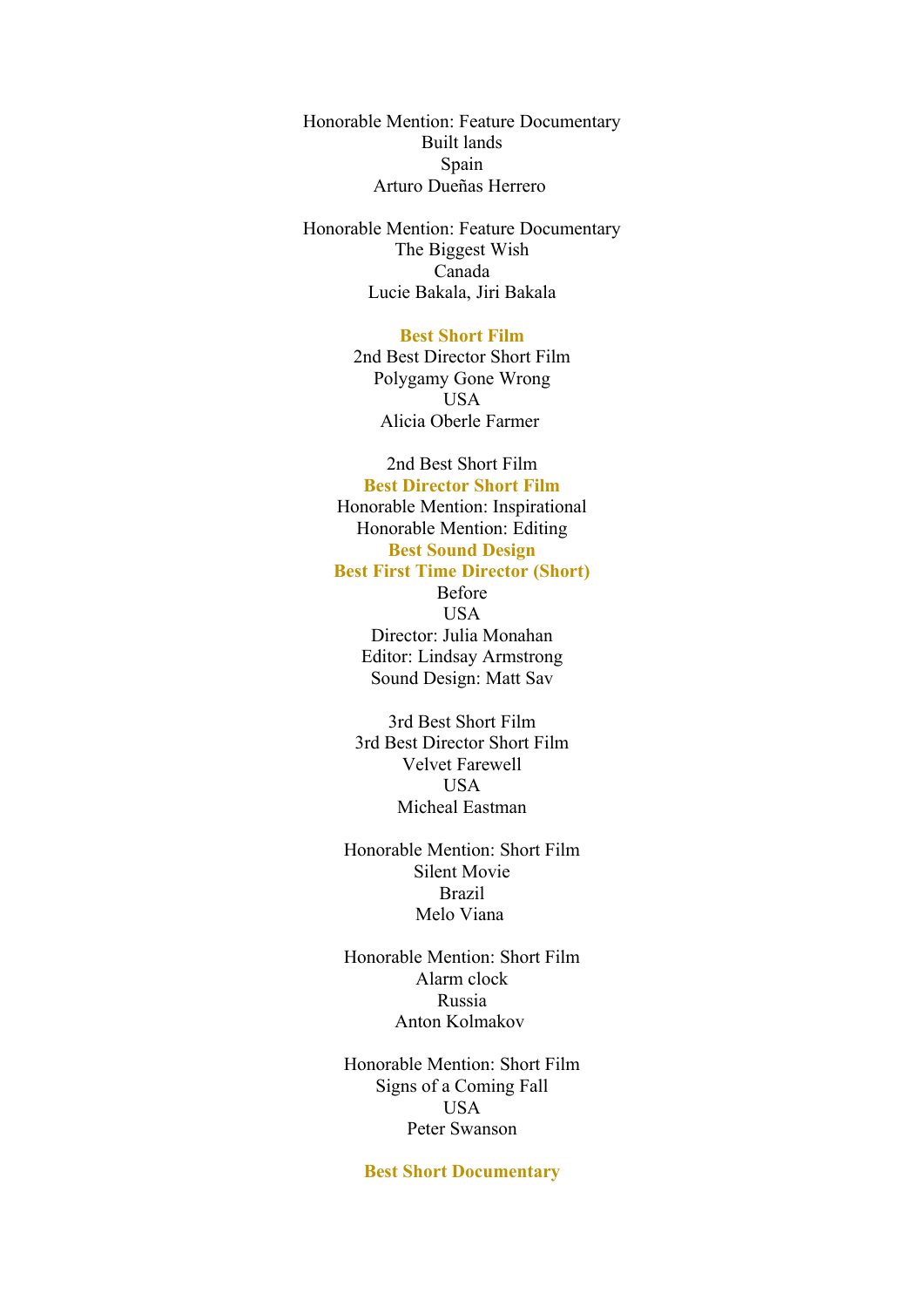Springs of hope India Manick Ganesan

2nd Best Short Documentary MY NIGHT WITH JÉRÉMY Sweden Alfred Matérn

3rd Best Short Documentary The Lighthouse Greece George Kouroutzidis

Honorable Mention: Short Documentary Tower Block in Ladbroke Grove United Kingdom Peter Heslop Smith

Honorable Mention: Short Documentary Peshmargas From Britain United Kingdom Kamaran Karym

### **Best Super Short Film**

Theo- Je ne le haine Canada Peter Rajesh Joachim

2nd Best Super Short Film Ants USA Ji Seon Lee

3rd Best Super Short Film Broken Record United Kingdom Chris Gowar, Zain Awais

2nd Director Super Short Film Jennifer Treur Australia Time Stamped 64

3rd Best Director Super Short Film Rich Mcafee United Kingdom No Hard Shells Crack?

Honorable Mention: Super Short Film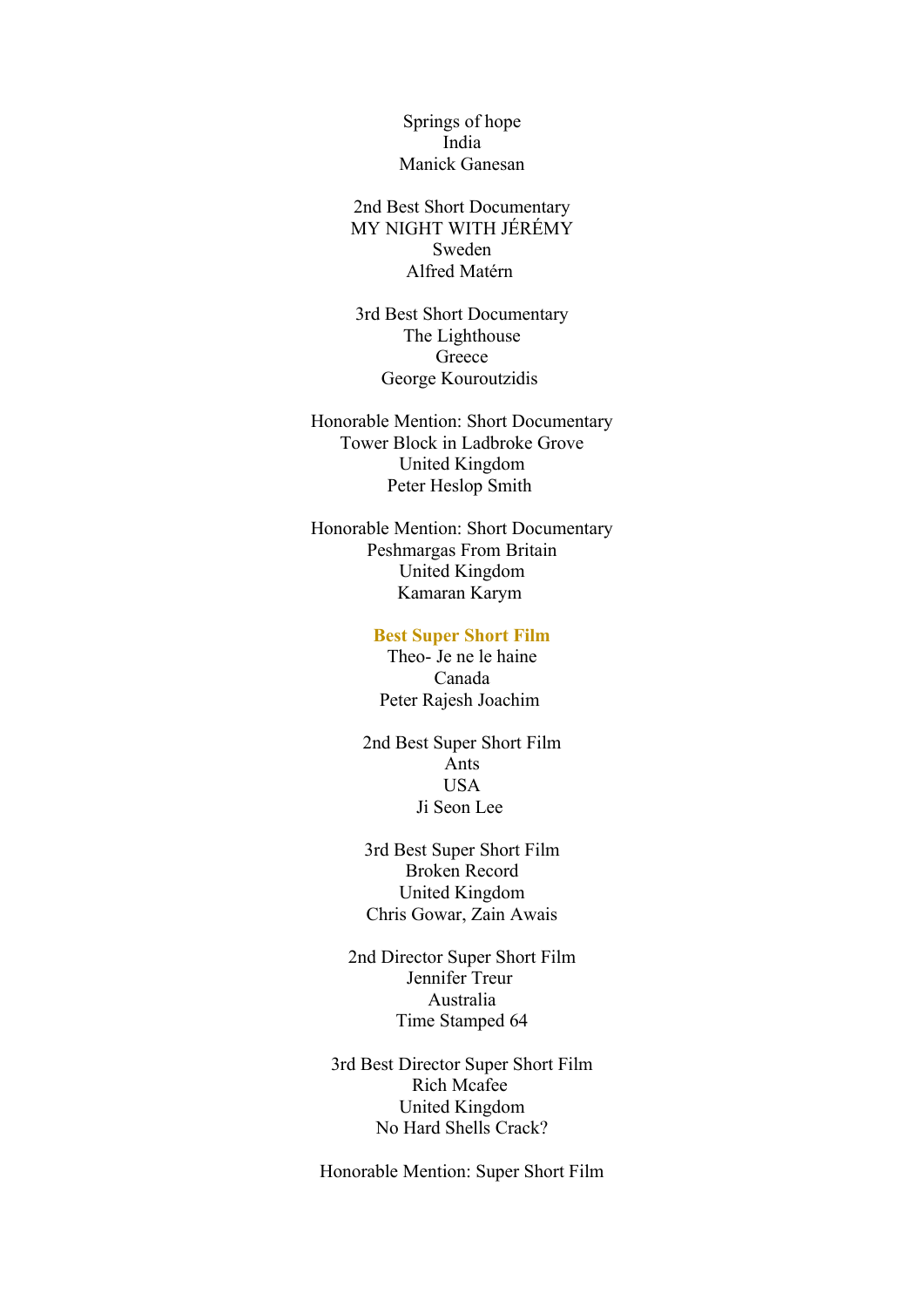#### **Best Director Music Video**

Honorable Mention: Sound Design KAIBEAUTY Taiwan Zong Chiang

Honorable Mention: Super Short Film BACKBEAT **USA** Martin Blank

#### **Best Student Film Best Director Student Film**

2nd Best First Time Director (Short) Honorable Mention: Cinematography Director: Losing Truth Cinematographer: Damiano Petrucci Italy Losing Truth

2nd Best Student Film 2nd Best Director Student Film Clean Exit Israel Eyal Levine

> 3rd Best Student Film Organs of Business United Kingdom Josh Bransgrove

Honorable Mention: Student Film Before 9pm China Yiran Chen

Honorable Mention: Student Film Jasmine Czech Republic Ankit Dhame

3rd Best First Time Director (Short) Next Stop: Estonia Estonia Baran Ismail Ulas

Honorable Mention: First Time Director (Short) Paradoxical Dream Iran Mohammad Khaki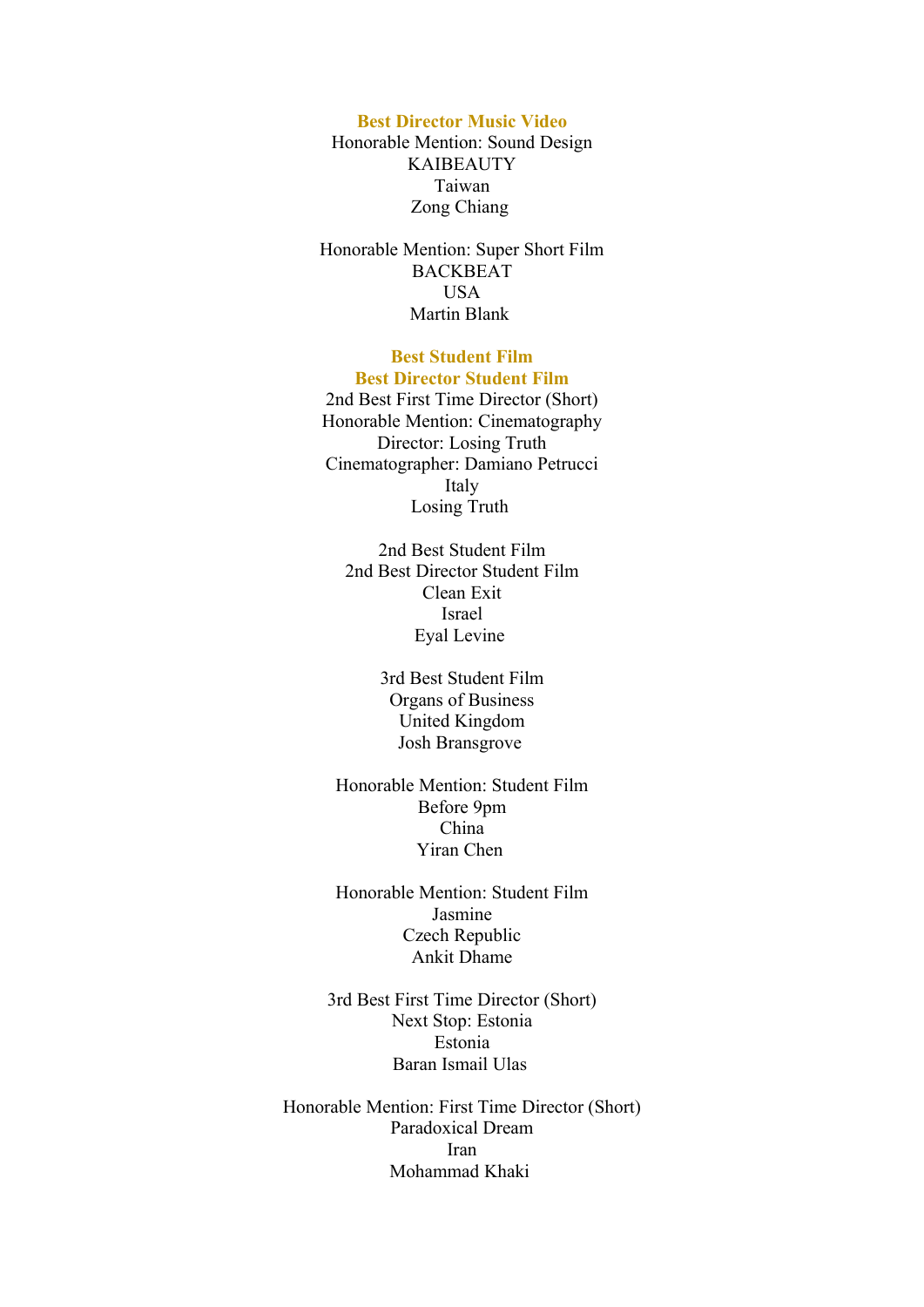Honorable Mention: First Time Director (Short) Aurembiaix Spain Daniel Carnicé Bernaus

#### **Best Music Video**

Kirin Dosha Monophobia France Jeremy Aidan

Honorable Mention: Music Video Tomorrow USA Migrovegraphics

Honorable Mention: Music Video The Last Macbeth **USA** Terry Blade

#### **Best Drama**

The Images Noise Italy Cristian Goffredo Miglioranza

#### **Best Comedy**

The Teacher Portugal Margarida Moreira

Honorable Mention: Comedy Homeless Sam & Sally - The Movie USA Tyrone Evans Clark

### **Best Animation**

The Teacher Portugal Margarida Moreira

Honorable Mention: Animation Film The Fame Just Got Real Switzerland bellopropello

**Best Experimental Best Director Super Short Film** Despotic Tendencies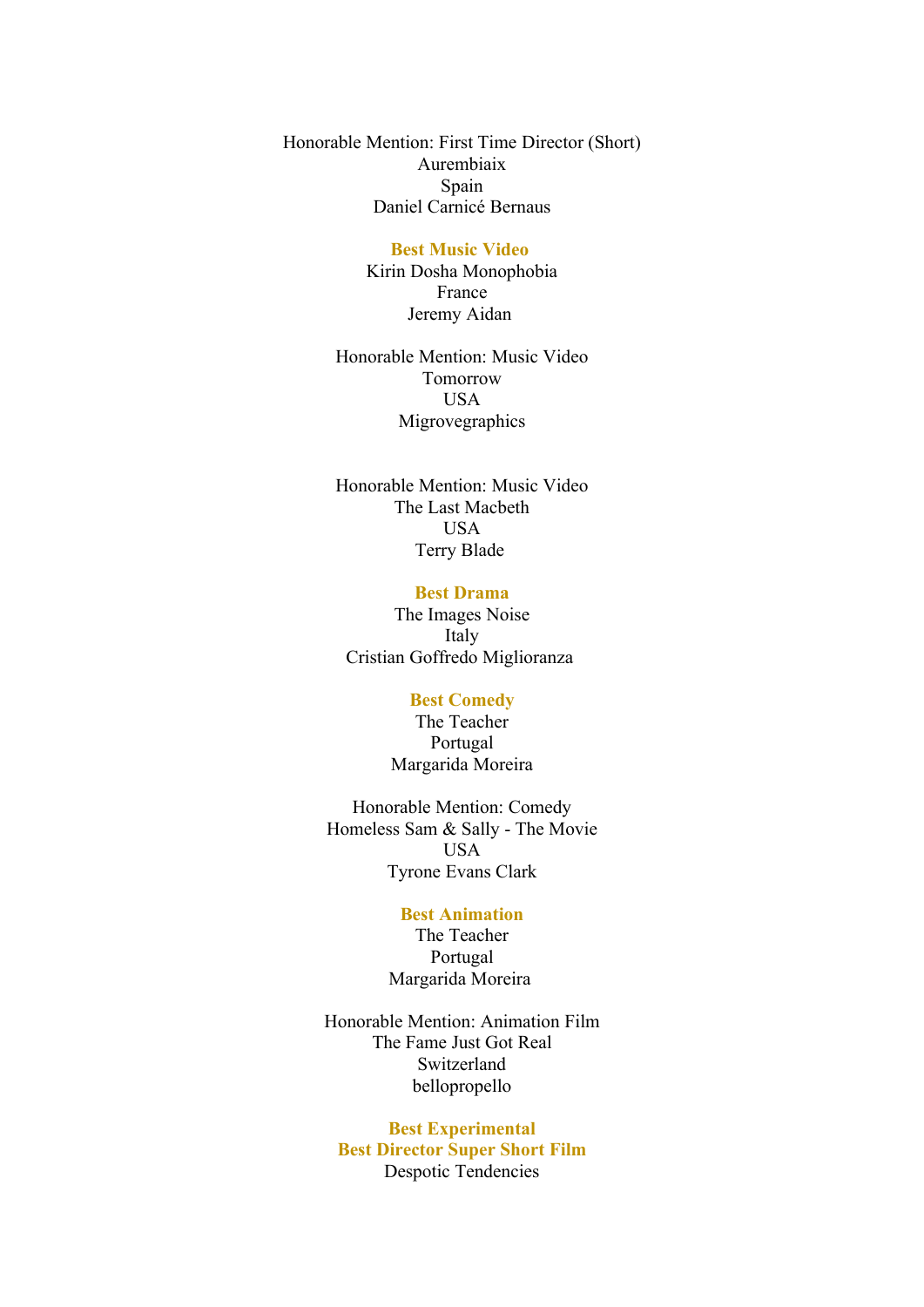Australia Gavin Jarrett, Anton

Honorable Mention: Experimental Pandemia Germany Katerina Giannakopoulou

Honorable Mention: Experimental Outlying Zephyr **USA** Vanessa Coleman

### **Best Indie Short Film**

Bluebells On The Mountain United Kingdom Louis Turner, Jarrad Ellis-Thomas

Honorable Mention: Indie Short Film Night Talks Germany Abdullah Rajab Almalla

Honorable Mention: Indie Short Film Escape: Heart Conditions USA Quantieshia Brown

### **Best Indie Feature Film**

SilverMoon Portugal Joao Castelo

Honorable Mention: Indie Feature Film Some Girls Wander United Kingdom Geoff Woodbridge

#### **Best Web/TV Series**

The Uncertain Detective USA Gregg Lachow

Honorable Mention: Web/TV Series Silent Argentina Leonardo Saggese

Honorable Mention: Web/TV Series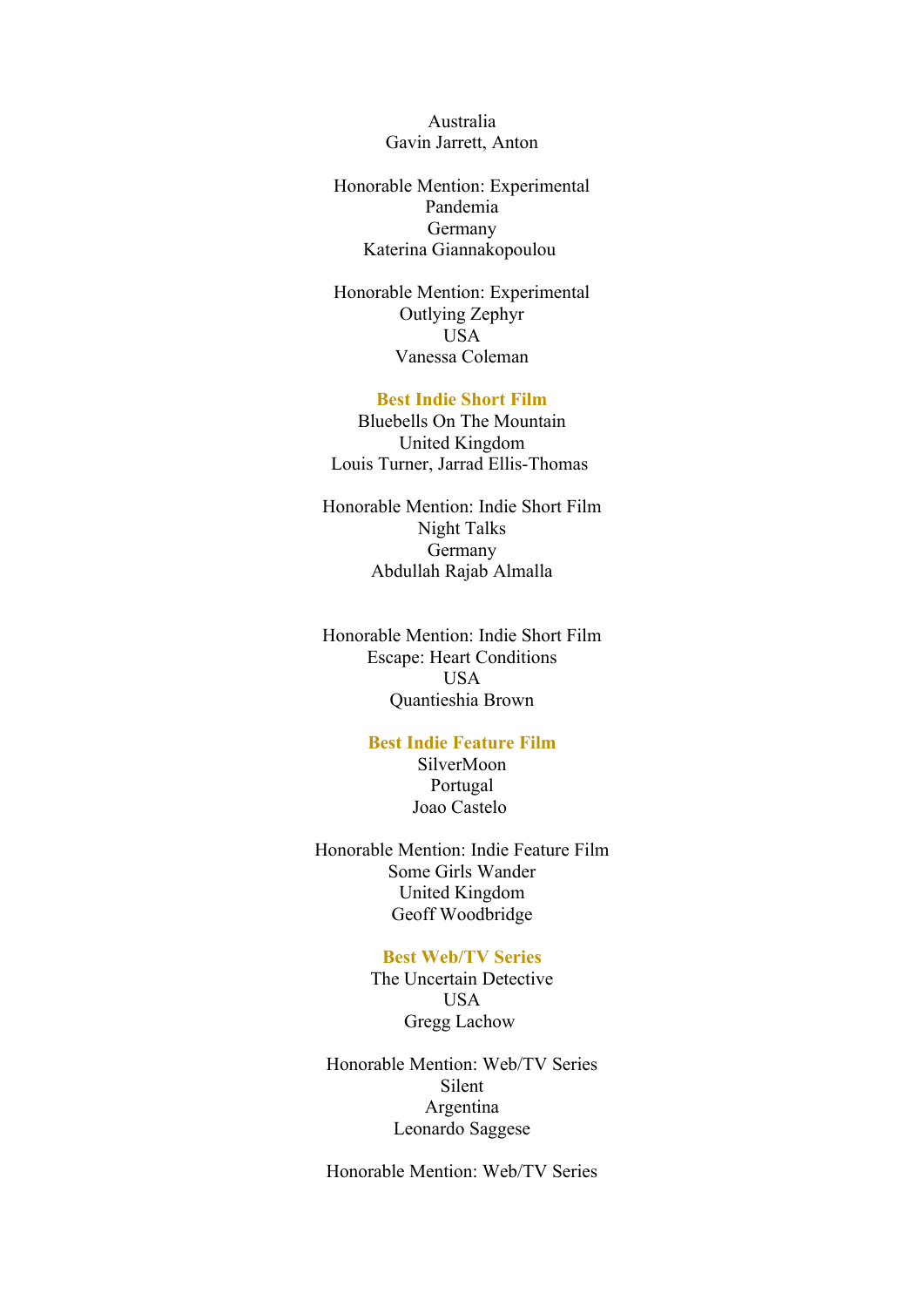MARKY RAMONE MERRY CHRISTMAS France Laurent Mercier

#### **Best Horror**

Lies Inside USA Corey Emanuel Jr.

### **Best Sci-fi**

The Cycle Turkey Ismail Kemal Ciftcioglu

### **Best Fantasy**

Birthday United Kingdom Oliver Bury

### **Best Mobile Phone Film**

The Rooftop Italy Francesco Maffei

Honorable Mention: Mobile Phone Film Black Lives Matter USA Ashna Sharan

Honorable Mention: Mobile Phone Film Next Stop Brazil Florence Weyne Robert

#### **Best Inspirational**

Honorable Mention: Director Feature Film Viscera USA Anthony Spadaccini

#### **Best Film Poster**

Crosshair: A Tipping Point USA Amit Patel

#### **Best Slovak Short Film**

Maze of memories Slovakia Anna Mária Medvecká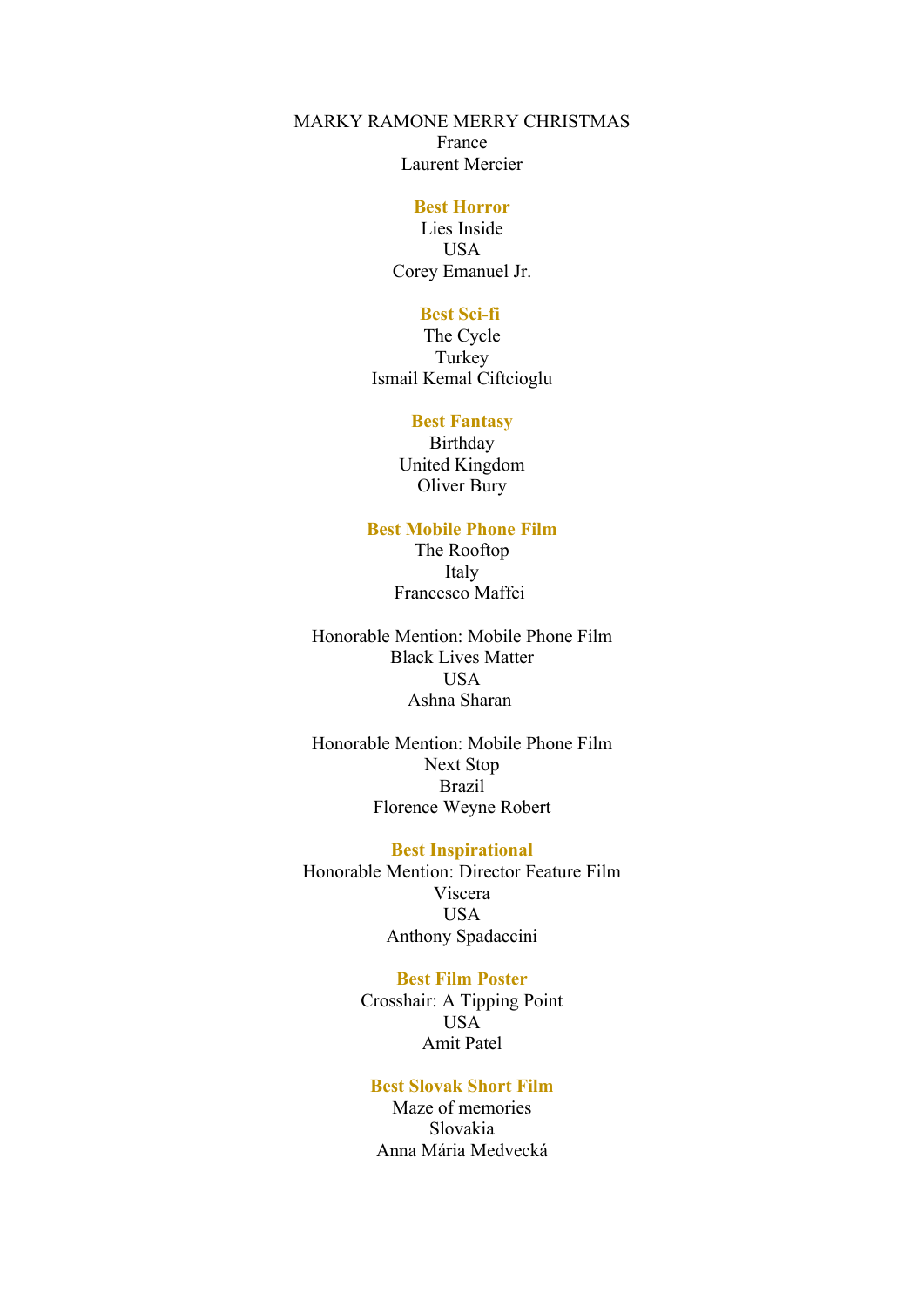#### **Best Actor Short Film**

Angelo Donzella Italy Isolation

# **Best Actress Short Film**

Maggie Bearmon Pistner USA Velvet Farewell

### **Best Original Screenplay**

The White Room USA Steven M Ulman

#### **Best Editing**

Honorable Mention: Production Taiwan Warriors Taiwan Taiwan Lita Warriors: 1

Honorable Mention: Sound Design Massimo Vito Avamntaggiato Italy ATLAS OF UNCERTAINTY

Honorable Mention: Cinematography Razvan ILIE Romania The Vision of the Shadows

### **Best Production**

Protect You Taiwan Taiwan Television

Honorable Mention: Production The Wind Taiwan Taiwan Television

### **Best Short Script**

Ashes **USA** Alicia Ocana

2nd Best Short Script Worst Critic USA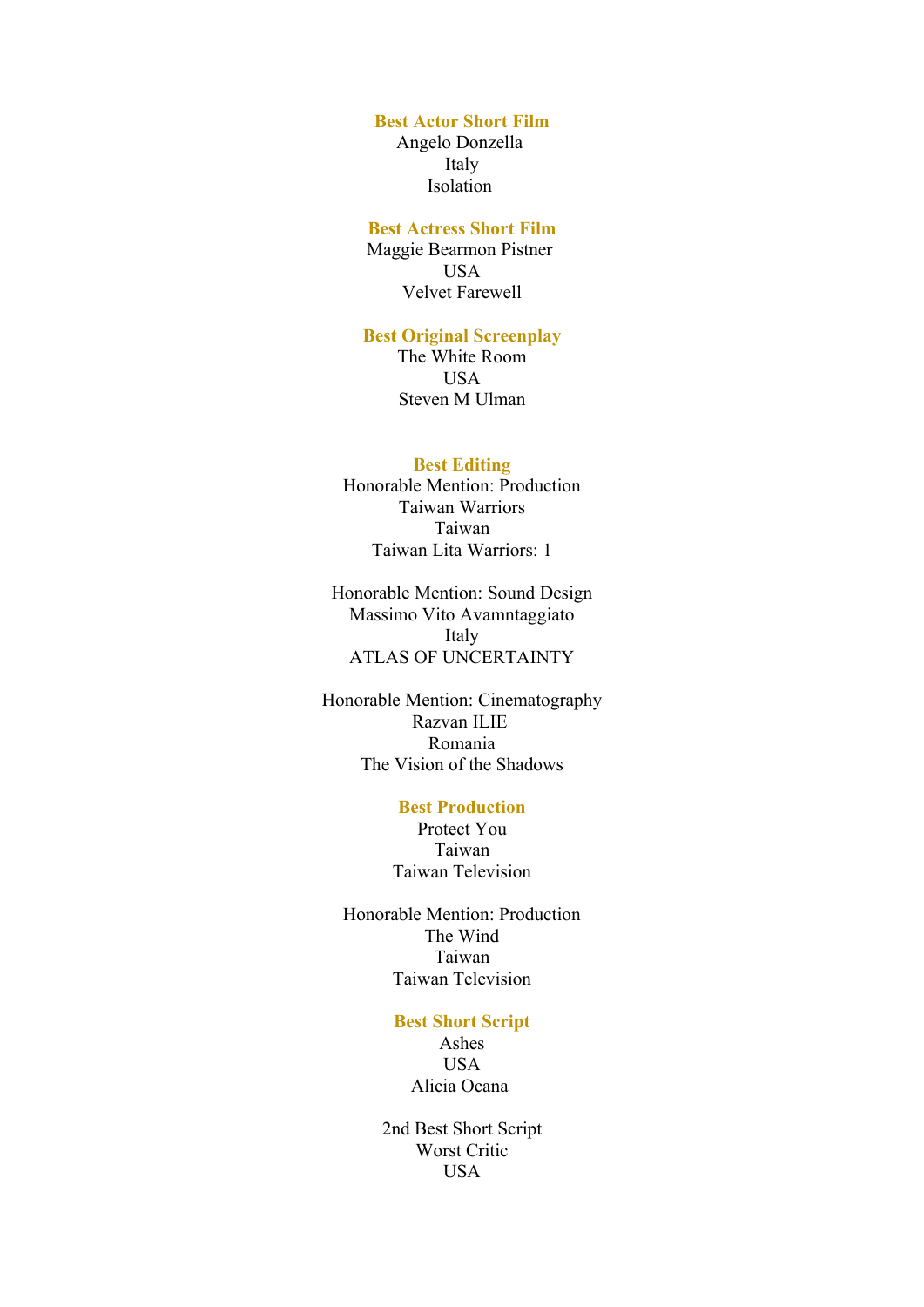Alyxandrya Prynce

3rd Best Short Script A Minor Malfunction USA Cheng Yang

Honorable Mention: Short Script We're Fine USA Alicia Ocana

#### **Best Feature Script**

Escape: The Unknown USA Quantieshia Brown

2nd Best Feature Script Blue Spice Queen - Pilot USA Dean Harakas

3rd Best Feature Script Review USA Jonathan Zarantonello

Honorable Mention: Feature Script THE MUSKETEERS AND THE ZOMBIES Mexico Robert Cole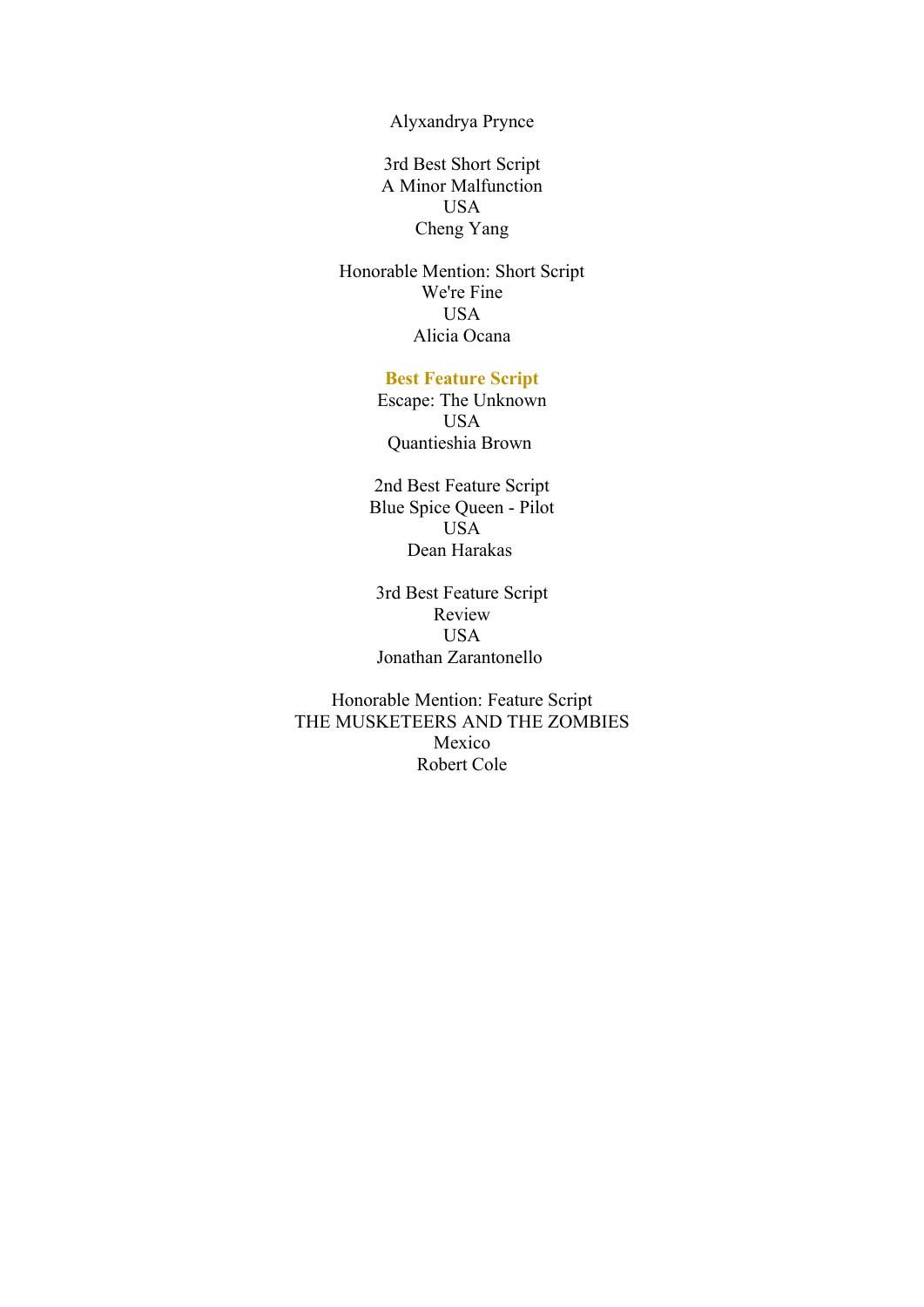# Results Table SEPTEMBER 2020

**Best Feature Film The Flaming River** (Ukraine, Dima Kosygin)

2nd Best Feature Film/**Best Director Feature Film/Best First Time Director (Feature) Mambo Man** (Cuba, Mo Fini, Edesio Alejandro)

> 3rd Best Feature Film **Charming Men: Part 1 – Julie** (Norway, Thorkell Agust Ottarsson)

**Best Feature Documentary/Best Editing/Best Sound Design/Best Cinematography LOST KINGS OF BIOKO** (Germany, Oliver Goetzl)

2nd Best Feature Documentary/**Best Inspirational "Behind the Name SHAKESPEARE: Power, Lust, Scorn & Scandal"** (USA, Robin Phillips)

> 3rd Best Feature Documentary **Seven Thousand Souls** (Czech Republic, Sanjin Miric, MA)

**Best Short Film/**2nd Best Director Short Film **Cliché - Reflection of a Silhouette** (Denmark, Jesper Skoubølling)

> 2nd Best Short Film **IMPIETRO** (Italy, Tommaso Burbuglini)

3rd Best Short Film **Drummer boy** (Canada, Fatty Soprano (Leo Rossikov), Shutterr (Shawn Vasquez)

> Honorable Mention: Short Film **Sonnets from the Hinterland** (Brazil, Marcio Del Picchia) **Ladybug** (USA, Abhishek Chandra)

> > **Best Short Documentary My Gypsy Road** (Bulgaria, Vilma Kartalska)

> > > 2nd Best Short Documentary **Kite** (USA, Yumeng He)

3rd Best Short Documentary **Ranger** (USA,Michael Winfield)

**Best Super Short Film UNHEARD** (Russia, Vitaly Golovatyuk)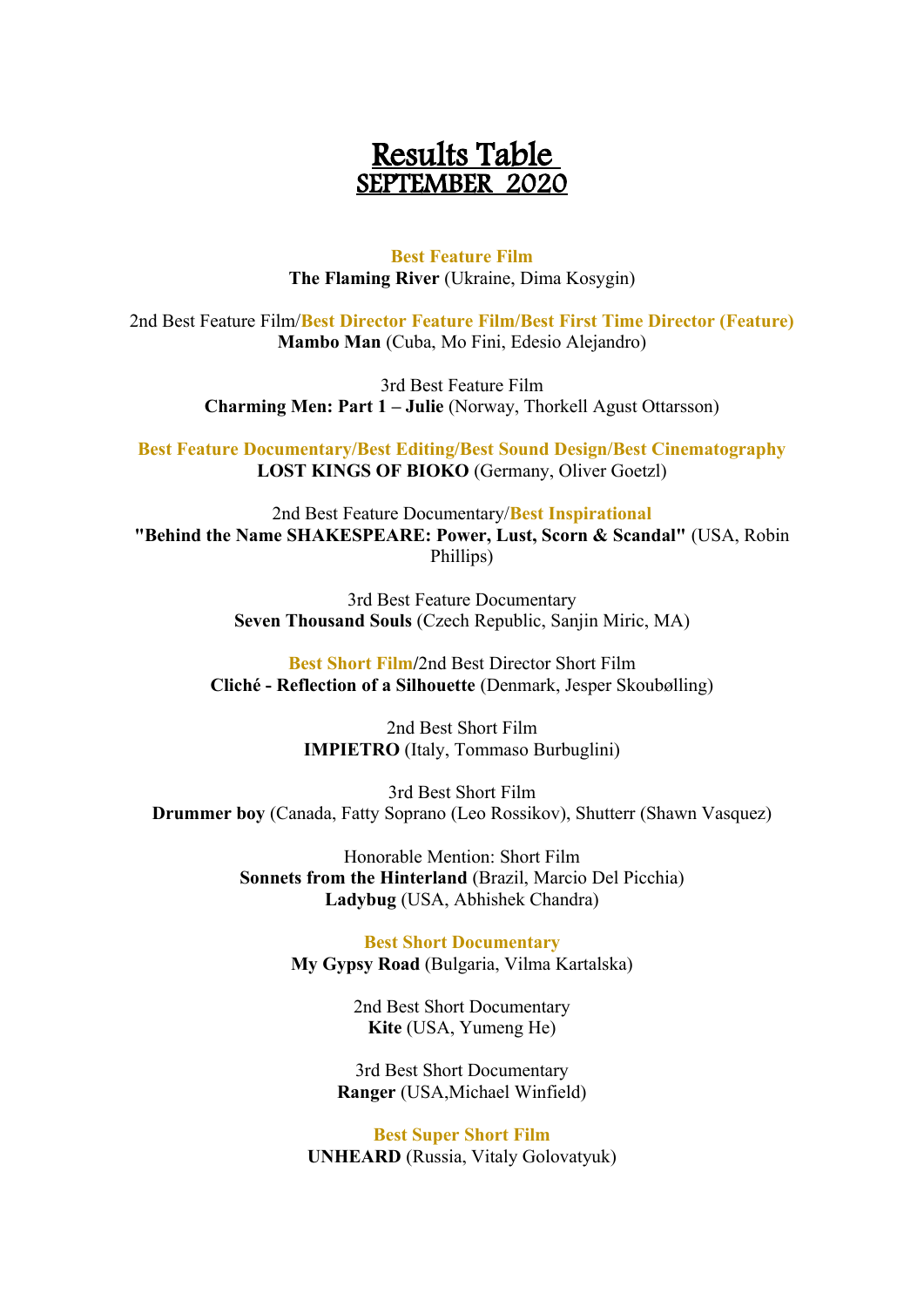2nd Best Super Short Film **The Life IS Colorflul** (Czech Republic, Michal Janos)

3rd Best Super Short Film/**Best Director Super Short Film Ecclesiastes** (USA, Lola Rùi)

Honorable Mention: Super Short Film/ 2nd Best Director Super Short Film **Tick** (USA, Jack Settipane)

> Honorable Mention: Super Short Film **Dinner** (USA, Deniz Akyurek)

**Best Student Film In** (Korea, 선우 Sun-Woo 김 Kim)

2nd Best Student Film **Ribbon lady** (Czech Republic, Ludmila Cimbůrková)

> 3rd Best Student Film **Family** (Germany, Asena Cakir)

Honorable Mention: Student Film/ 3rd Best Director Student Film **Bloom** (USA, Talia Jacnuk)

> Honorable Mention: Student Film **Segregatio** (Puerto Rico, Jowy Santiago)

**Best Director Short Film Long-legged Nuria** (Ecuador, Frank Vera Jiménez)

Honorable Mention: Director Super Short Film **The Evil One** (Finland, Kalle Saarinen)

> **Best First-Time Director (Short) COFFINS!** (Spain, Miki Garofalo)

2nd Best First-Time Director (Short) **Atropos** (Greece, Haris Zalavras)

3rd Best First-Time Director (Short)/**Best Drama**/Honorable Mention: Indie Short Film **Not Now** (Ukraine, Andrew Liulko)

2nd Best First Time Director (Feature)/**Best Thriller/Best Actress Feature Film Symphoria** (USA, Catherine Dao) Actress: Eileen Davidson

> 3rd Best First-Time Director (Feature) **Invisible Man In The Mist** (China, Siyuan Zeng)

> > **Best Director Student Film**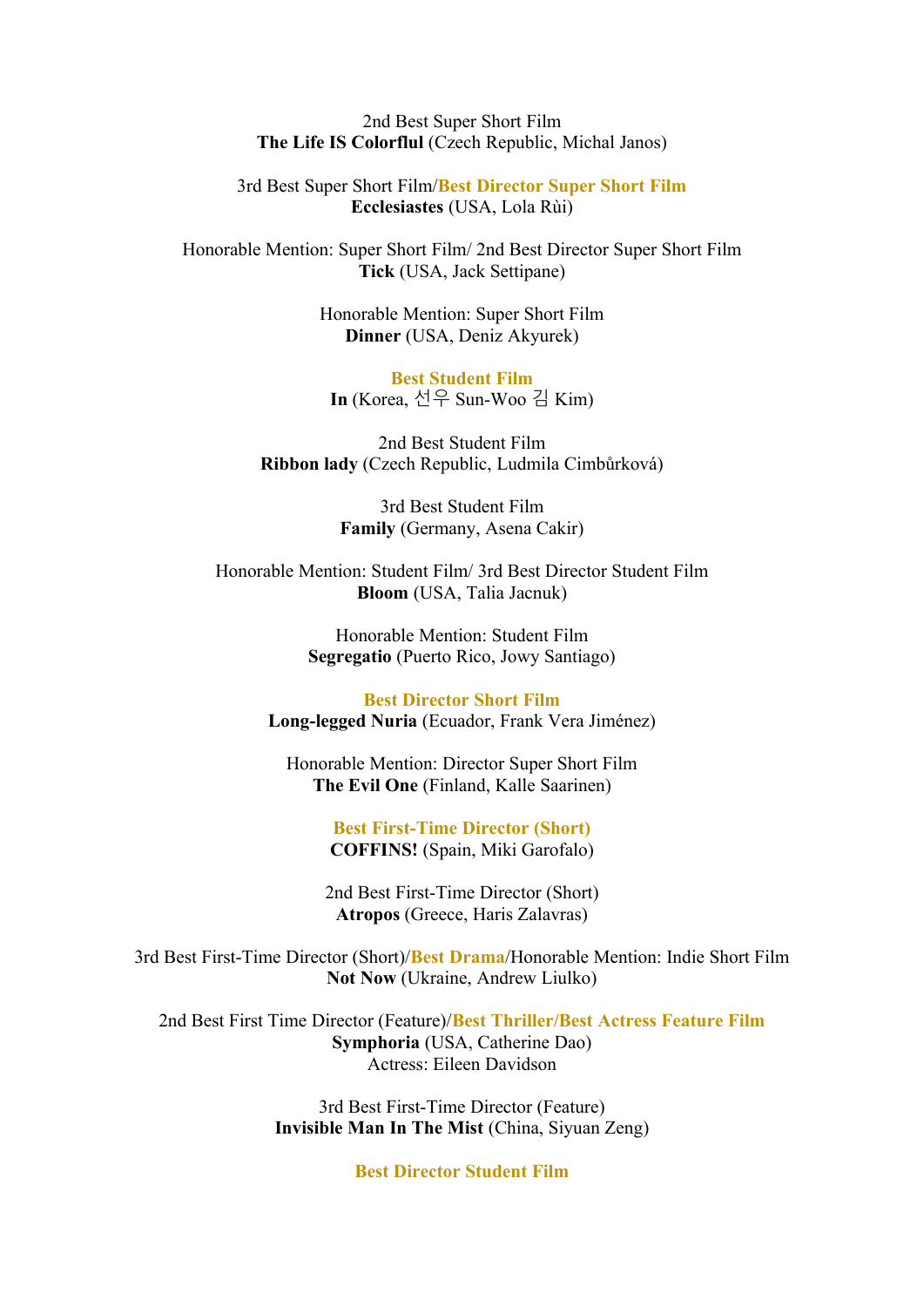**Send Me an Angel** (Israel, Shahar Arapov)

2nd Best Director Student Film **A jag in the duplex system** (Germany, Valerie Knill)

**Best Director Music Video**

**Gymnopédie No. 2: Vivian Roost Rework (Project XII)** (France, Alexandre Gamot, Alexis Goldenberg)

> 2nd Best Director Music Video **NOITE** (Brazil, Helio Ranieri )

3rd Best Director Music Video **BINÄR DESIRE** (Hungary, Emese Liliom)

**Best Music Video Alene** (South Africa, Mzimasi Ndzombane)

Honorable Mention: Music Video **Love is all I need** (Belgium, maxime baldewyns, Giancarlo ROCCONI, Mike MADSEN , mendori production) **IAmNøt – Changes** (Slovakia, Simon Seriš)

Honorable Mention: Drama/3rd Best Director Super Short Film/Honorable Mention: First Time Director (Short) **Inn Communication** (USA, Esther Mira)

> Honorable Mention: Drama **A Castle in Umbria** (USA, Terry Ross)

> **Best Comedy Romance** (Georgia, Giorgi tkemaladze)

**Best Animated Film Alexander** (USA, Alyssa Garoogian)

Honorable Mention: Animated Film **Stay Home, Stay Safe, Stay Sane?** (United Kingdom, Nick Hales) **STRAYS** (United Kingdom, Dobrawa Hopaluk)

> **Best Experimental Dada Marriage** (Ukraine, Anastasia Mamontenko)

Honorable Mention: Experimental **Stone Eve** (France, Isabelle Vorle) **CONTINENTS** (France, Darius Favreau, Jim Vieille)

**Best Indie Short Film To Kill A Truth** (Greece, KIRIAKOS KOTSINIS)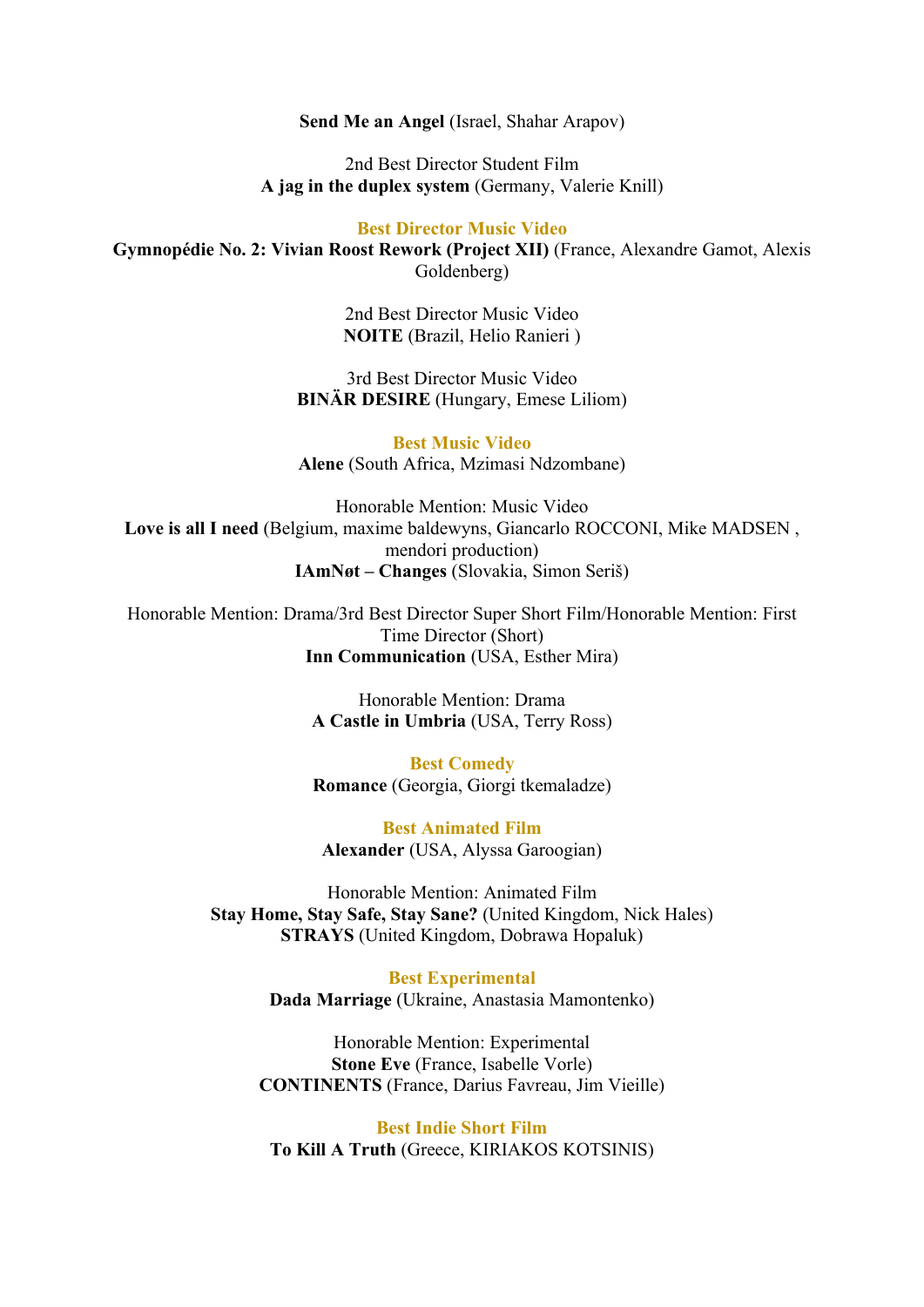Honorable Mention: Indie Short Film **The Sky above Budapest** (Hungary, Erika Ágnes Bujdosó)

**Best Web/TV Series/Best Original Screenplay "THE HONEY TRAPPER" Season 2** (USA, Felise Garcia)

Honorable Mention: Web/TV Series **SHARIF: Episode 01 - Who are you?** (Spain, Joan Romero) **CHECK, PLEASE ! FIRST SHIFT** (USA, Elea Clair)

**Best Horror Mom and Dad** (Hungary, Gergő Elekes, József Gallai)

> Honorable Mention: Horror **Infant** (Ireland, Marcin Skruch)

Honorable Mention: Horror/Honorable Mention: Thriller/Honorable Mention: First Time Director (Short) **Stalkers** (USA, DONGJUN KIM)

> Honorable Mention: Thriller **Anima Sola** (Brazil, Roberto Jabor) **For Sale** (Germany, Jan Bartels)

**Best Sci-fi Dominion Evolucion** (Argentina, Lucas Zoppi)

**Best Fantasy Living in Crime Alley** (United Kingdom, Rob Ayling)

Honorable Mention: Fantasy **The Great Work in 33 Steps** (USA, Robert L. Pepper)

**Best LGBT Turned To Light** (United Kingdom, Luke Naylor-Perrott)

> **Best Mobile Phone Film Momentos** (USA, Pedro Oberto)

Honorable Mention: Mobile Phone Film **Letters To Mom** (USA, Robbie Glenn) **A World Without You** (Japan, Katsuhide Yamago)

**Best Trailer Dream Factory** (Brazil, Mario Bregieira)

**Best Film Poster we** (Poland, Juliusz Wojciechowski)

**Best Slovak Short Film**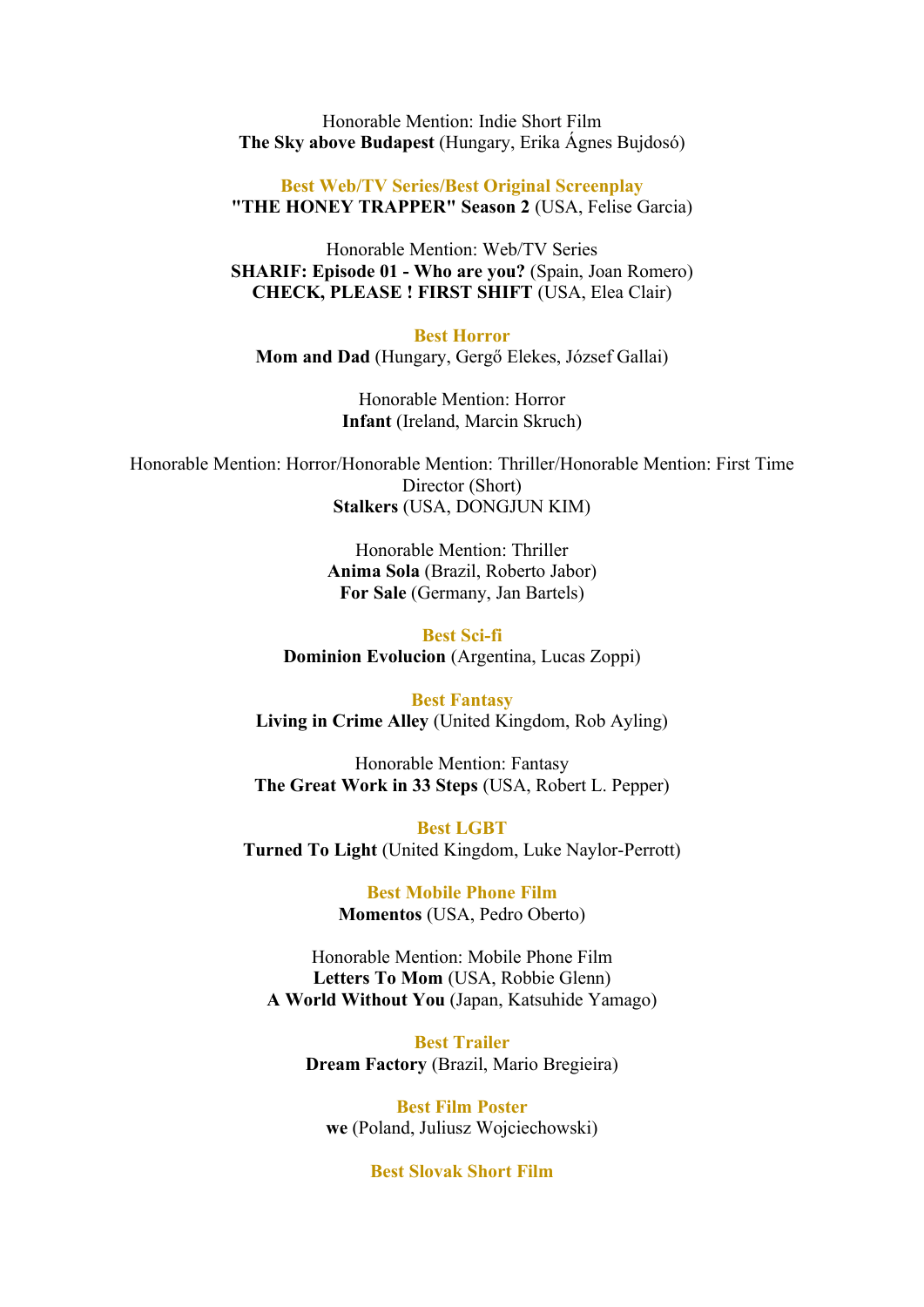**Best Away** (Slovakia, Sandra Makhlouf)

Honorable Mention: Slovak Short Film/3nd Best Director Short Film **Happy Birthday, My Love** (Slovakia, Jana N)

> **Best Actor Short Film Ervin Musabelliu** (USA, The Dark Web)

**Best Actress Short Film Breanne Marestin** (USA, Disappeared)

**Best Actor Feature Film Gabriel Canella** (Brazil, Anima Sola)

**Best VFX Smart USB** (Croatia, Ivan Kalmeta)

**Best Short Script The Ekimmu** (Spain, Rubén Soler Ferrer)

2nd Best Short Script **The Mad Dentist** (Italy, Alberto Scisco)

3rd Best Short Script **Refractions** (USA, Paula Rossman)

#### **Best Feature Script**

**MR NOVAK: PART 1** (United Kingdom, Ian Davies)

2nd Best Feature Script **The Ones Who Run Pilot** (USA, Jordan-Paige Sudduth)

3rd Best Feature Script **Memories of Reality** (USA, Nolan Lawlor, John Christensen)

> **Best First-Time Screnwriter (Short) Attempt** (United Kingdom, David George)

**Best First-Time Screnwriter (Feature) Unison Kismet: The Twin Samaritan** (Italy, Francesco Pio Capussela)

Honorable Mention: First-Time Screnwriter (Feature) **Finding Your True Self** (United Kingdom, Gabriel Brown)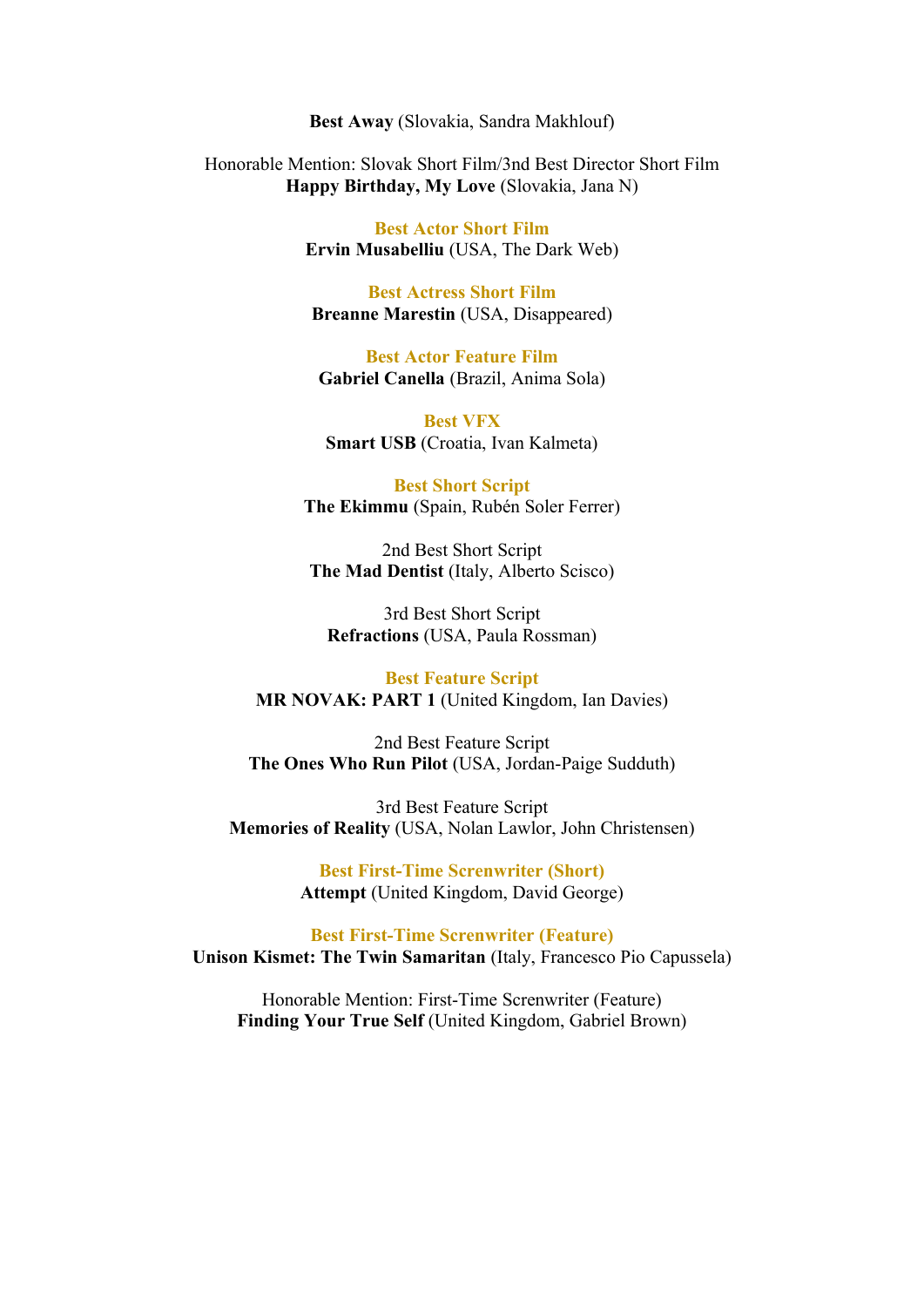# Results Table OCTOBER 2020

# **Best Feature Film/Best Director Feature Film Wastelands** (United Kingdom, Kemal Yildirim)

2nd Best Feature Film/**Best Experimental Film**/Honorable Mention: Director Feature Film **Used and Borrowed Time** (USA, Sophia Romma)

Honorable Mention: Feature Film/Honorable Mention: Director Feature Film/**Best First-Time Director (Feature)/Best Actress Feautre Film The Saints of the Rue Scribe** (USA, Angel Katherine Taormina)

> Honorable Mention: Feautre Film **Angel** (Japan, Kurihara yasuyuki)

**Best Feature Documentary The Jan´s grain** (Slovakia, Michal Stasak, Jakub Gajdoš)

2nd Best Feature Documentary **All the Way - The Making of Swimrun Champions** (Sweden, Carl Eneroth)

> Honorable Mention: Feature Documentary **Affected: The Story of US** (USA, Artem Koker) **Bazyl** (Ukraine, Roman Shirman)

> > **Best Short Film/Best Film Poster CHARON** (France, Yannick Karcher)

2nd Best Short Film/Honorable Mention: Director Short Film **Wolves** (Hungary, Emese Liliom )

Honorable Mention: Short Film **Le Grand Paradis** (France, Rottier Natacha) Pest Control on Golomb Street (Israel, Gadi Rimer)

**Best Short Documentary 2020. A Diary of Isolation** (Poland, Mariusz Wirski)

2nd Best Short Documentary/Best Student Film **Martin Malibu** (Netherlands, Linus Kropp)

Honorable Mention: Short Documentary **Frank Little** (Poland, Daniel Stanislawski) **Memories of the Cyprus Railway** (Cyprus, Anastasia Charalambos Barnfather)

> **Best Super Short Film Drift** (United Kingdom, Calum Bradshaw, Clement Jochem)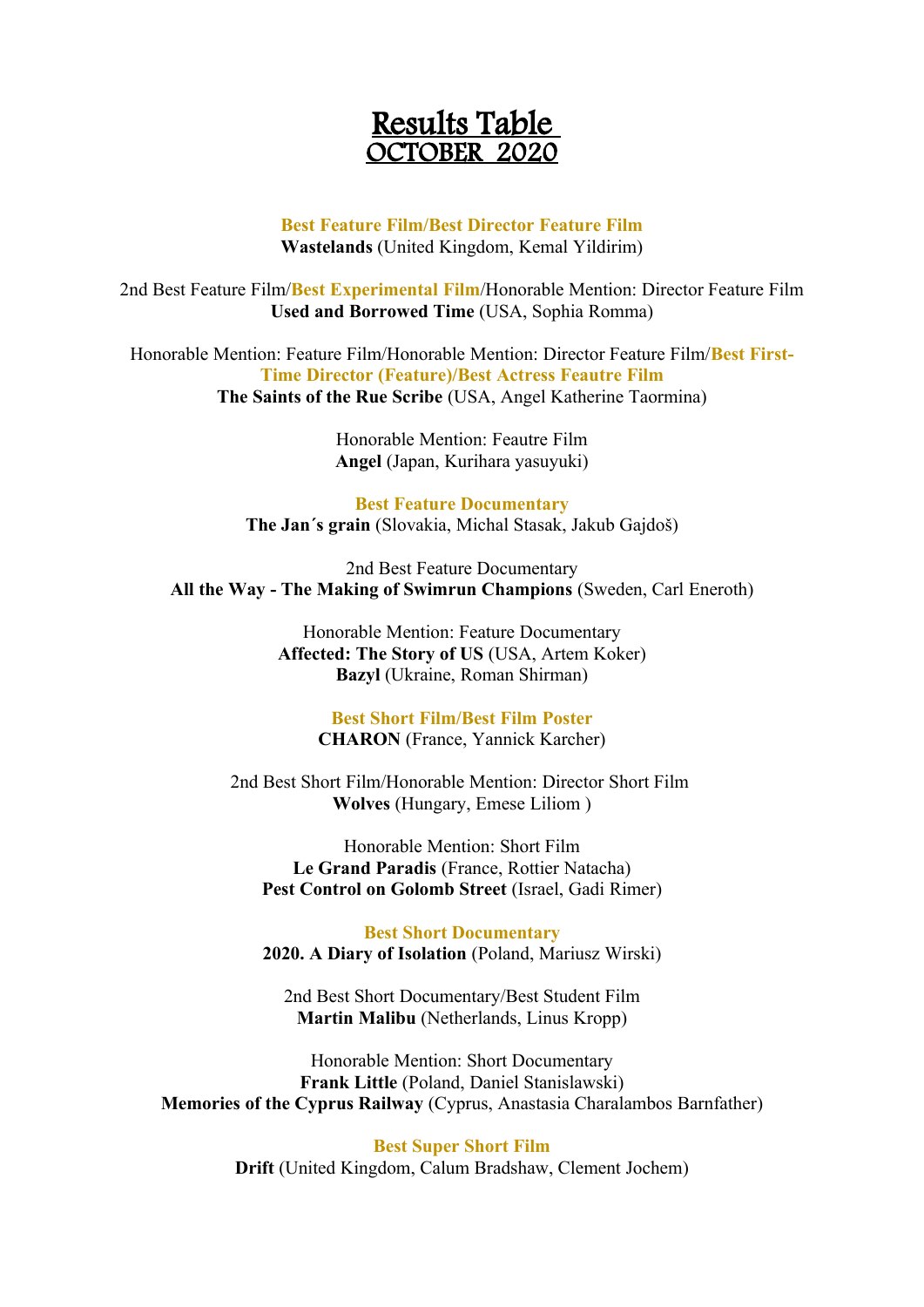2nd Best Super Short Film **The Artist** (Turkey, Aziz Alaca)

Honorable Mention: Super Short Film **The Story Of Life** (USA, Ashley Nicole) **Routine** (USA, Russ Emanuel)

2nd Best Student Film/**Best Director Student Film Yard Kings** (United Kingdom, Vasco Alexandre)

Honorable Mention: Student Film **Face to Face** (Germany, Valerie Knill) **Only Daughter** (Australia, Lizbeth Calingasan, Jackson Alexander)

> **Best Animation Film Awareness of the Doll** (Poland, Michał Wójcicki)

> > Honorable Mention: Animation Film **Lion Dance** (China, Yu Zhong) **Smoking kills.** (Slovenia, Jerca Oblak)

Honorable Mention: Experimental Film **SUBJUGATE** (Bulgaria, Evgenia Taneva) **Strange Nostalgia** (Australia, Alex Proyas)

**Best Music Video/Best Director Music Video Spirit (Remix)** (USA, Grace Sims)

Honorable Mention: Music Video **Kuzuboshi – Empty** (Japan, Lisa Kimura) **Love & Sex Across the Universe** (Estonia, Andres Jaakman)

> **Best Slovak Short Film Only human** (Lukas Vizner)

Honorable Mention: Director Feature Film **Sergije Michieli** (Croatia, Izidor Popijač Žiga of Bednja)

> **Best Director Super Short Film Eva Munnich** (United Kingdom, 7B)

**Best Director Short Film Jye Currie** (Australia, Victim)

Honorable Mention: Director Super Short Film **Clement Jochem** (United Kingdom, This is it and nothing more) **10 seconds** (Bulgaria, Evgenia Taneva)

Honorable Mention: Director Short Film/**Best Drama**/Honorable Mention: Indie Short Film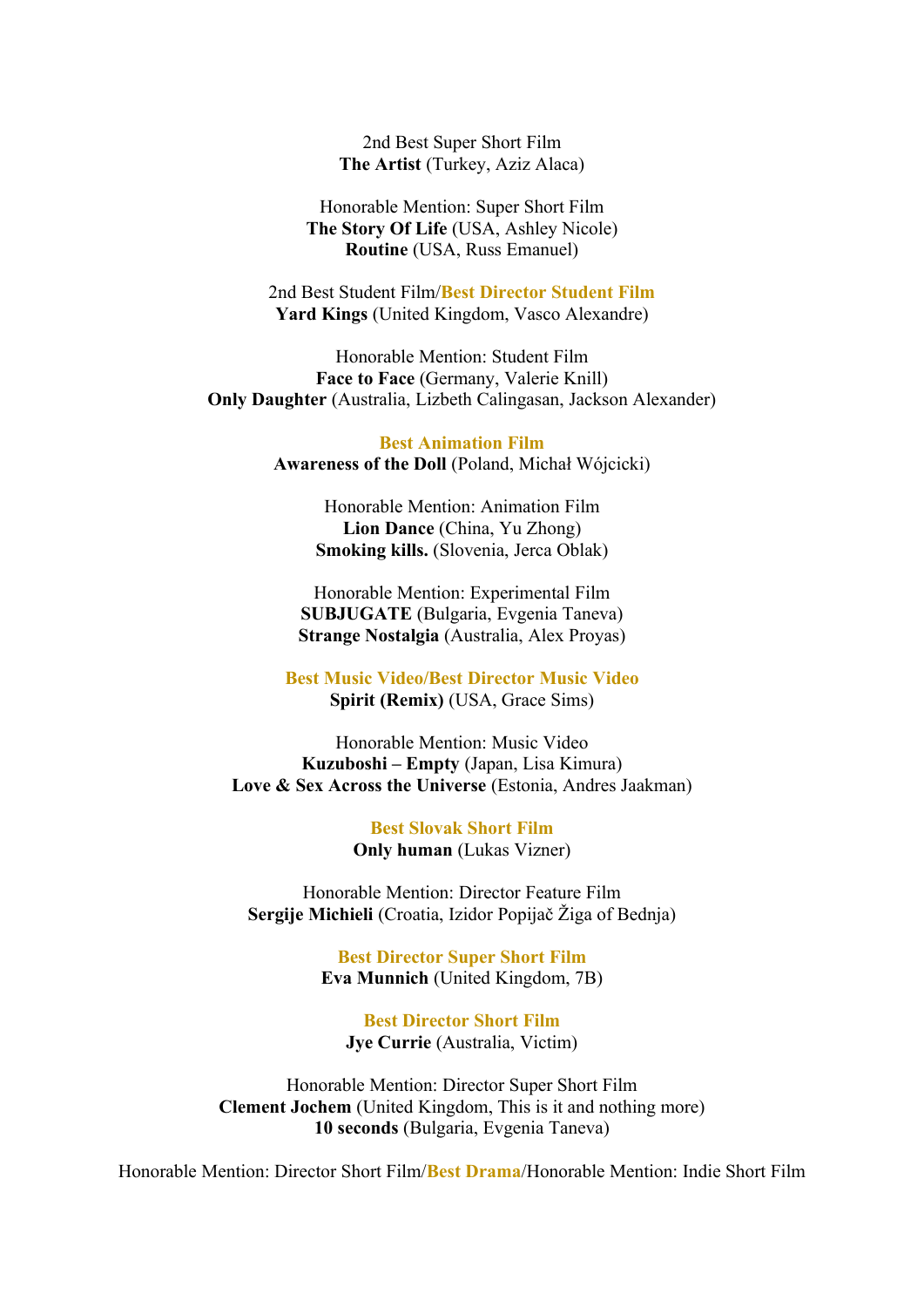**Ned Caderni** (United Kingdom, Seagull)

Honorable Mention: First-Time Director (Short) **Thomas Peck** (USA, House Slaughter)

Honorable Mention: First-Time Director (Feature) **Paul Heron** (United Kingdom, Paracide)

Honorable Mention: Director Student Film **Yiwei Pu** (USA, When Fall Comes)

Honorable Mention: Director Music Video **Lizbeth Calingasan** (Australia, Wasteland) **Toby Wulff** (Germany, CENTER BOY - FEEL FOR A DEAL)

Honorable Mention: Drama/**Best Best Production/Best First-Time Director (Short) THE FIXER** (USA, Michael Schilf)

> Honorable Mention: Drama **Take Control** (United Kingdom, Luke Walters)

**Best Comedy Intense Practice to Improve Performance** (Egypt, Yasser Shafiey)

> **Best Indie Short Film Online-distemper** (Russia, Victor Salimianov)

Honorable Mention: Indie Short Film **Blood enemy** (Kazakhstan, Aldyiar Bairakimov)

**Best Indie Feature Film THE NEXT HEARING** (India, MAHIVARMAN.CS)

> **Best Web/TV Series Ashes** (USA, Neriah Kharece)

Honorable Mention: Web/TV Series **Reality Cheque** (Australia, Laura Bellomo, Liza Dennis)

> **Best Horror Catharsis** (USA, Tash Ann)

**Best Thriller 11 Minutes** (Brazil, Felipe Lemos)

**Best Sci-fi The Hypermonster** (Italy, Riccardo Di Gerlando)

**Best Fantasy VORTEX** (France, Christophe Karabache)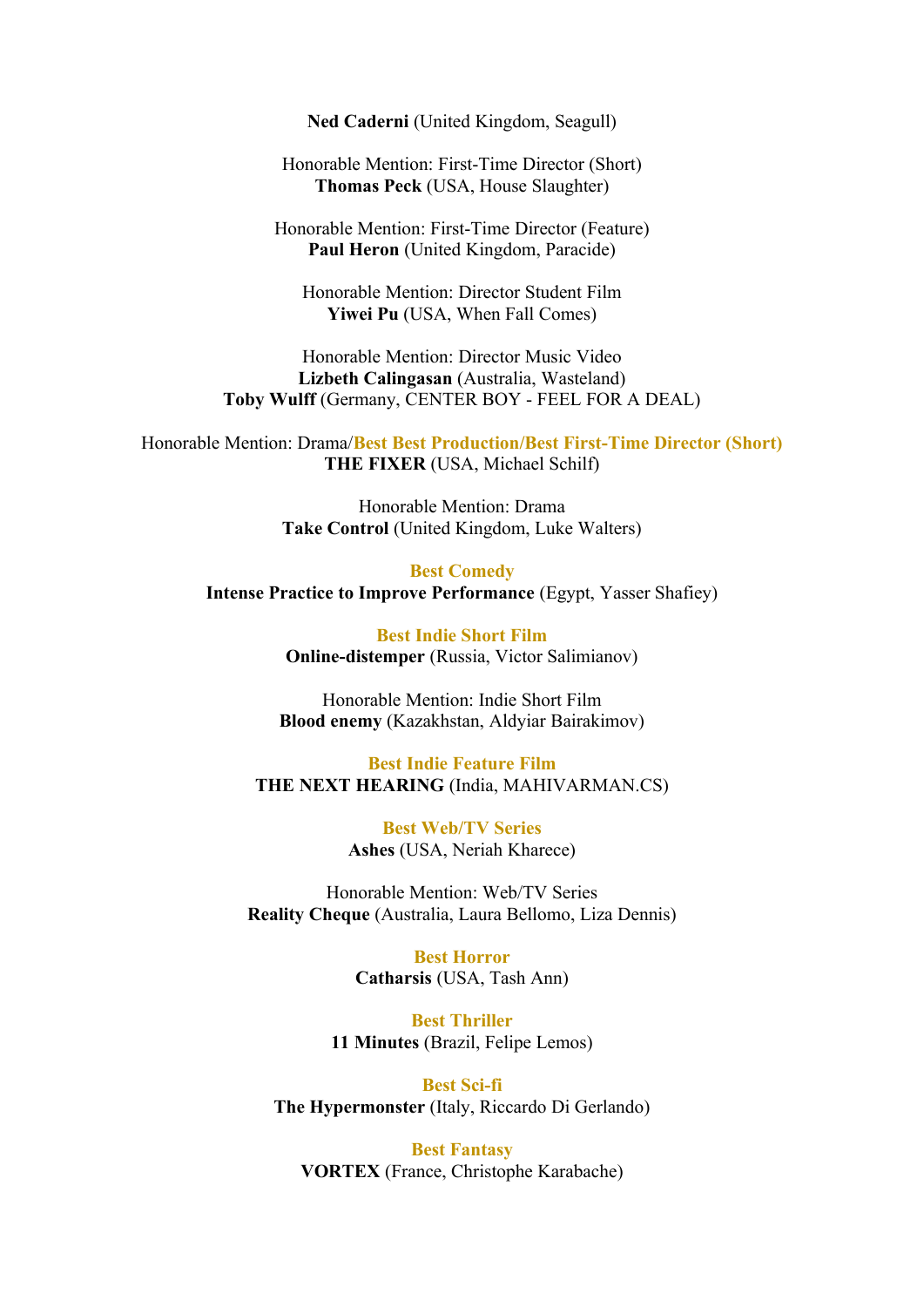**Best Mobile Phone Film We the Jury** (USA, John C Mai)

**Best Inspirational Living In Fear** (United Kingdom, Stephanie Castelete-Tyrrell)

> **Best Action Eighth Wonder** (USA, Aiman Samat)

**Best Trailer The perfect spot** (France, Laura RICHARD)

**Best Actor Feauture Film Quentin Santarelli** (France, Meet her)

**Best Actor Short Film Daniil Solovyev** (Russia, The Birdcage)

**Best Actress Short Film Emery Nguyen & Puneet Kuldeep Bajwa** (Canada, Queer Isolation)

**Best Original Screenplay A way for Tomás** (Colombia, Andrés Ricaurte / Martín Agudelo Ramírez)

> **Best Editing Nicolas Werner** (Austria, Beer-tastic! The Series)

**Best Sound Design Cine Audio Effects** (Italy, Tell Me Who I Am)

> **Best VFX Gary M. Sanner** (USA, Derivative)

**Best Cinematography Monaya Abel** (United Kingdom, We Cannot See In The Dark)

**Best Short Script Five Sheep VS Two Human Lives** (China, Gang Chen)

> Honorable Mention: Short Script **Chinese Theater** (Italy, Alberto Scisco) **The Struggle Within** (USA, Marc Allen)

**Best Feature Script The Loser's Club** (USA, Jonathan Turner Smith)

Honorable Mention: Feature Script **Party Crasher** (USA, Jedediah Parker, Jessica Katz, Amandine Edwards, Azeez Gabsi, Kobe Gomez, Brandon Wall)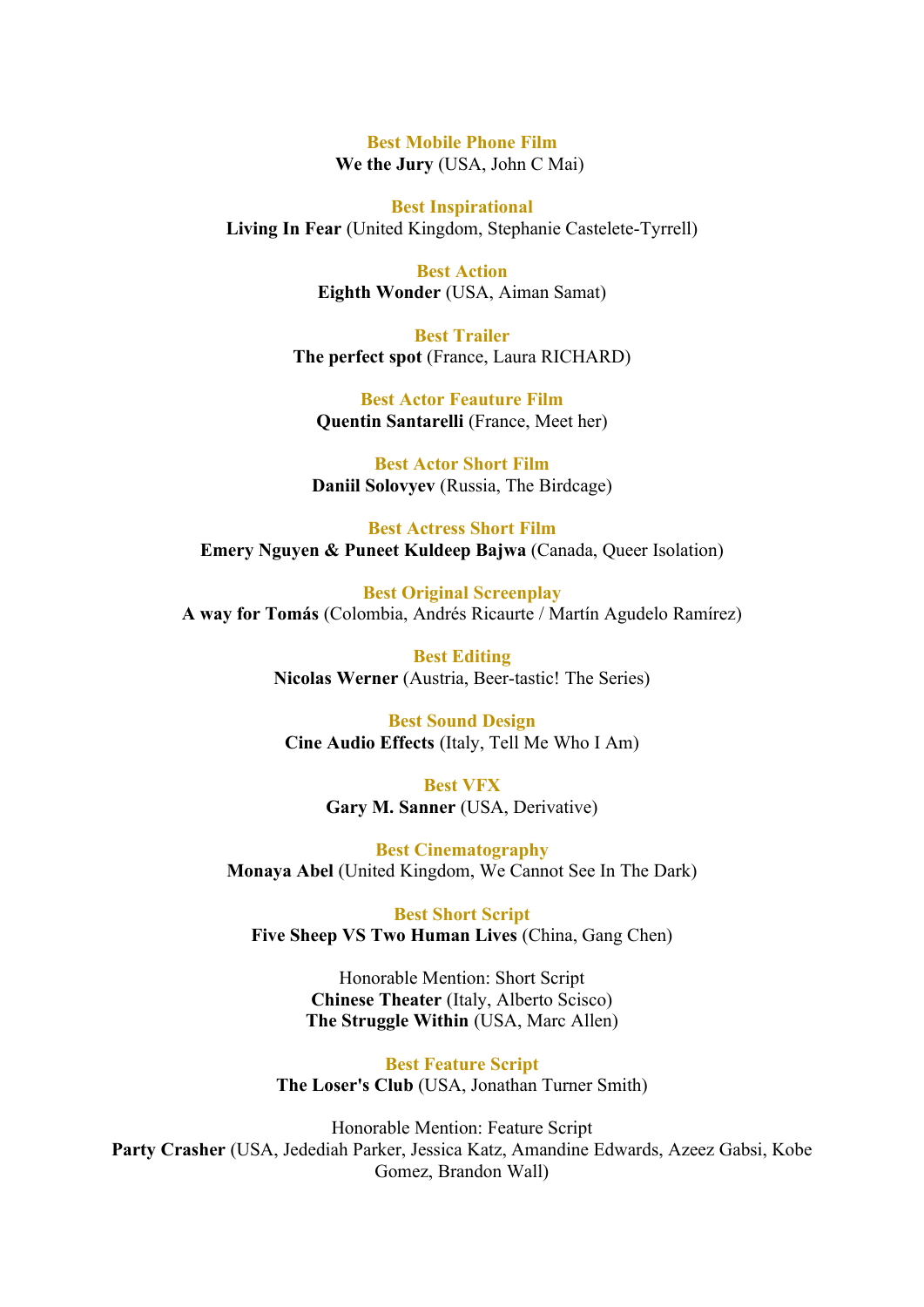### **UNJUST LAWS** (USA, BetteLou Tobin)

# **Best First Time Screenwriter (Short) Death Offers Life - last moments of Vincent Van Gogh** (India, Madhu R)

**Best First Time Screenwriter (Feature) The Llandudno File** (USA, Stephen D Floyd)

Honorable Mention: First-Time Screenwriter (Feature) **A Warm Place in the Sun** (USA, Brad Perrott, Jon Dobner, Greg Garaizar) **Paper Tiger** (USA, BRAD PORTER)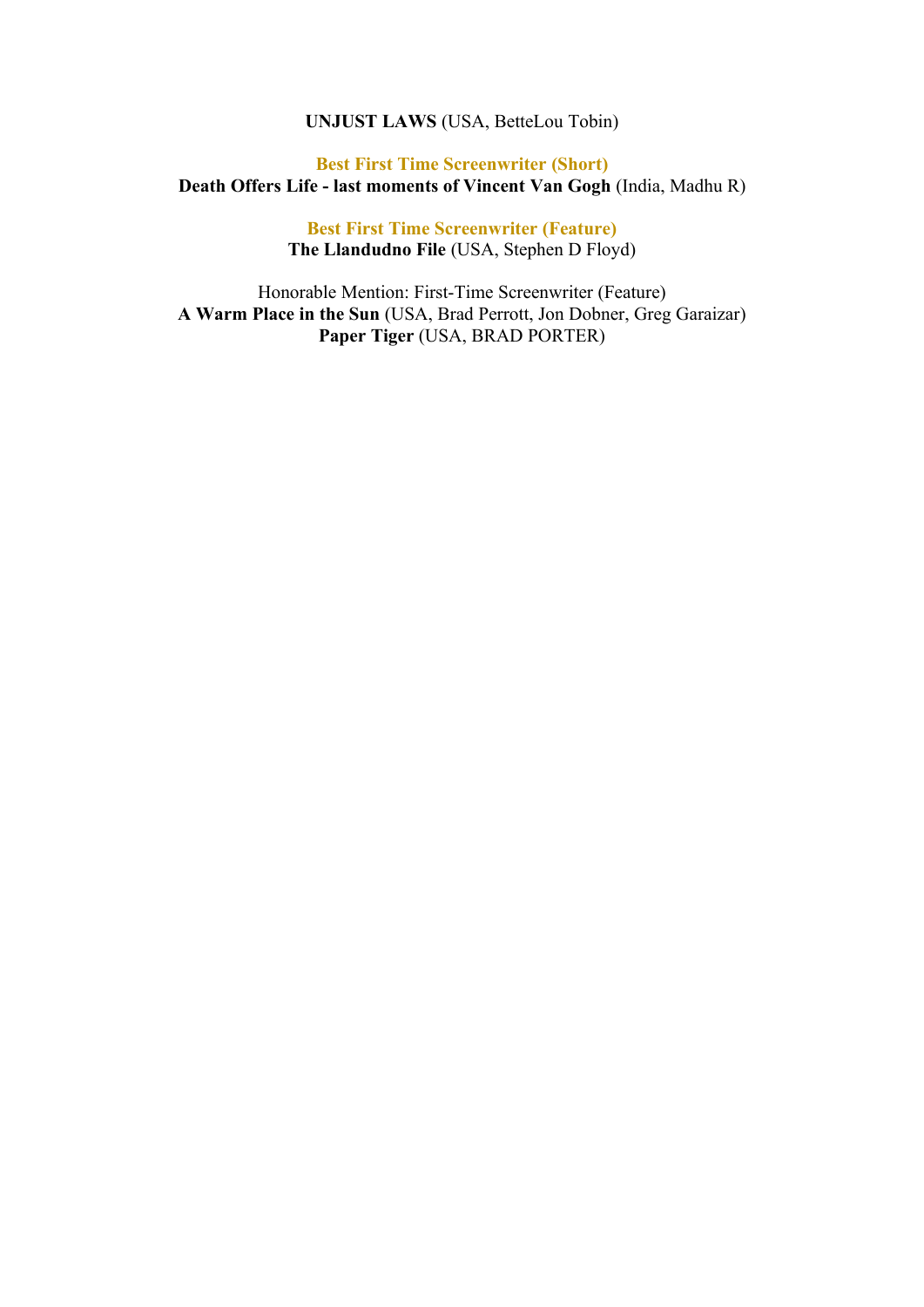# Results Table NOVEMBER 2020

### **Best Feature Film**

**Zu den Sternen** Germany Nicolai Tegeler

# **Honorable Mention: Feature Film THE SLIDER** Romania Carlo Fusco

### **Honorable Mention: Feature Film**

**Best Director Feature Film Best First-Time Director (Feature) Best Experimental Best Indie Feature Film Monachopsis** Canada Jeremy Xavier Lefebver

#### **Best Feature Documentary**

Best Trailer **Affected: The Story of US** USA Artem Koker

#### **Honorable Mention: Feature Documentary**

**A Century of Dreams** Slovenia Ven Jemersic

### **Best Short Film**

**Piece of Me** USA Bruna Cabral

# **Honorable Mention: Short Film**

**Mr Aqua Monster** China DONG YUHAO

**Honorable Mention: Short Film Best Director Short Film**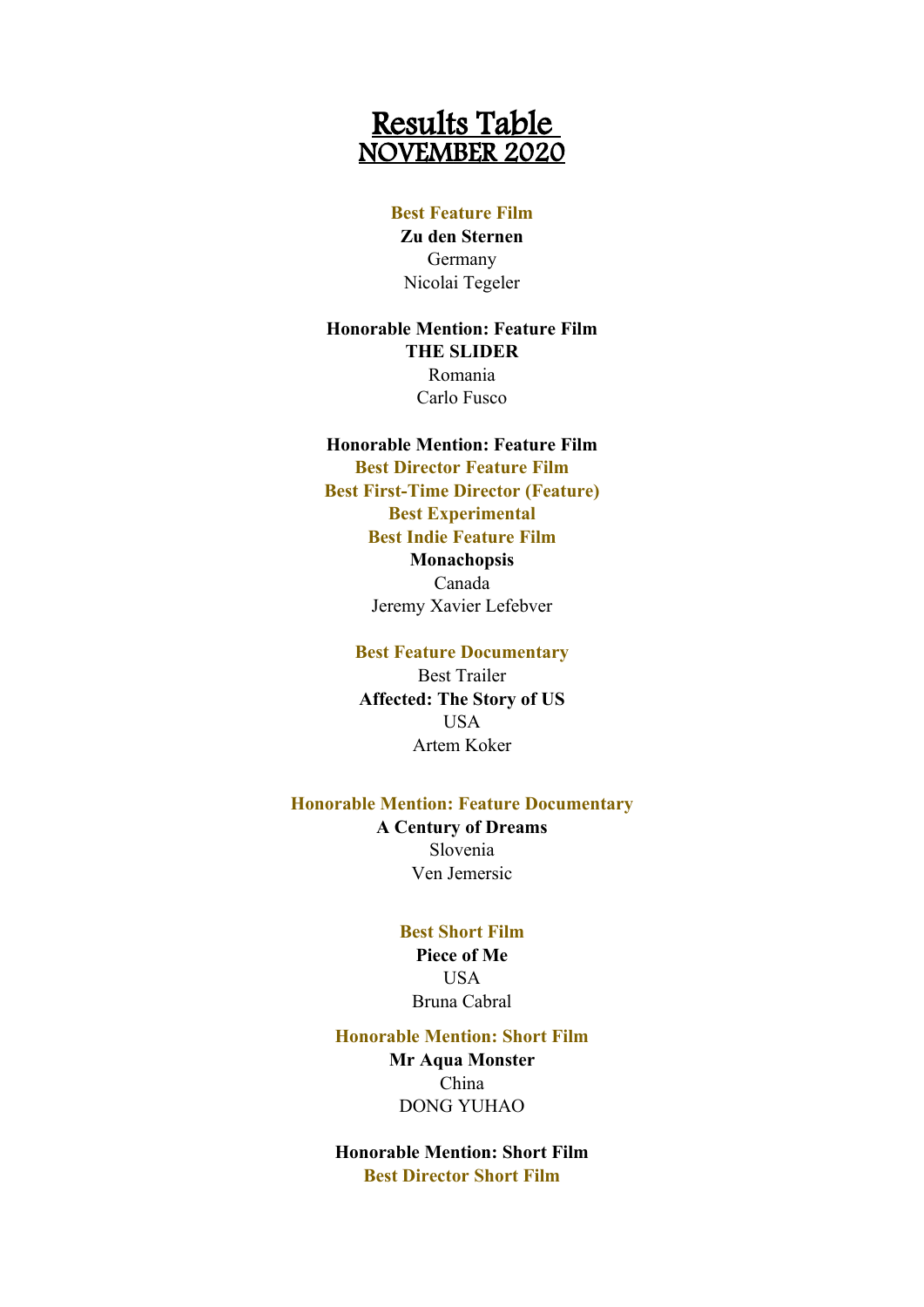**With arms wide open** Romania George Paraschiv

#### **Best Short Documentary**

**Polymers** Russia Nikas Kotich

**2nd Best Short Documentary**

# **In An Instant USA** Francesca Poliseno

# **Honorable Mention: Short Documentary Waiting for Jean Paul** France Pater/Son

**Honorable Mention: Short Documentary The third grace** France Duval Louis-Pierre

> **Best Super Short Film Best Director Super Short Film #GoodDeed** Hungary Gergely Tápai

**Honorable Mention: Super Short Film 1,2...7,8...10 or How to Meet Your Other 1/2 In 10 Steps** Bulgaria Vanya Boycheva

> **Honorable Mention: Super Short Film E C C H Y M O S E S** France THIERRY NGUYEN

# **Best Student Film Restart** Poland Julian Tałandziewicz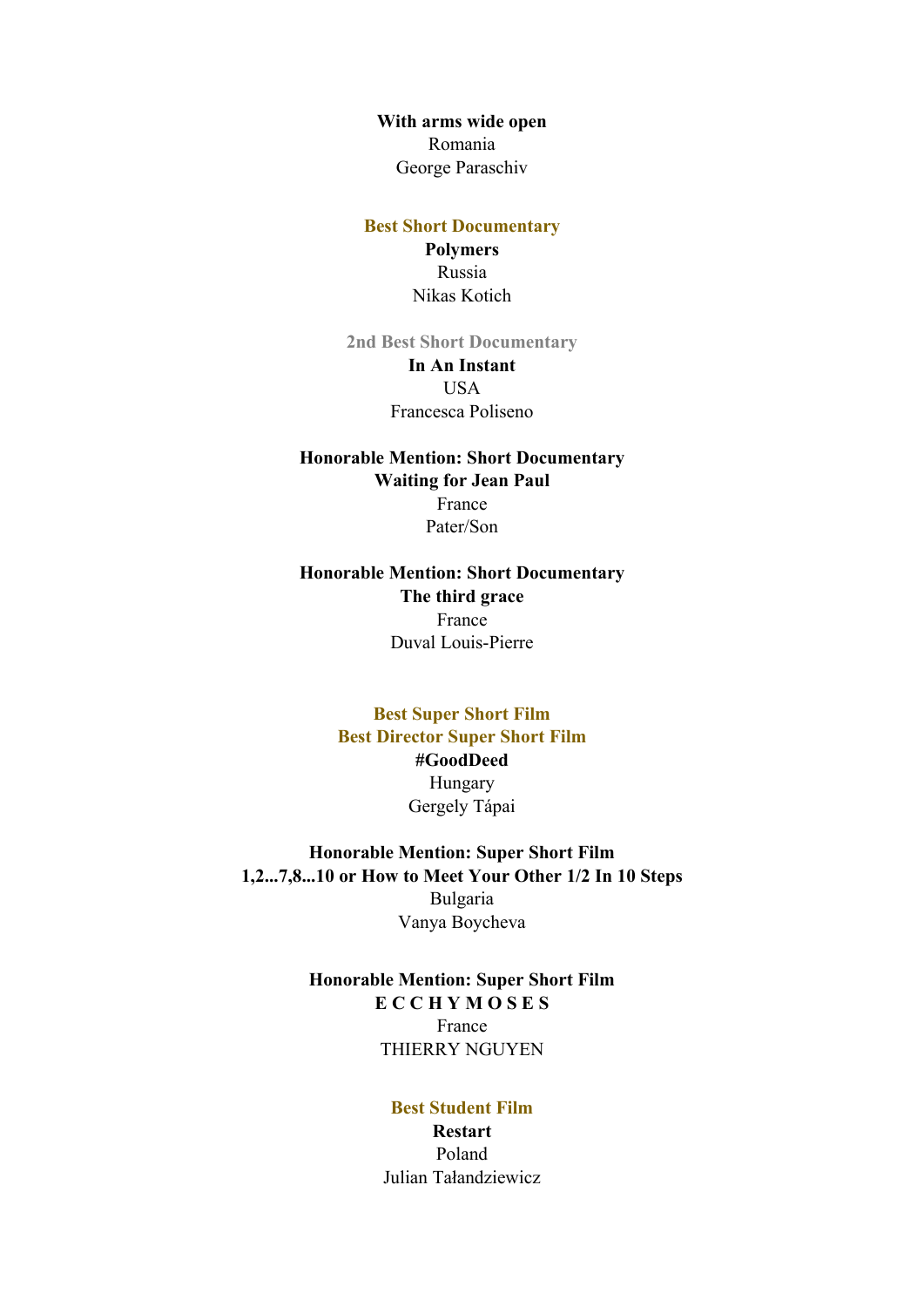2nd Best Student Film Best Comedy **Revolver & Chicken soup** Hungary Gergely Kocsis

# **Honorable Mention: Student Film Fading Brighter** USA Ruby Que

# **Honorable Mention: Student Film Best Horror Amygdala** Belgium Brent Roofthooft

### **Honorable Mention: Director Short Film**

**Best Actor Short Film Best Original Screenplay Best Editing The Grand Gesture USA** Jack Brame

#### **Best First-Time Director (Short)**

**The Clone…** Russia Valerii Petrov

#### **Best Music Video**

**Travel In Time - Renard (feat. Pascal Finkenauer)** United Kingdom BABIS ALEXIADIS

#### **Honorable Mention: Music Video**

**Memories** Malta Jeremy Vella

# **Best Director Music Video ROSA** Germany Efstathios Avramidis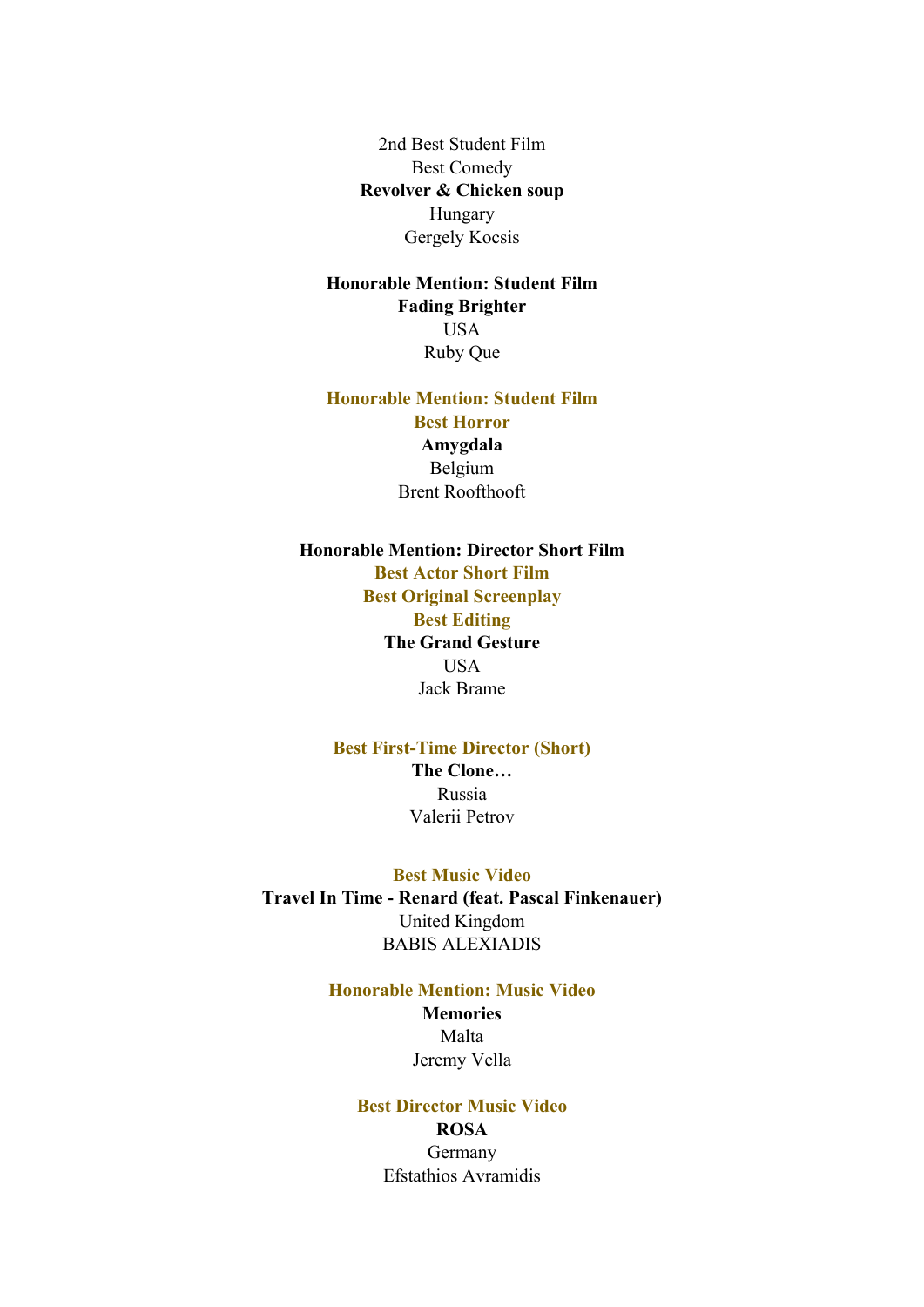**Best Drama Anna** France Éric PINÉDA

### **Best Animation**

**Eco Escort** Czech Republic Marcela Drobna, Tereza Kajabová

# **Honorable Mention: Animation Elsewhere** Germany Sylwia Kubus

# **Honorable Mention: Experimental A walk in the forest** Canada Johanne Chagnon

#### **Best Indie Short Film**

**5 hours, 39 minutes, 25 seconds** Spain Tomas Rojo, Santiago Rindel

# **Honorable Mention: Indie Short Film Jackals** Italy Giovanni Nodari

#### **Best Web/TV Series**

**Incompleteness USA** David Ash

# **Best Thriller**

**Thirty Seconds** USA Christopher Long

# **Best Sci-fi**

**Forbidden Power** USA Paul Kyriazi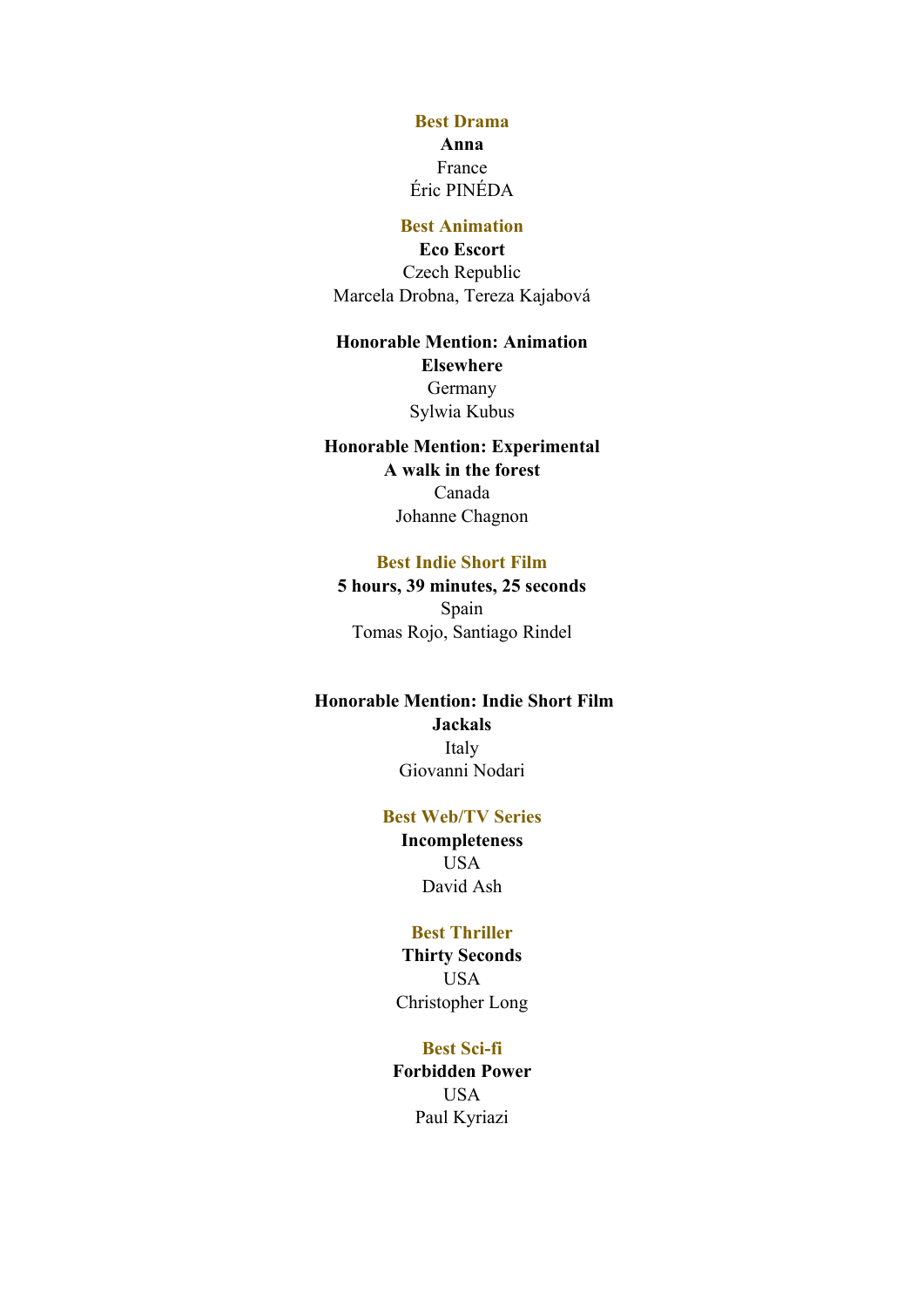### **Best LGBT**

**Rapsòdia** Italy Dario Lauritano

#### **Best Mobile Phone Film**

**and God Remembered Babylon** USA Matthew Ewald

## **Best Inspirational Film**

**Melanophobia** Greece Stathopoulos Manos

# **Best Action Film BURST** USA Zachary Crooms

# **Best Film Poster Best Actress Short Film Best Production LIFE...** USA Mirlande Amazan Act: Stacy Ann Rose

# **Best Actor Feature Film**

**Extirpator of Idolatries** Oswaldo Salas Peru

### **Best Actress Feature Film**

**The Playground** USA Amy Lee Pearsall

# **Best Sound Design My Bed**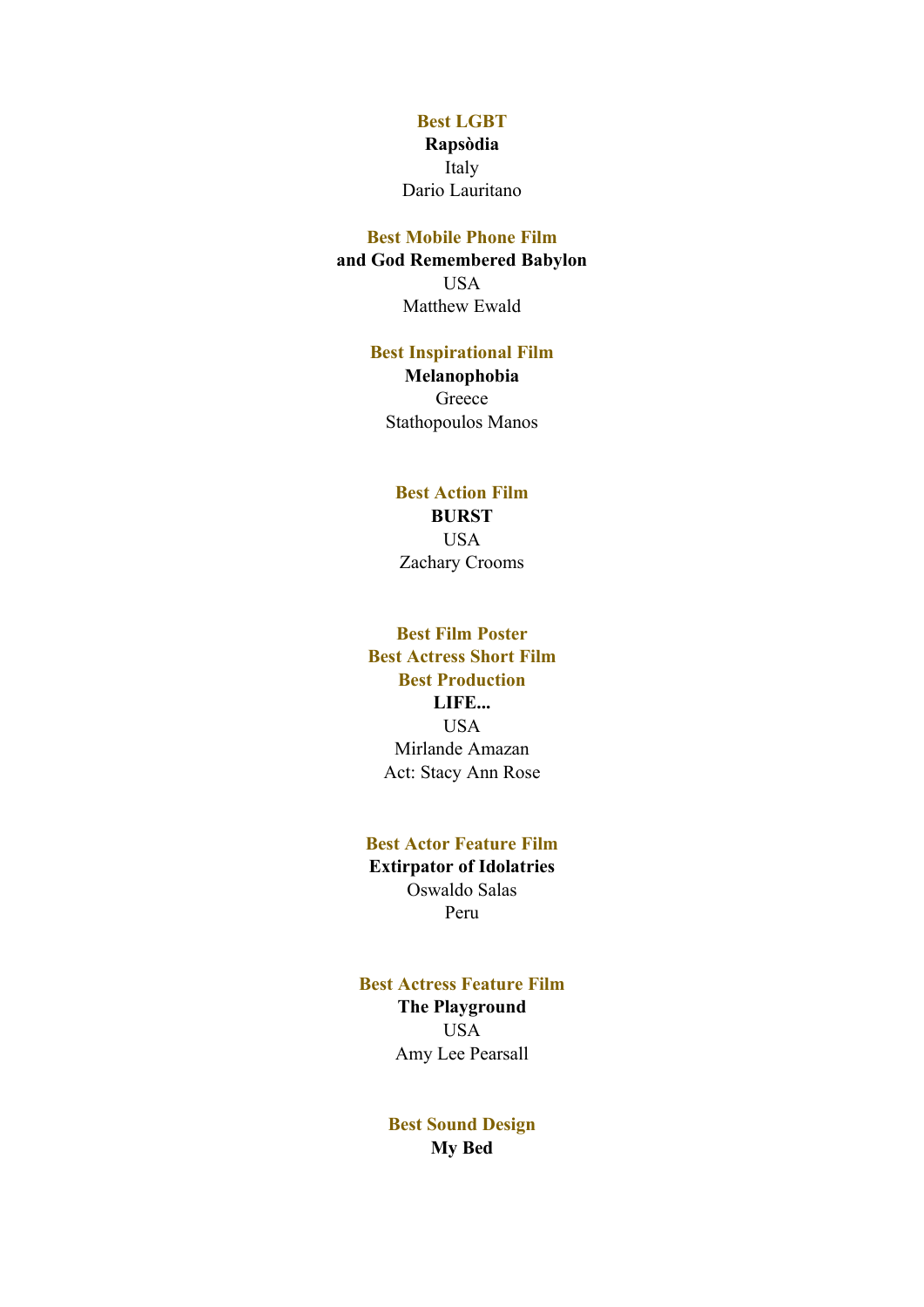USA Lauren Vroegindewey

# **Best VFX**

**UFO-1996** Canada Flynn Moores

# **Best Cinematography**

**Red Candle** Canada Alexander Han

### **Best Short Script**

**Anti Social USA** Brad Porter

# **Honorable Mention: Short Scipt ZEDA THE HUNTER**

Romonia Alexandru Ranta Gheorghe

# **Best Feature Script**

**Behind The Wall** USA Mike Sorrinni

**Honorable Mention: Feature Script All That Glitters** USA Mike Meier

**Best First-Time Screenwriter (Short) THE DOOR** Spain CARLOS ALEX CENI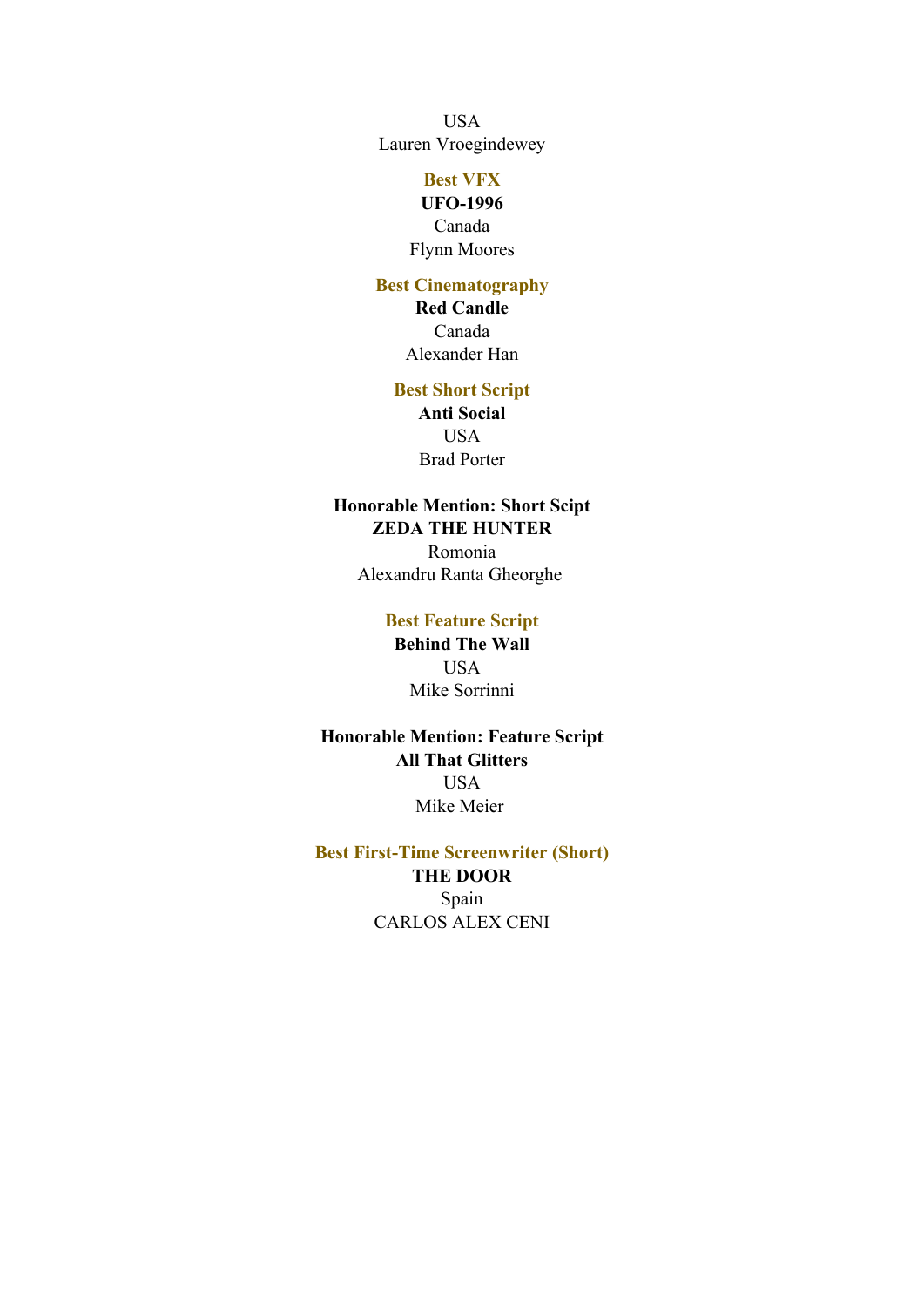# Results Table DECEMBER 2020

**Best Feature Film/Best Director Feature Film/Best Indie Feature Film/Best Actor Feature Film/Best Actress Feature Film/Best Original Screenplay The Colour of Spring** (Canada, Paul Andrew Kimball, Act: Jamie Muscato, Alexa Morden)

> **2nd Best Feature Film/Best First-Time Director (Feature) Jiyan** (Switzerland, Otis Birdy)

> > **Honorable Mention: Feature Film Left of Chopin** (Japan, Yoshino Takemoto)

**Honorable Mention: Feature Film/Honorable Mention: Actor Feature Film Am Rande der Zeiten** (Switzerland, Jörg Reichlin)

> **Best Feature Documentary Crying Laughter** (Egypt, Yasser Ashour)

**Honorable Mention: Feature Documentary My Grandfather Horthy Miklos** (Hungary, Sipos Jozsef)

**Best Short Film Phrosso** (Greece, Michalis Tigkiridis, Kleopatra Emmanouil Kyriakopoulou)

> **2nd Best Short Film Aicha** (Morocco, zakaria nouri)

**Honorable Mention: Short Film/Best Director Short Film Rainbow** (Montenegro, Aleksandar Vujović)

> **Honorable Mention: Short Film MAPS** (Spain, Alex Barrera)

**Best Short Documentary/Best Sound Design Panacea** (USA, Laiqa Hitt)

**Honorable Mention: Short Documentary Erraiak (Bowels). The echo of the ancestors** (Ekain Martinez de Lizarduy Stürtze, Spain)

> **Best Super Short Film Everyday Sacred** (Spain, Carmen Fortea)

**Honorable Mention: Super Short Film/Best Director Super Short Film FOAM** (Spain, Adi Dror)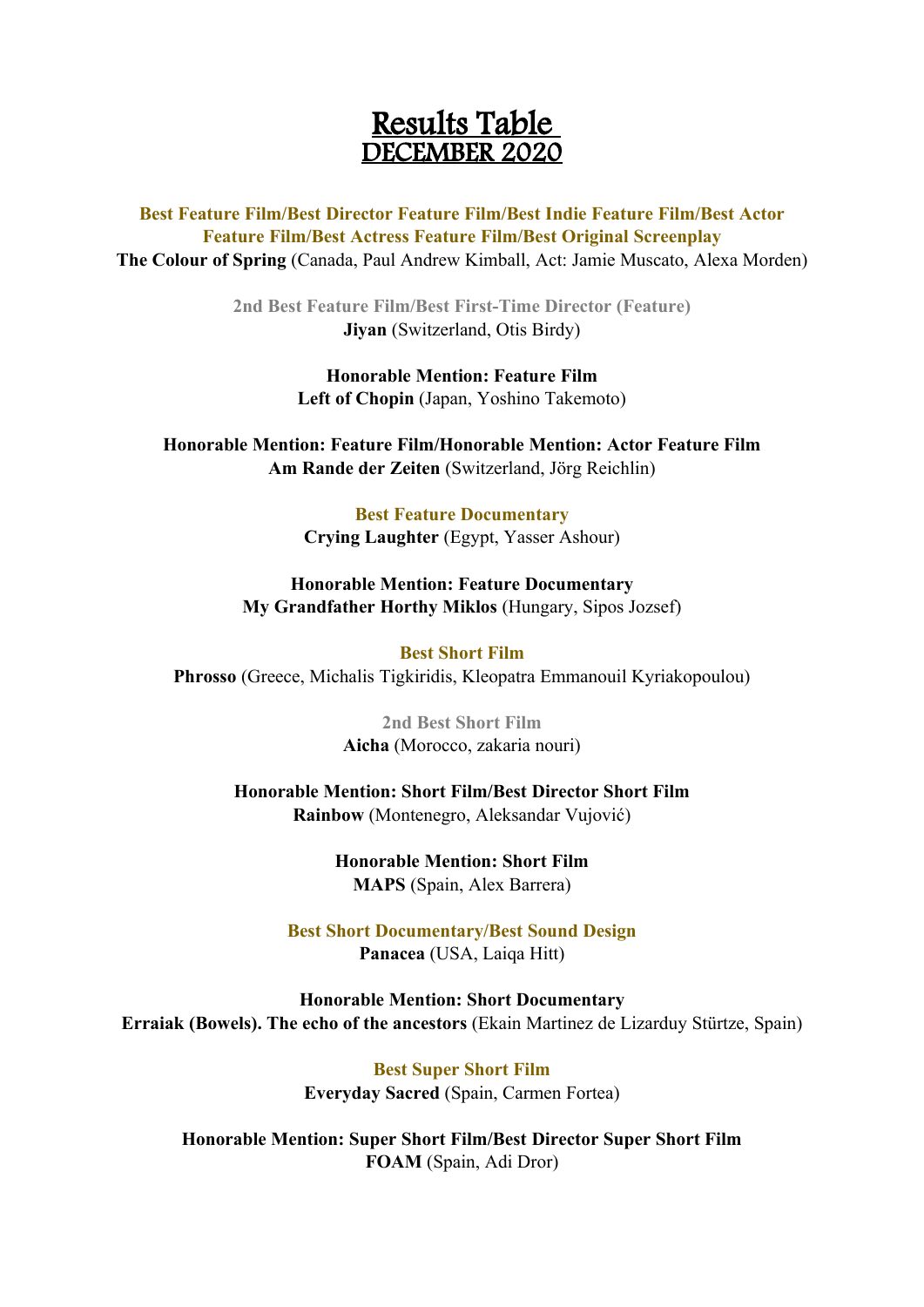#### **Best Student Film**

**Tubruk** (Germany, Martin M. Lindner)

**Honorable Mention: Director Feature Film/Best Drama Paul Keller - Stille im Schrei** (Germany, Axel Loh)

**Honorable Mention: Director Super Short Film Gwen and Gwen. Heavy fashion** (Russia, Vladislav Dubkov)

> **Best First-Time Director (Short) Night Call** (Greece, Panagiotis Pelekis)

**Honorable Mention: First-Time Director (Short) Underground Paths** (France, Lia Dubief , Paul Mollin)

**Best Director Student Film/Best Inspirational/Best Production/Best Actor Short Film With New Eyes** (Greece, Dir: George Leontakianakos, Act: Yannis Sarakatsanis, Prod:Konstantinos Gourgiotis, Ace House Productions)

> **Best Music Video Glad** (Serbia, Helena Kominac)

**Best Director Music Video Medical Help** (USA, Lanessa Miller)

**Honorable Mention: Director Music Video How Was I supposed To Know** (Belgium, Tim Janssens)

**Best Comedy The Night Express** (Ukraine, Maryna Artemenko, Oksana Artemenko)

> **Best Animation Pray** (Canada, Joe Chang)

**Best Experimental/Best VFX Woken From A Dream** (USA, Taj Kokayi)

**Honorable Mention: Experimental Above the Lake** (Russia, Dmitri Frolov)

**Best Indie Short Film The Self-Seers** (Korea, Matthew David Ridley)

**Best Web/TV Series Noir Brothers** (Italy, Daniele Gangemi)

### **Best Horror/Best Trailer**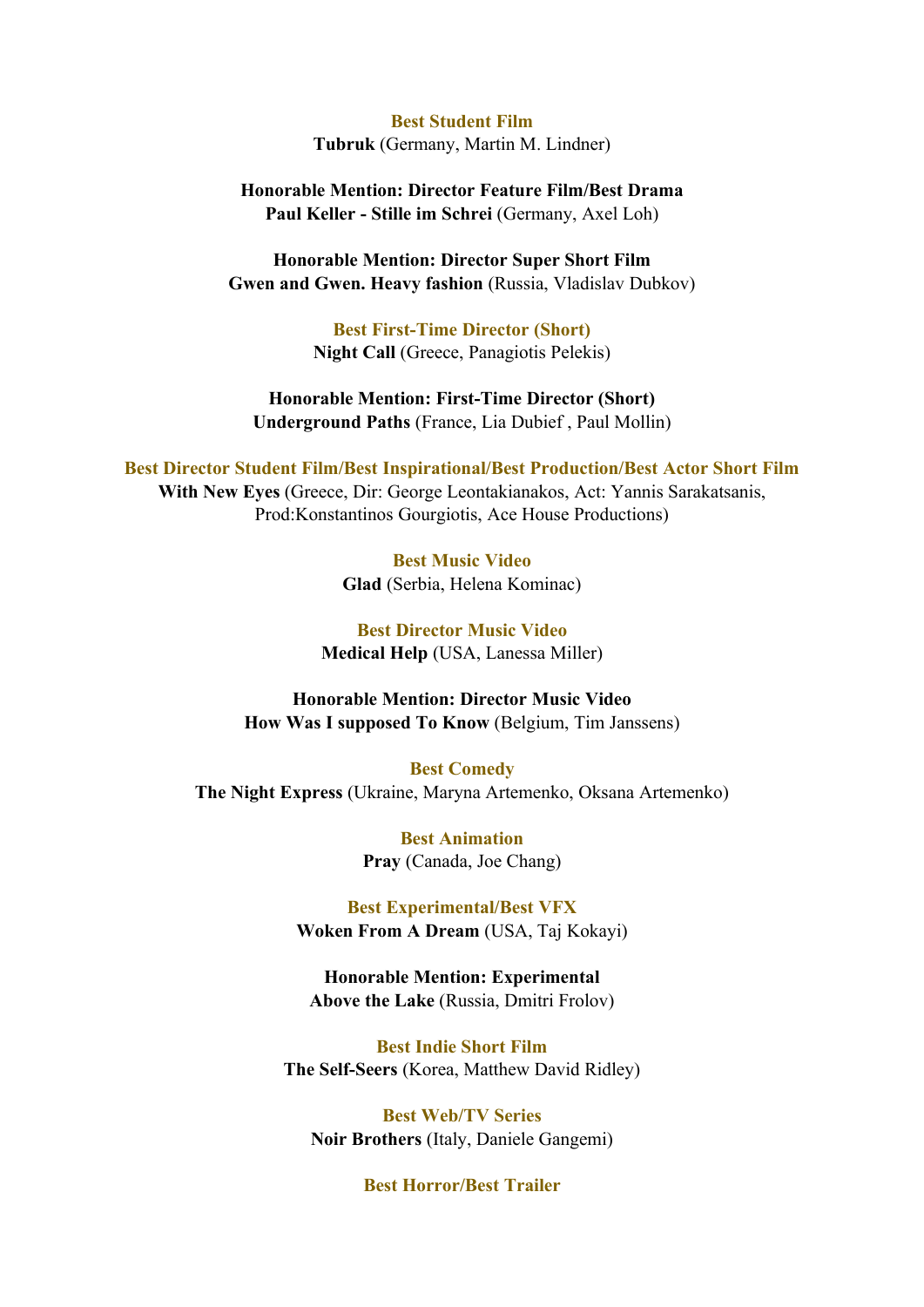**Night Shifters** (USA, Sonny P. Louis)

**Best Thriller/Best Editor Deep Shock** (United Kingdom, Davide Melini, Edit: Daniel Salinas)

> **Best Sci-fi Fragments** (United Kingdom, Andrea Ratti)

> **Best LGBT/Best Film Poster Alone at Last** (Finland, Toni Silvennoinen)

**Best Mobile Phone Film Macbeth** (Russia, Sergei Tsimbalenko)

> **Best Action Film Loyalty** (USA, Michael Hugh)

**Best Actress Short Film Kold** (Netherlands, Dir: Andrew Vandaele, Act: Ulrica de la Mar)

> **Best Cinematography The Violin and its Shadow** (Greece, Greg Babalas)

**Best Short Script Pandora's Adversaries** (Canada, Jason Harley)

**Honorable Mention: Short Scipt The Eviction** (Italy, Tiziana Cristiano)

**Best Feature Scipt The Spiritualization of Jeff Boyd** (Switzerland, Uwe Schwarzwalder)

> **Honorable Mention: Feature Script Monsterly** (USA, Damian Wampler)

**Best First-Time Screenwriter (Short) The Drive Back** (USA, Justin Guidroz)

**Best First-Time Screenwriter (Feature) Loonatoona** (Australia, Shockadelic)

**Best Drama Screenplay Alex\*** (Switzerland, Joachim H. Böttcher)

**Best Comedy Screenplay Scarlett's Ghosts** (USA, Robert Cole)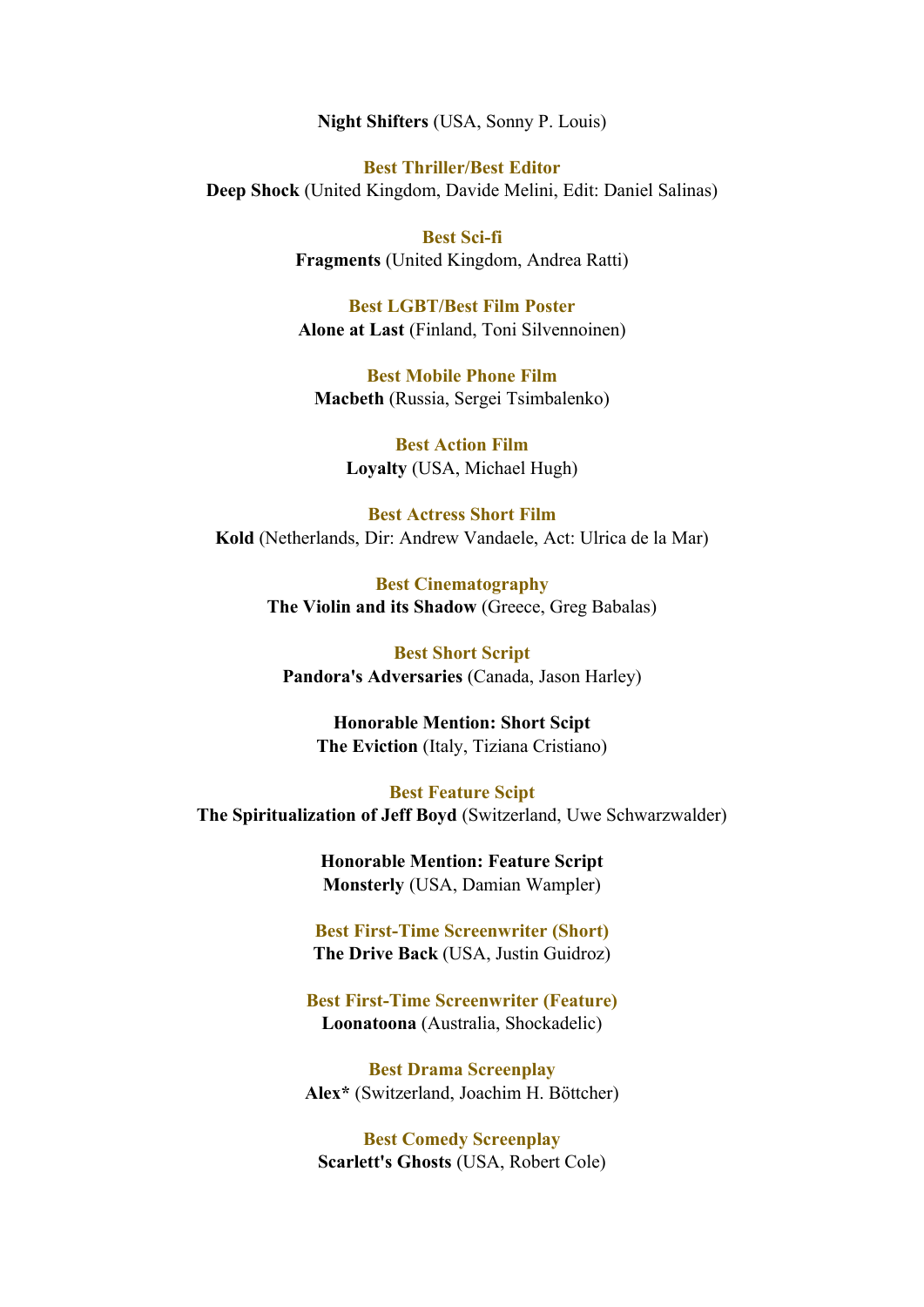**Best Sci-fi Screenplay Kiss My Black Ass** (USA, David Rosenthal)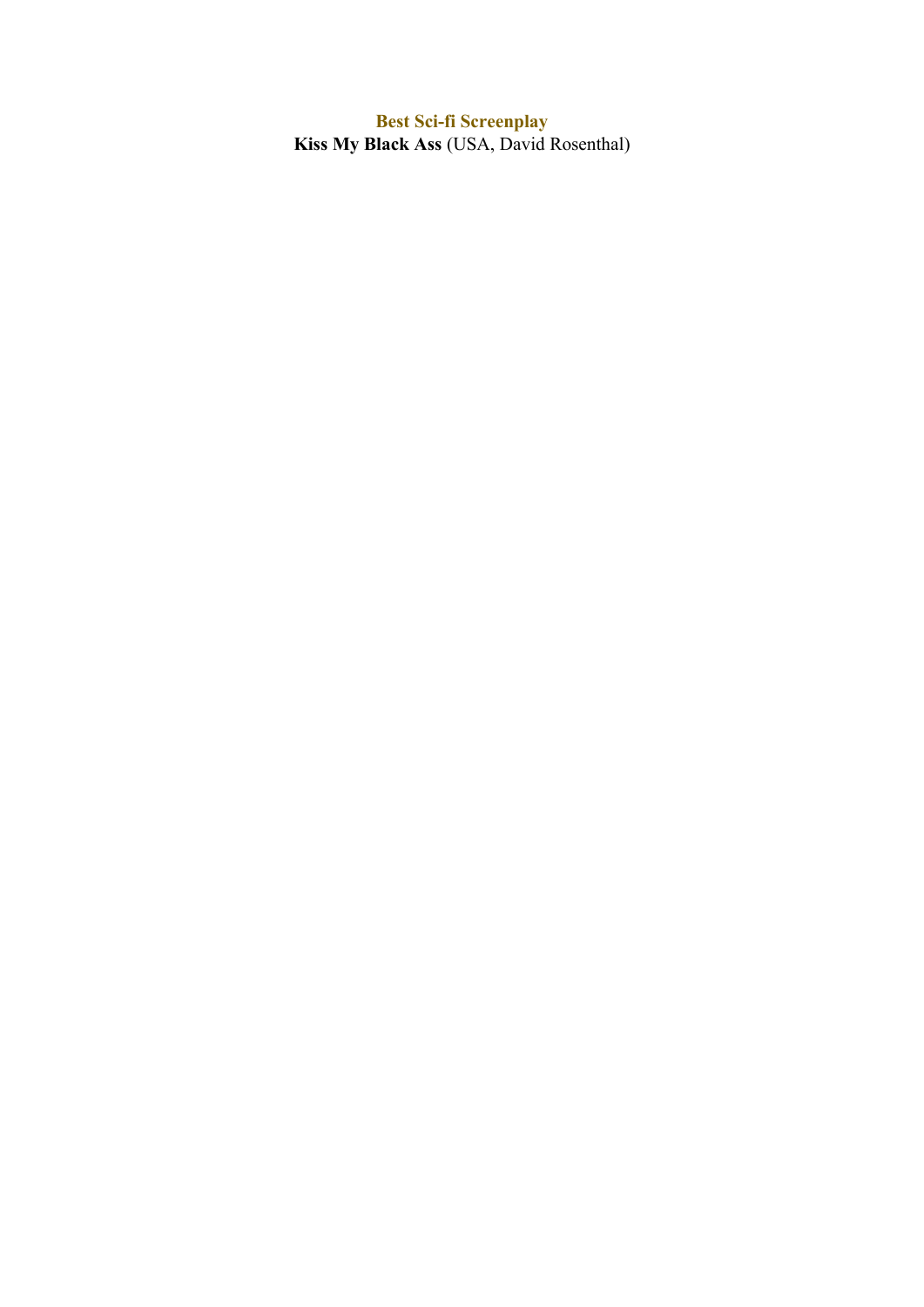# Results Table JANUARY 2021

# **Best Feature Film** ADAM Croatia

# **Best Feature Documentary** The First Outbreak

Spain

**Best Short Film Best Director Short Film Best Actor Short Film Best Cinematography Best Production Best Sound Design** DAVID USA

# **Best Short Documentary**

Best Super Short Film Best Director Super Short Film CELL 364 France

**Silver Award – Short Documentary (Honorable Mention)** Maybe Tomorrow Belgium

> **Best Student Film** The Master China

**Best Director Student Film** Midnight France

**Best Director Feature Film Best Indie Feature Film** Faith United Kingdom

# **Best First-Time Director (Feature)**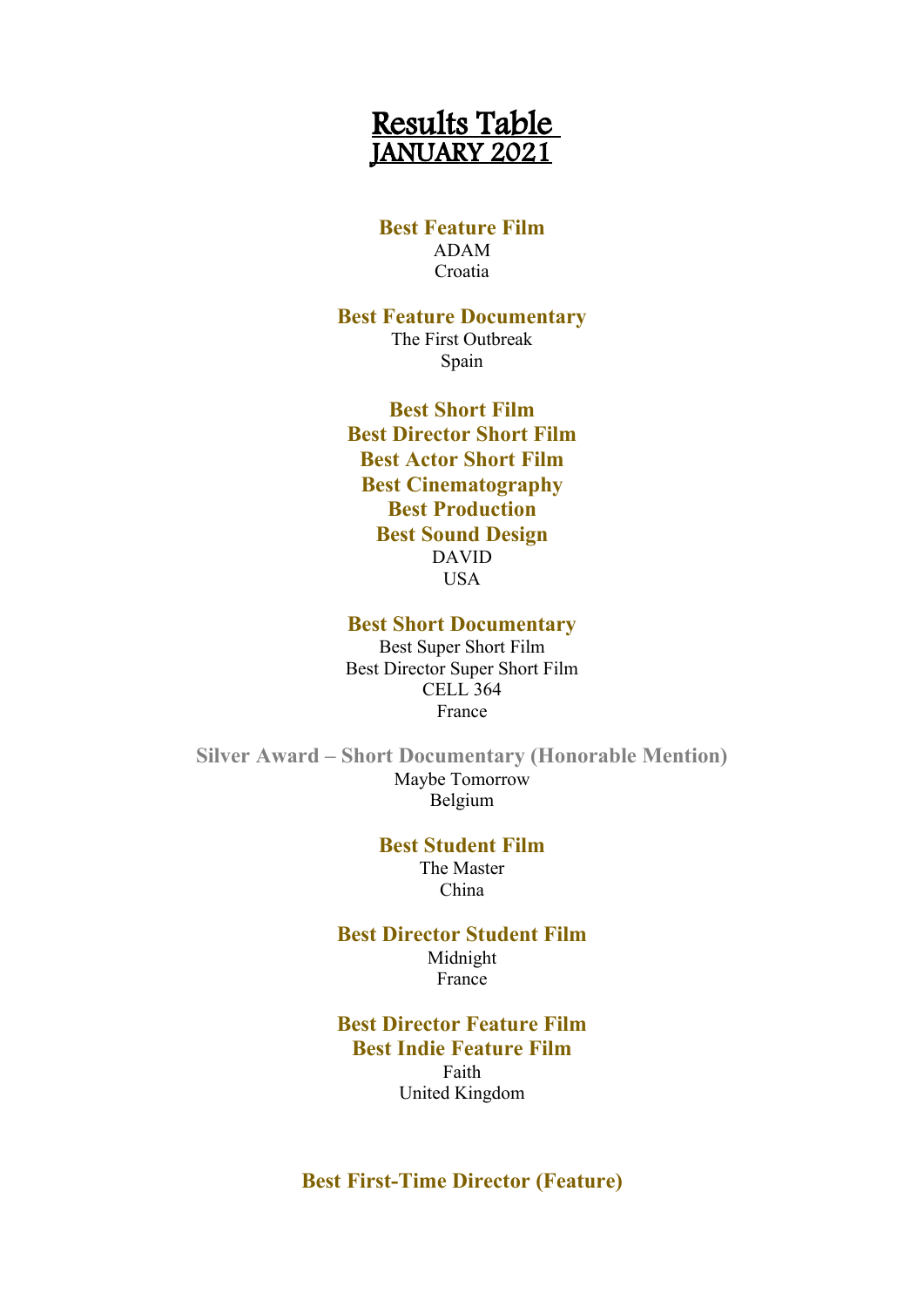# One Left USA

**Silver Award – Director Short Film (Honorable Mention)** Enough Sweden

# **Best Director Music Video**

A Darkened Sun Sweden

# **Best Music Video**

**Circus** Greece

**Silver Award – Music Video (Honorable Mention)** FIND A FOX United Kingdom

# **Best Actress Short Film Best Editing**

GOOD THANKS, YOU? United Kingdom

### **Best Original Screenplay WITNESS** Iran

**Best Drama Best First-Time Director (Short) Best Trailer** HENET WARD Egypt

# **Best Comedy Best Mobile Phone Film** THE BALCONY Ukraine

**Best Animated** How To Get Out Of Here? Poland

# **Best Experimental** Summer France

# **Best Indie Short Film**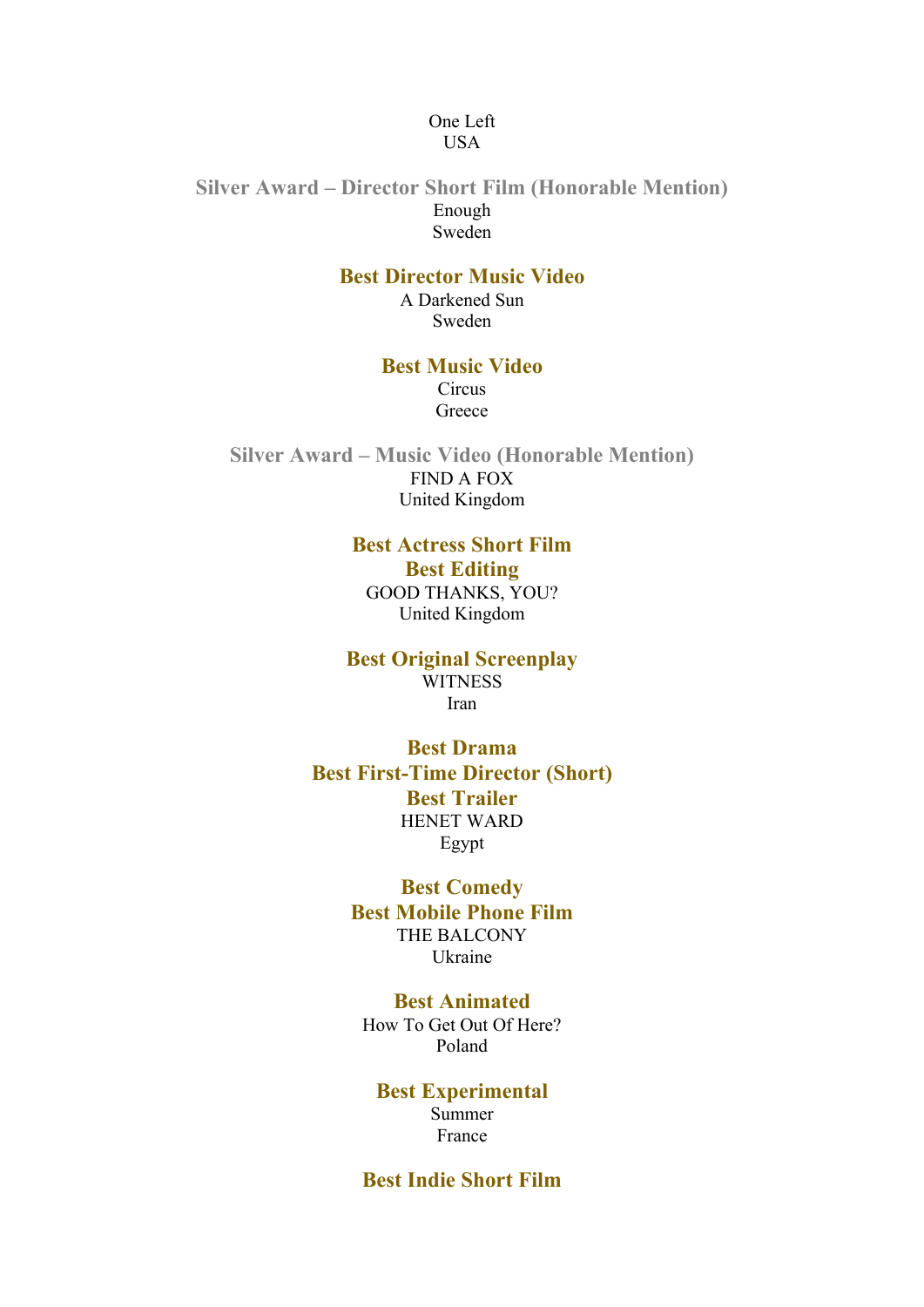Seabreeze Canada

# **Best Web/TV Series**

Dark Pasta Israel

# **Best Horror**

Cruel Tale, Friday kills France

#### **Best Fantasy** FIX ME Korea

# **Best Thriller**

**Best Film Poster Best Actor Feature Film Best VFX** BIG TROUBLE IN SEATTLE USA

# **Best Inspirational**

Who Is Responsible USA

**Best Slovak Short Film** Loneliness

# **Best Short Script**

The Vote of Athena Brazil

**Best Feature Script Best First-Time Screenwriter (Feature) Best Drama Screenplay** Face Painters **USA** 

**Silver Award – Feature Script (Honorable Mention)** Claire's Final Project USA

> **Best First-Time Screenwriter (Short)** A True Story - Script Slovakia

> > **Best Comedy Screenplay**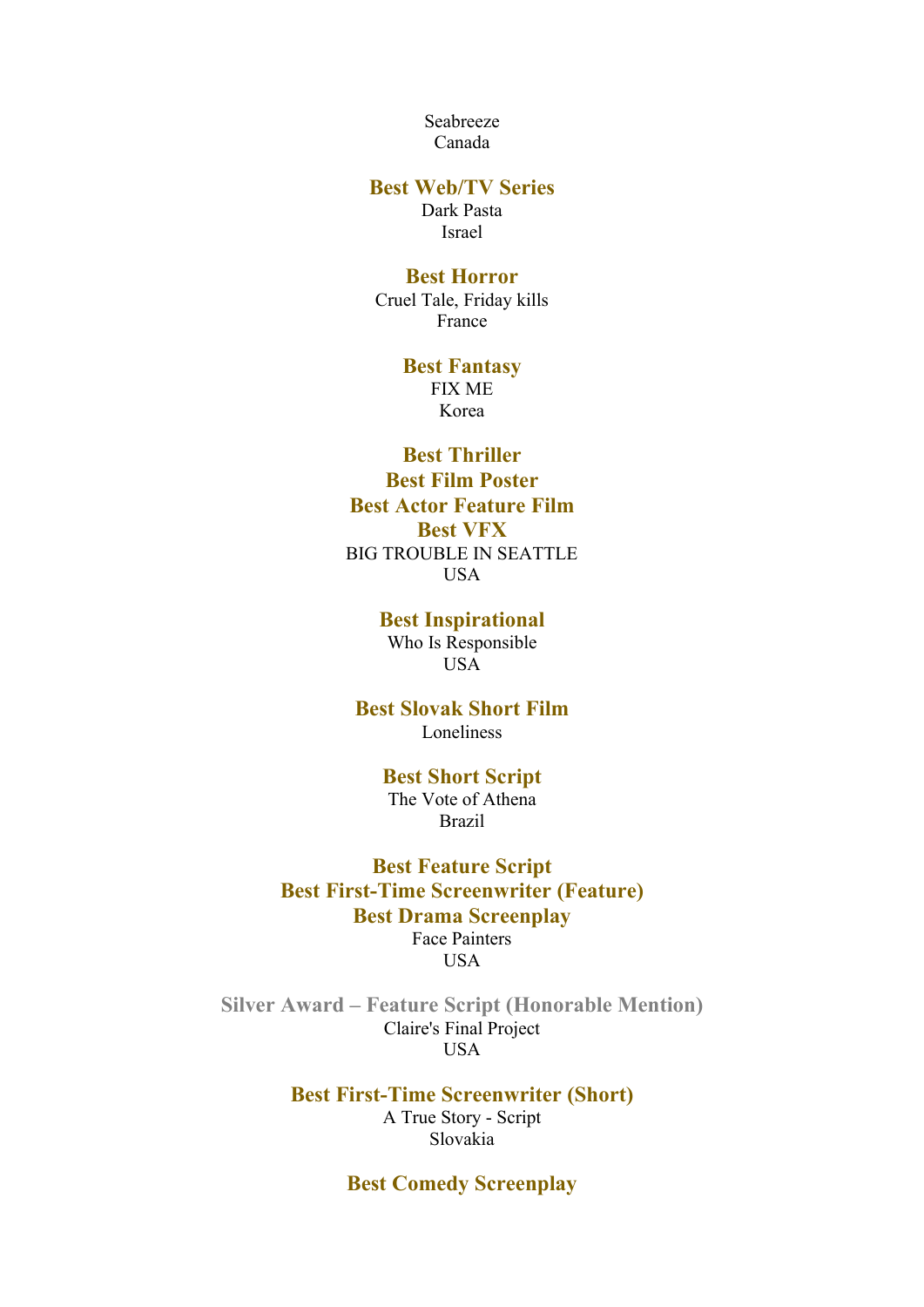### Holiday Help USA

# **Best Student Screenplay** ACE

USA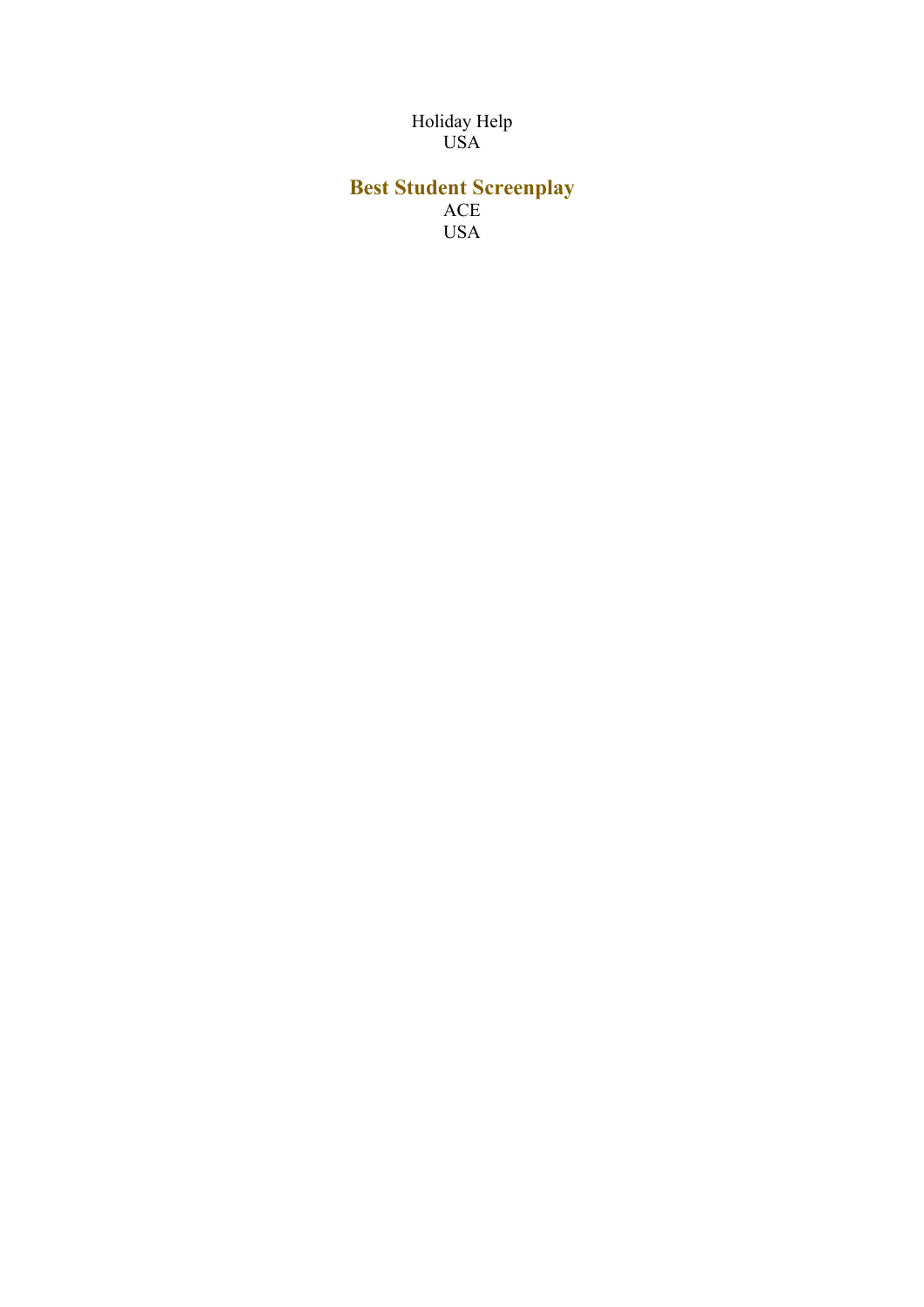# Results Table FEBRUARY 2021

# **Best Feature Film BETWEEN PAIN AND AMEN** Romania

# **Best Feature Documentary Best Indie Feature Film**

**Damien**

United Kingdom

### **Best Short Film Dust Flowers**

Macedonia

# **Best Animation**

**The Catastrophe ou la Charade** France

# **Best Horror**

**MR CLEAN** Sweden

# **Best Cinematography**

**Florence & Normandie** USA

# **Best Drama**

**Feel ill at ease** China

# **Best Thriller**

**Possession** Turkey

# **Best Indie Short Film Živeli**

United Kingdom

# **Best Short Documentary**

**Burning** Finland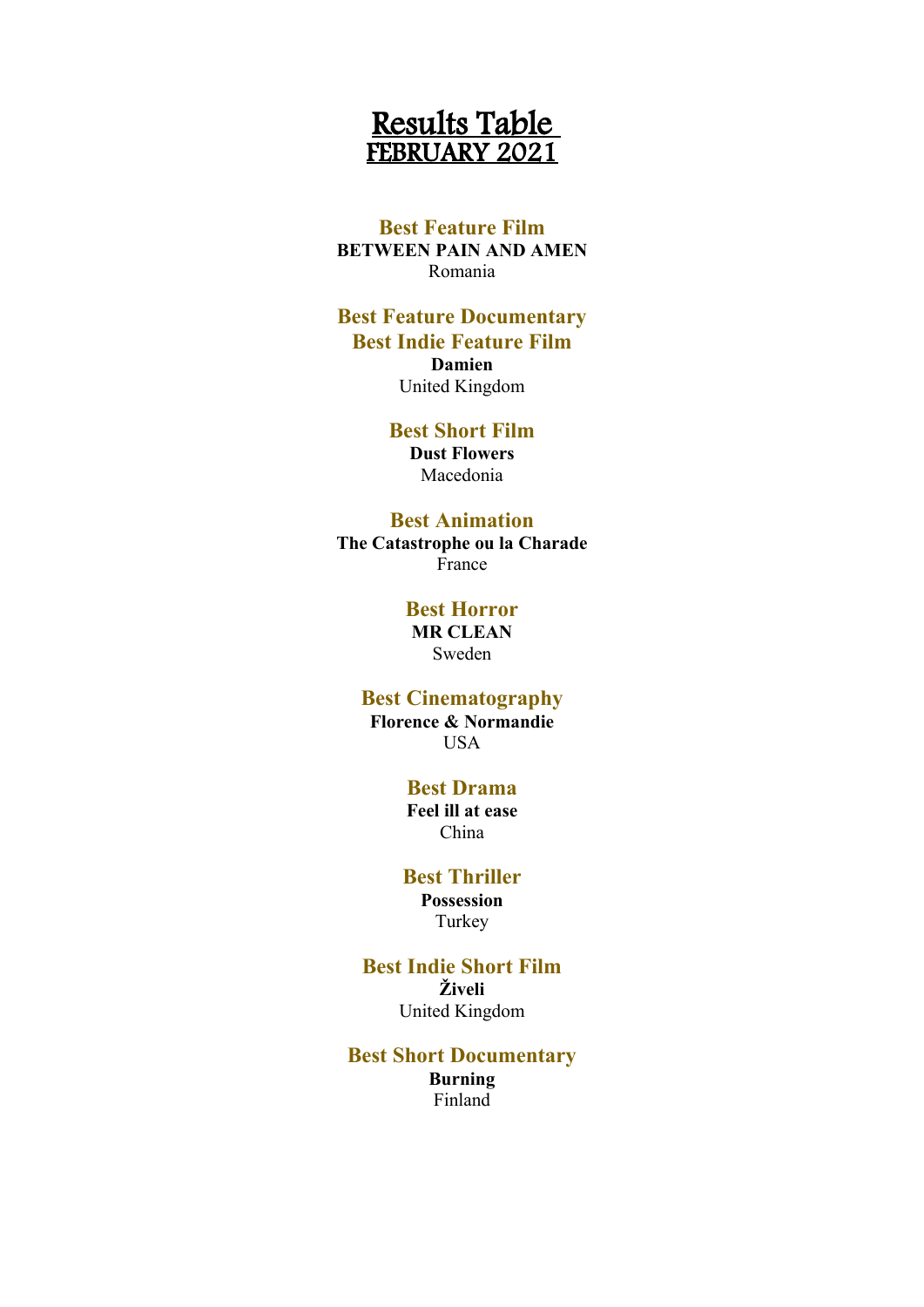**Best Super Short Film Best Director Super Short Film This Is How You Cry** USA

# **Best Student Film**

**Babylon** Czech Republic

# **Best First-Time Director (Short)**

**On my way** Poland

# **Best Director Student Film EAST-WEST**

Poland

# **Best Experimental**

**The Last Celebration** Mexico

### **Best Director Feature Film HOCUS FOCUS** India

### **Best Director Short Film Sonata For A Calendar** Peru

# **Best First Time Director (Feature) The Music Island** Romania

# **Best Music Video Best Director Music Video Firstime** Poland

# **Best Web/TV Series I AM** USA

### **Best Sci-fi Fujiyama** USA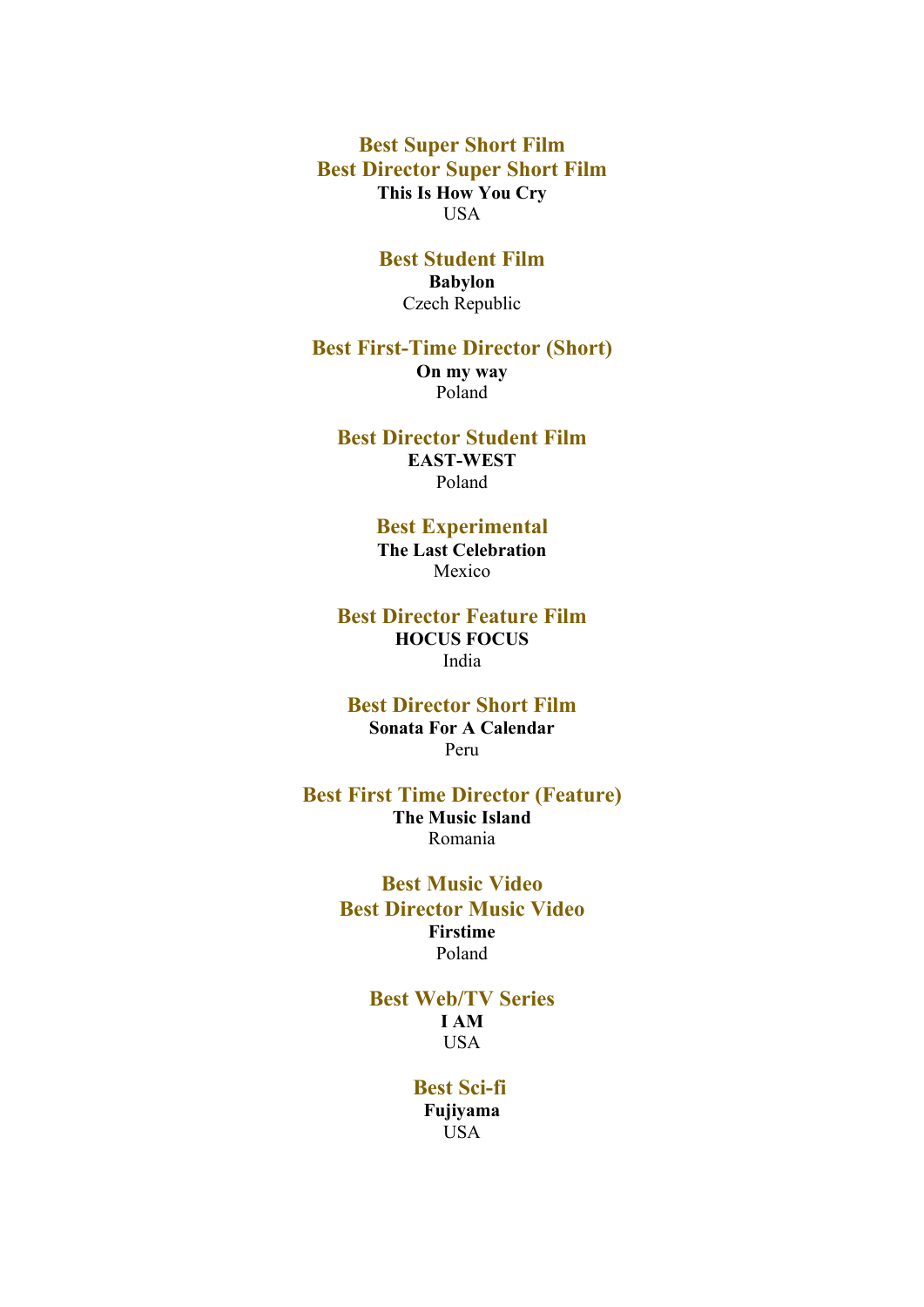**Best Fantasy Best Original Screenplay Best Sound Design Best Production Iguana Death in the American Suburbs** USA

# **Best LGBT**

**Don Filipo** USA

#### **Best Mobile Phone Film**

**Manhedonia** United Kingdom

# **Best Inspirational Superhuman** Germany

### **Best Film Poster Faces** USA

**Best Slovak Short Film Winner**

Samuel Chovan

# **Best Actor Short Film Best Editing Road Games** Poland

# **Best Actress Short Film May Twenty Seventh of This Year**

Egypt

# **Best Actor Feature Film**

**My Dying Heart** Canada

# **Best Actress Feature Film**

**Beetlejuice: The Online Musical** USA

# **Best Short Script Imprint** Sweden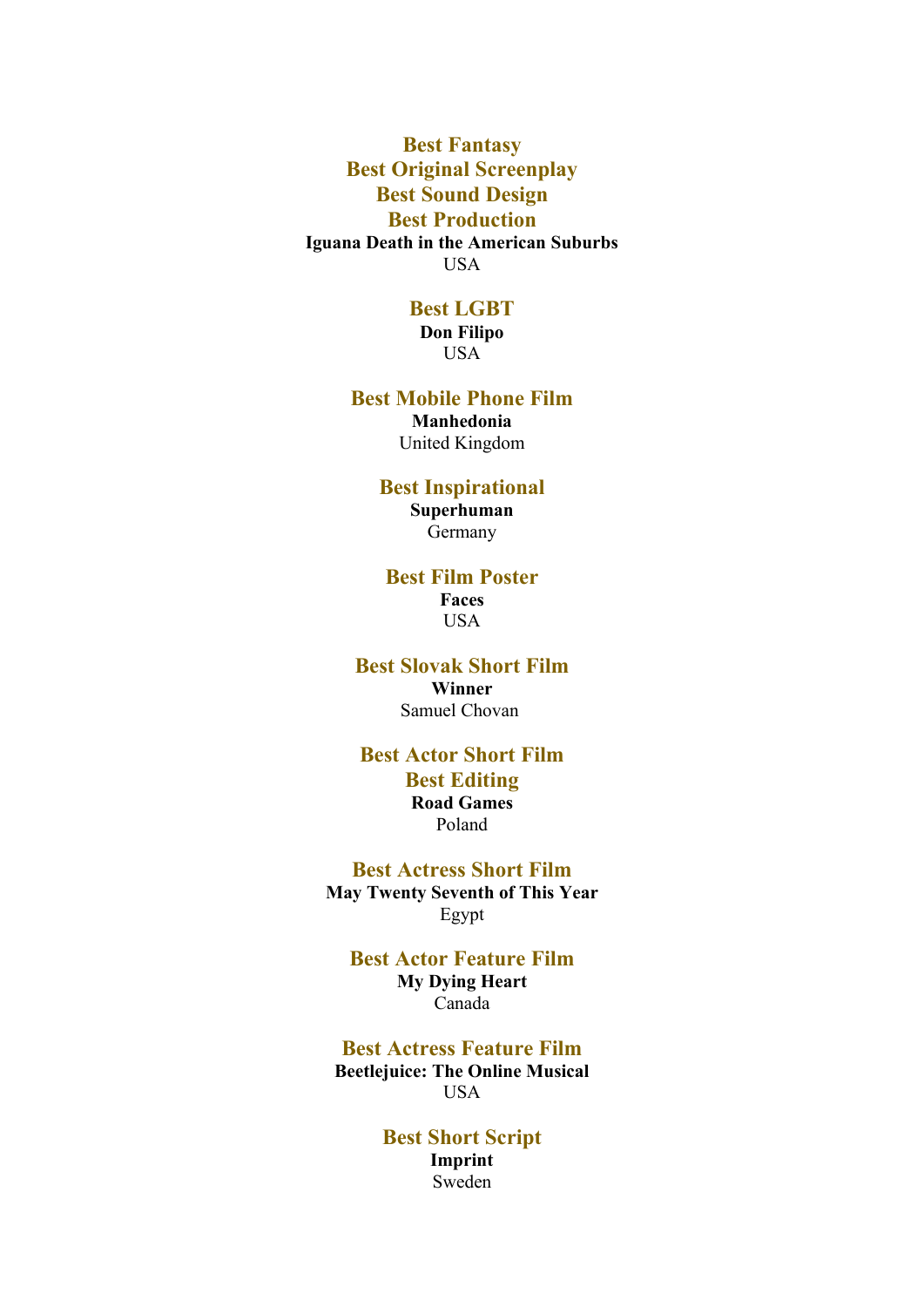**Best Feature Script The Last Day of Paradise** Greece

**Best First Time Screenwriter (Short) SALT** Philippines

**Best First Time Screenwriter (Feature) Two Nights at the Pine Street Inn USA** 

> **Best Drama Screenplay IN BETWEEN** Poland

**Best Comedy Screenplay Follow your heart** France

**Best Student Screenplay Allensville** USA

**Best Sci-fi Screenplay Trucker 3077 USA**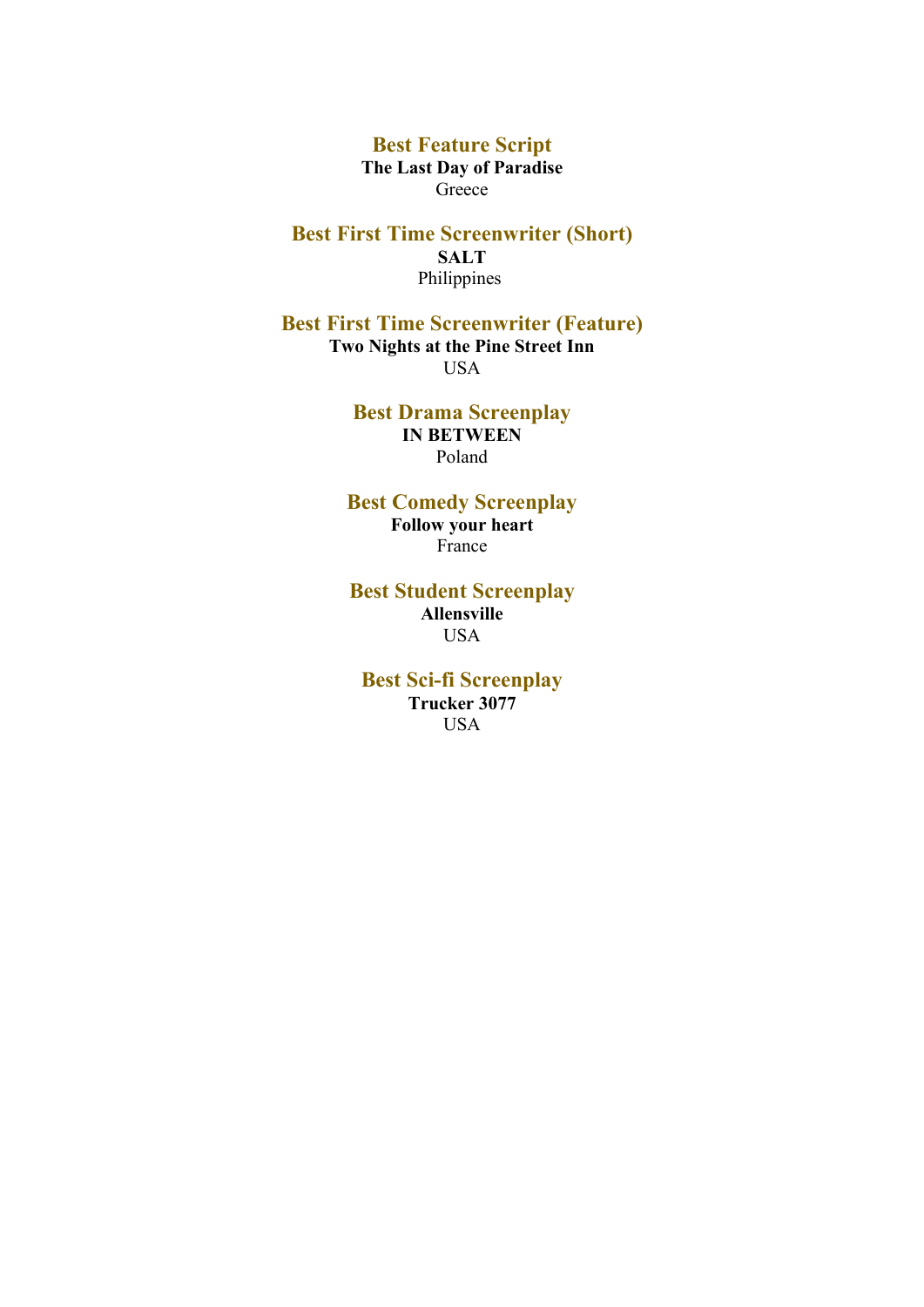

# **Best Feature Film Best Actress Feature Film The End of Aaron** France

# **Best Director Feature Film Best First-Time Director (Feature) Beijing 120** USA

### **Best Indie Feature Film The Music Island** Romania

### **Best Actor Feature Film**

**Best Fantasy After the Night with Valerie USA** 

#### **Best Feature Documentary**

**The Delta of Bucharest** France

### **Best Short Documentary**

**Retreat without song** Germany

**Honorable Mention: Short Documentary Ballada for Galilei** Bulgaria

> **Best Short Film Best Drama Best Indie Short Film Best Actress Short Film Best Cinematography Best Production In the room** Greece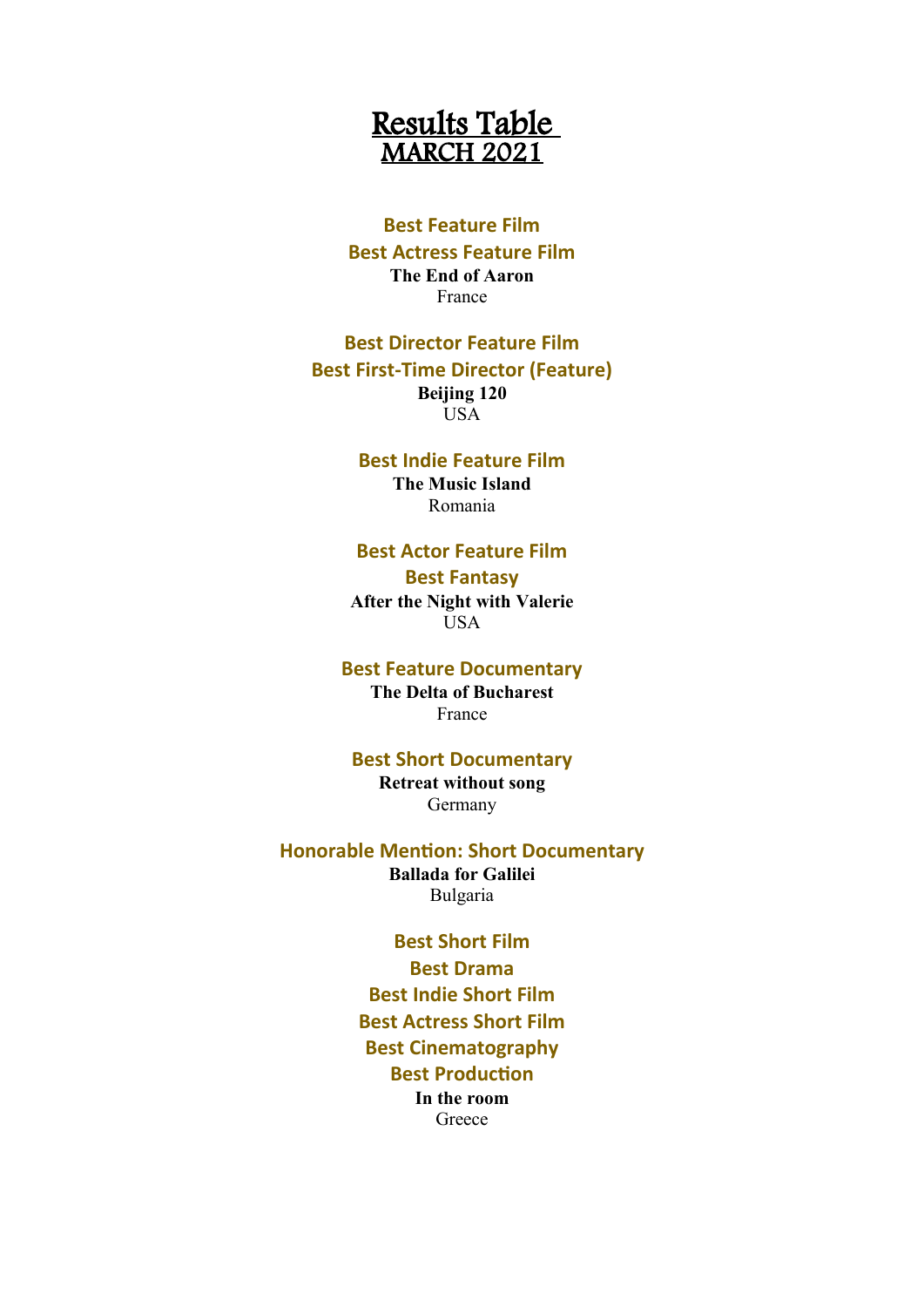**Best Slovak Short Film**

**Best Editing Shadow Traders** Slovakia

**Best Super Short Film LORIN**

Switzerland

# **Best Student Film Agua Man**

Germany

# **Best Director Short Film Black Screen**

Italy

#### **Best Director Super Short Film ONE TO ONE**

France

# **Best First-Time Short Film**

**No Stars Anymore** Poland

# **Best Director Student Film LIFE IS BULLSHIT** Czech Republic

# **Best Music Video**

**Best Director Music Video Bruno S.** Poland

## **Best Animated**

**Behind the glass** Spain

# **Best Experimental**

**The Hyperzoo** Italy

#### **Best Web/TV Series**

**HARD TO LEAVE Backstories Eyes' Turf** United Kingdom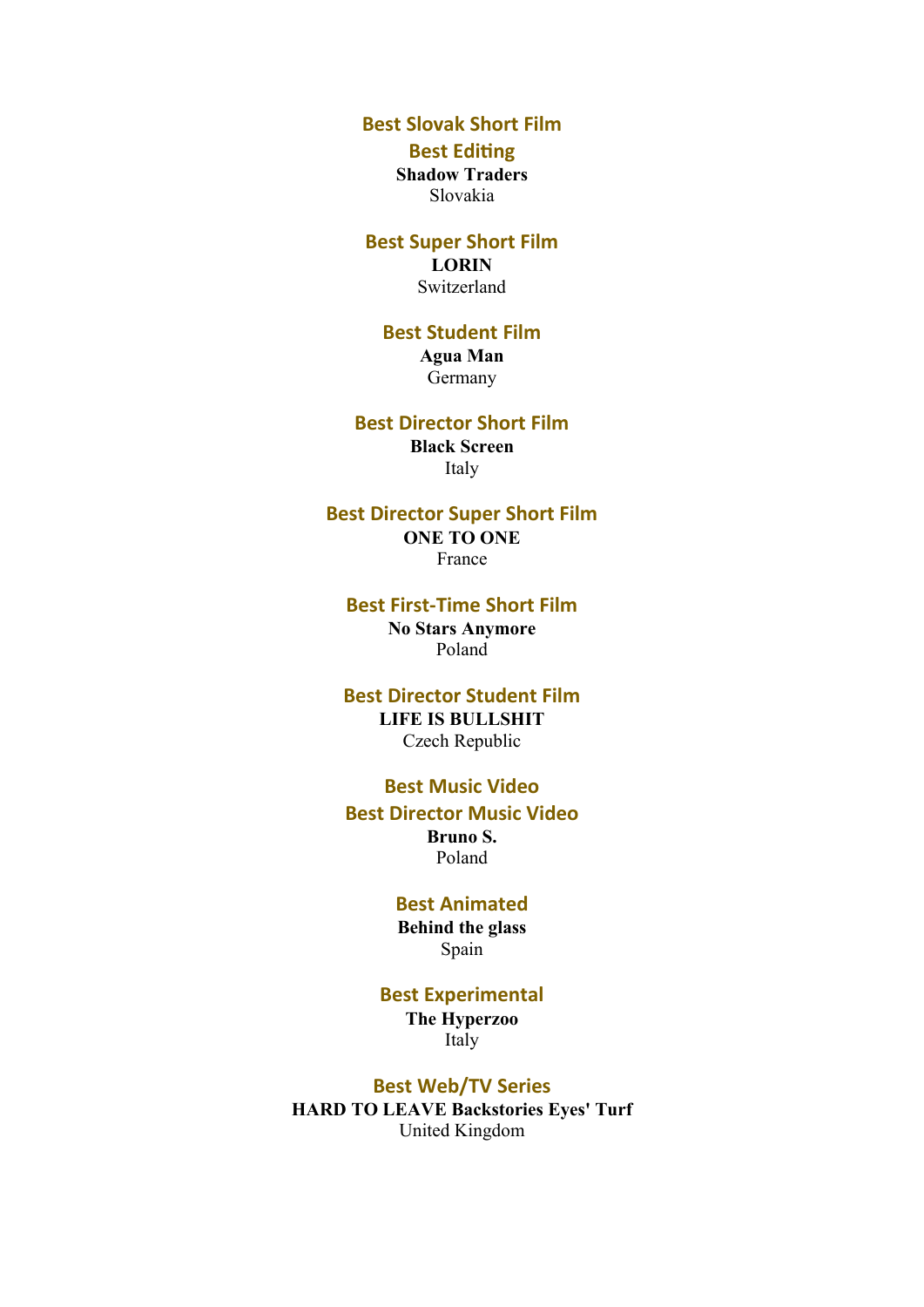#### **Best Sci-fi**

**45 Days Later** France

# **Best Horror**

**Little Christmas** Finland

## **Best Mobile Phone Film**

**Gregorio** Costa Rica

# **Best Inspirational**

**1934** Italy

# **Best Action**

**Less Worthy of Survival** USA

# **Best Film Poster**

Best VFX **The Lights of Dawn** Spain

# **Best Actor Short Film**

**Sonata For A Calendar** Peru

### **Best Original Screenplay**

**The Shadow**  Spain

# **Best Sound Design**

**The Saviour: Brig. Pritam Singh** India

# **Best Short Script**

**A Dive Into Agriculture** USA

### **Best Feature Script Neo-Noir** USA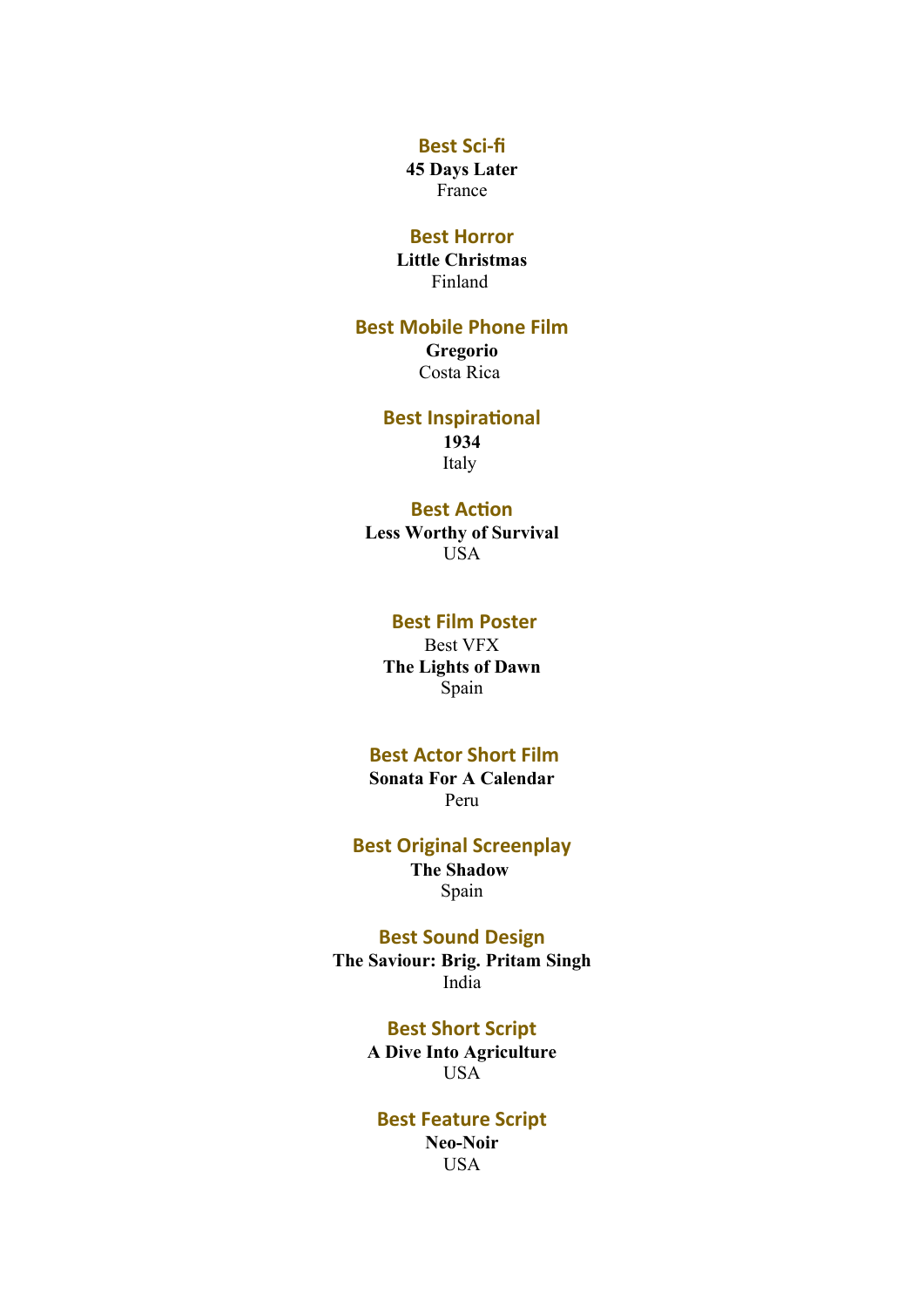**Best First-Time Screenwriter (Short)**

**Boxed-Up** United Kingdom

**Best First-Time Screenwriter (Feature) DOUGHBOY** USA

**Best Television Script – Pilot "The Old Man Who Spoke to Angels"** Canada

# **Best Drama Screenplay Swindlers** USA

**Best Thriller Screenplay Guilt** USA

**Best Horror Screenplay What Lurks** USA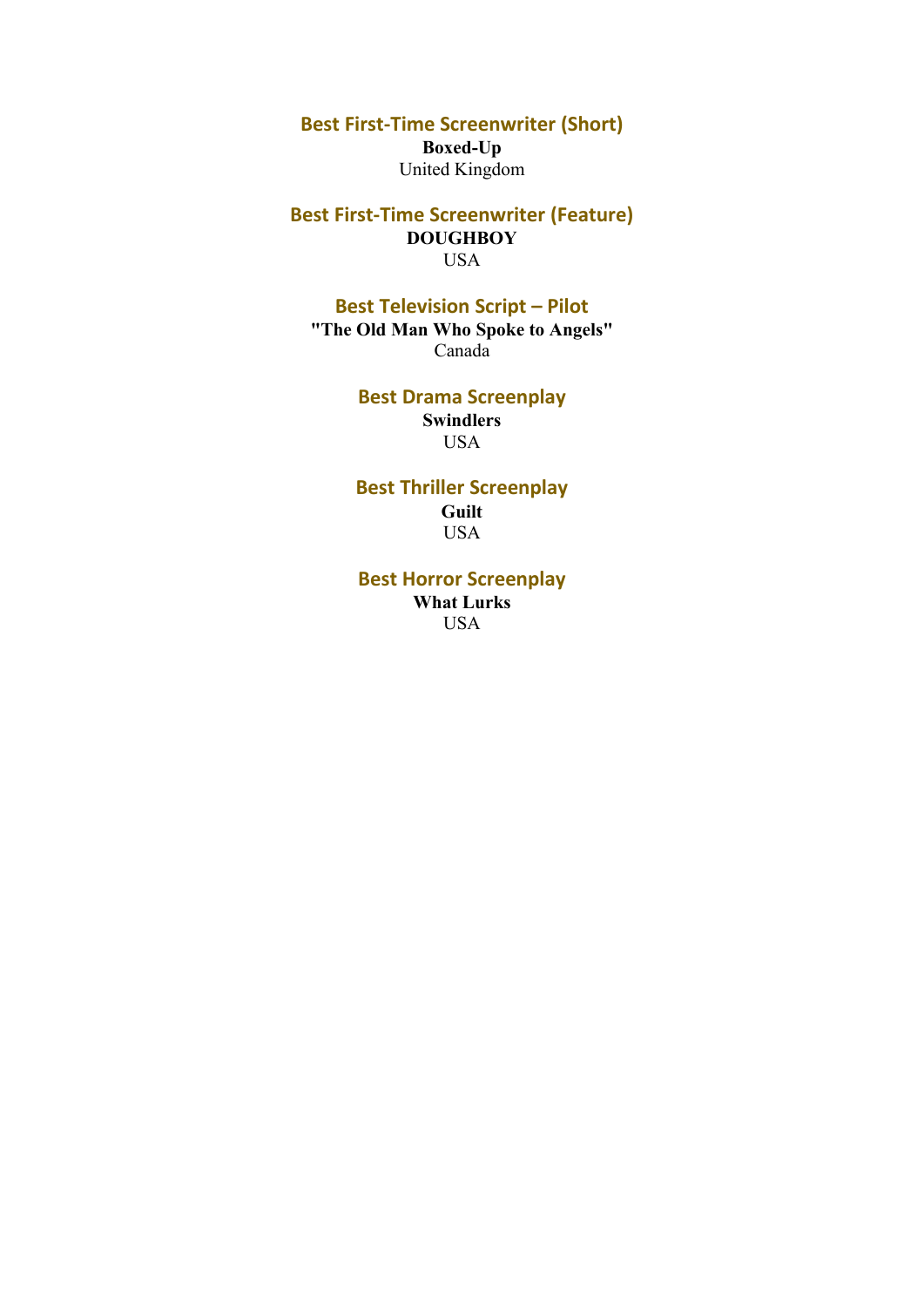

### **Best Feature Film**

**GOODBYE SOVIET UNION!** Lauri Randla

### **Best Feature Documentary**

**Four Motherless Children** Ralph Isenberg

### **Honorable Mention: Feature Documentary**

**Architecture of RA** Kyle Weyburne

## **Best Short Film**

**IL NOSTRO NOME È ANNA (OUR NAME IS ANNA)** Mattia Mura Vannuzzi

# **Honorable Mention: Short Film**

**Water Demon** Bikramjit Gupta

# **Best Short Documentary**

**Twelfth night backstage** Peter Gould

## **Honorable Mention: Short Documentary**

**Wuqiao Circus** Lukas Berger

## **Best Super Short Film**

**Another Year passed** Ferenc Mándi

# **Honorable Mention: Super Short Film**

**Choice** Jabran Zafar

# **Best Student Film**

**Buddy** Nikos Deligeorgidis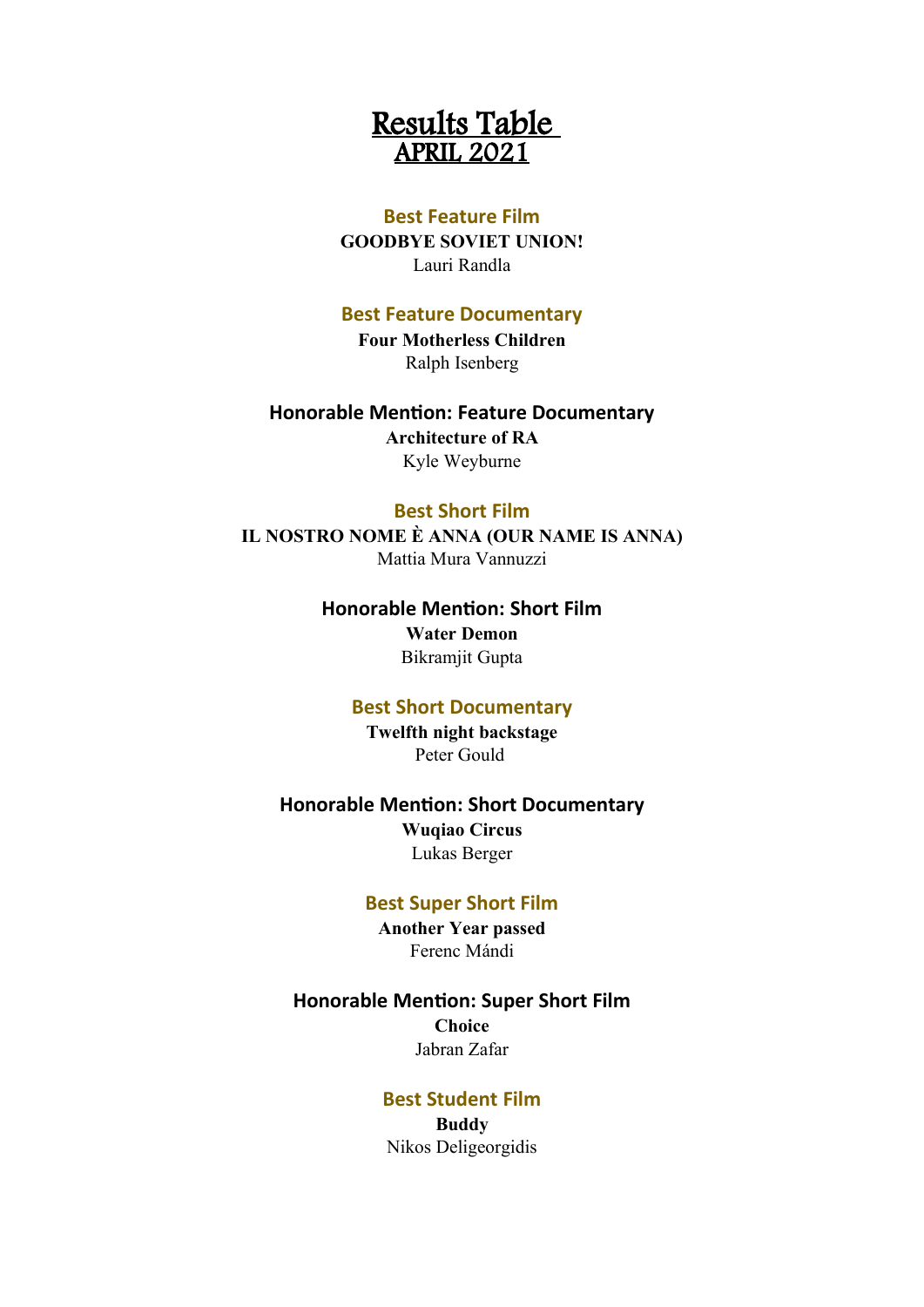**Honorable Mention: Student Film The Little Things**

Sabine El Khoury

# **Best Director Short Film**

**The Great Artist** Indrani Pal-Chaudhuri

# **Honorable Mention: Director Short Film**

**Happiness** Sérgio Leemann

# **Best Director Super Short Film**

**Murphy's law** Jérémy Brondoni

### **Best First Time Director (Feature)**

**GOODBYE SOVIET UNION!** Lauri Randla

### **Best First Time Director (Short)**

**Ingrid** Raimon Valls

**Honorable Mention: First Time Director (Short) KNIFEHAND**

Navarrete M. Luis

# **Best Director Student Film**

**Unconscious Projections** Maddie Branagan

### **Best Director Music Video**

**This Is The Darkness I Used To Tape** Bruno Carletti

**Honorable Mention: Director Music Video Astronauts** Pauline Moreau

# **Best Music Video**

**A NA GORE MAK** ROMAN HOLODENKO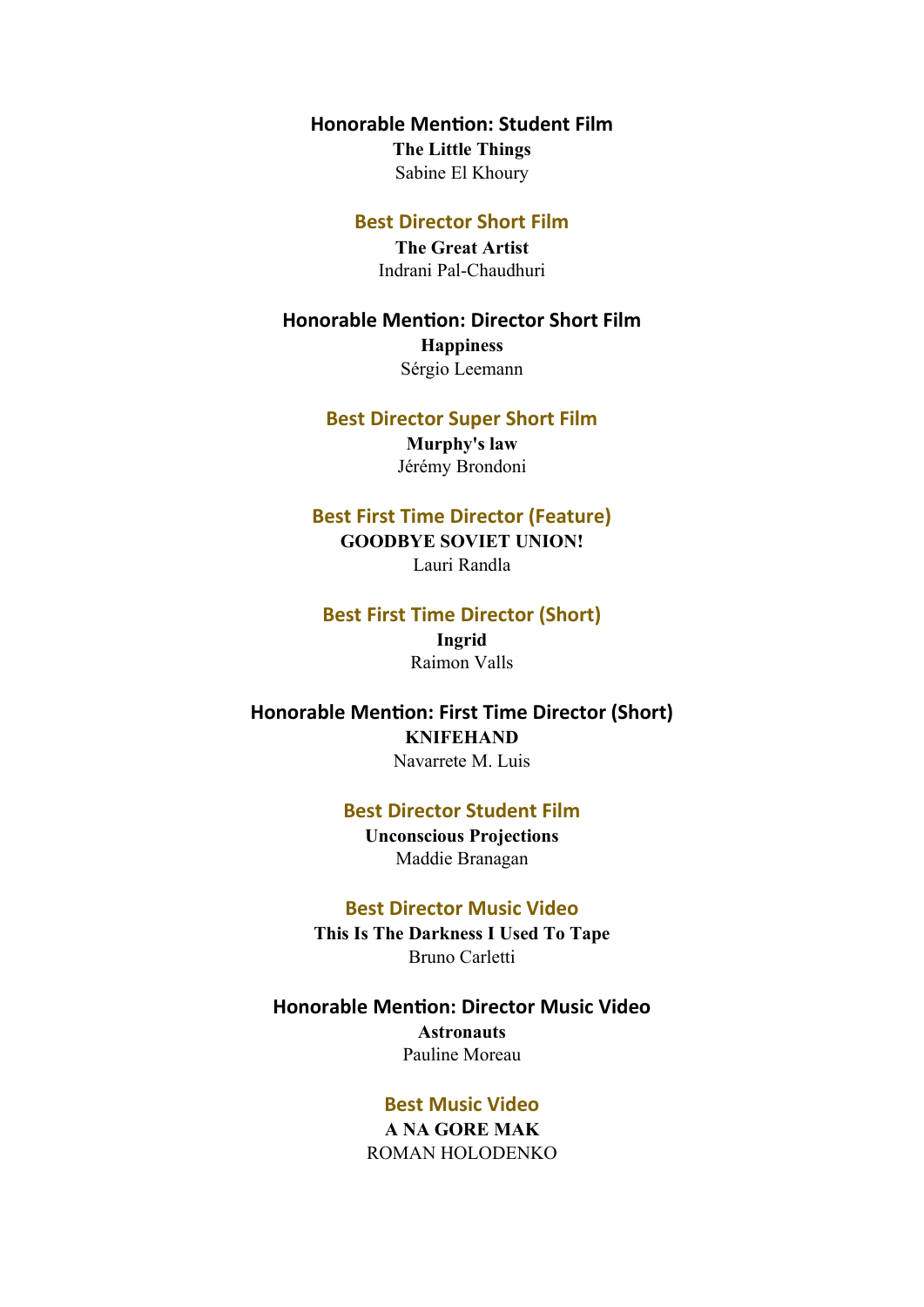**Honorable Mention: Music Video Get it Out** Elia Sadeqi

#### **Best Drama**

**War Crime / Savaş Suçu** ibrahim Sevinc

**Honorable Mention: Drama IL NOSTRO NOME È ANNA (OUR NAME IS ANNA)** Mattia Mura Vannuzzi

### **Best Comedy**

**Closeted** Magali Perra

# **Best Animation**

**Going Home** Tom Denney

### **Honorable Mention: Animation**

**The Immortan Joe Memorial Highway** Nathan Leigh

# **Best Experimental**

**4.5m²** KIM JE HYUN

### **Honorable Mention: Experimental**

Set Me Free Conni McKenzie

### **Best Indie Short Film**

Choice Jabran Zafar

**Honorable Mention: Indie Short Film LISA & EMMA** László Bús

**Honorable Mention: Indie Feature Film The Breath of Life** Anna Gerasimova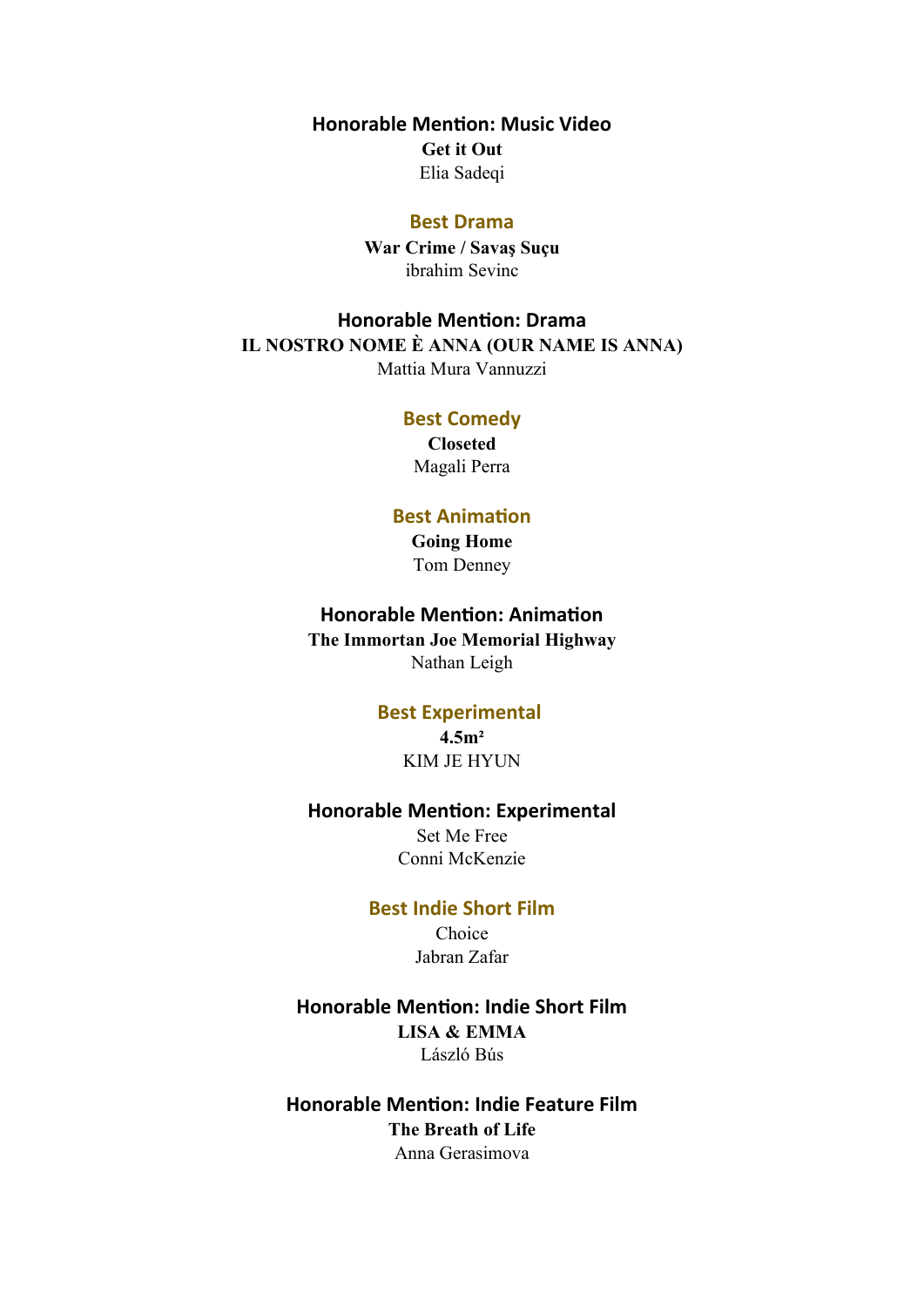### **Best Horror**

**The Princess and the Old Lady** André Rodrigues

### **Honorable Mention: Horror ALLODIUM**

Severin Eskeland

# **Best Sci-fi**

**Zero Atmospheres** Davide Perico

# **Honorable Mention: Fantasy Answers**

Ben Lovejoy

**Honorable Mention: Mobile Phone Film Perforto** Antonio Giannattasio

### **Best Inspirational**

**IL NOSTRO NOME È ANNA (OUR NAME IS ANNA)** Mattia Mura Vannuzzi

# **Honorable Mention: Inspirational Broken Wings** Andrea Rota, Francesco Contini

# **Best Film Poster**

**Sins of the Father**  Tristan Corrigan

# **Best Trailer**

**The Great Artist** Indrani Pal-Chaudhuri

### **Best Actor Short Film**

**Ingrid** Victor Rebull as the lead

# **Honorable Mention: Actor Short Film Closeted** Quentin Santarelli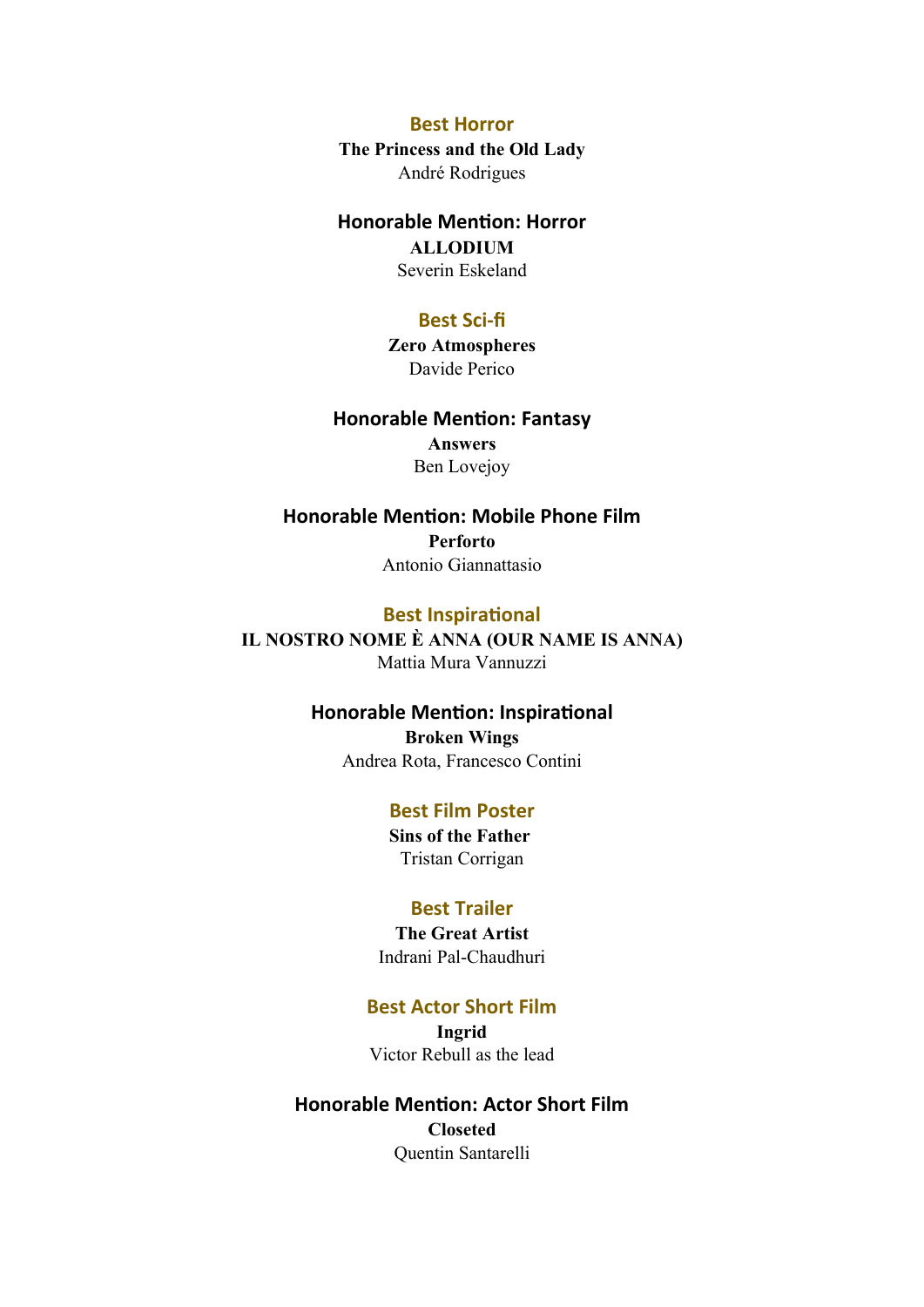**Best Actress Short Film**

**Trivial Loser** Julia Fossi

**Honorable Mention: Actress Short Film Closeted** Romane Lachat

# **Best Original Screenplay**

**The Double** Leor Zinati

# **Honorable Mention: Original Screenplay**

**The Great Artist** Indrani Pal-Chaudhuri

### **Best Editor**

**Raw Meat and Crack** Zak Waddington

### **Honorable Mention: Editor**

**LISA & EMMA** László Bús

## **Best Sound Design**

**Mary** Enma Brenes

# **Honorable Mention: VFX Seize the Day** Zachary James

### **Honorable Mention: Cinematography**

**T.A.N** Adrian Younge, Jazmin Hicks

### **Best Production**

**Sea at Night** Kim Fabienne Hertinger

# **Honorable Mention: Production**

**Milas Tagebuch (Milas Diary)** Gabriel Da Silva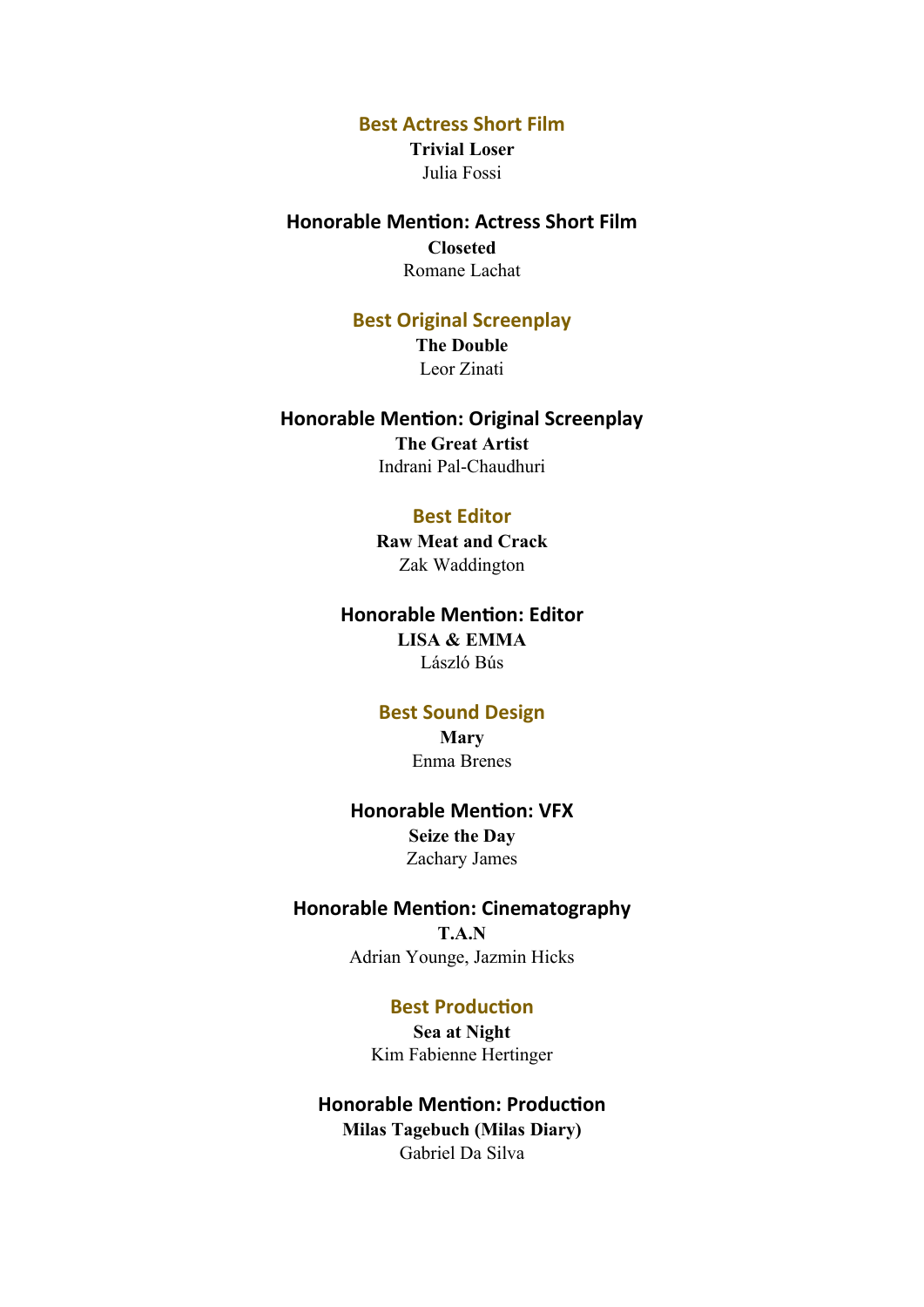### **Best Short Script**

Obolus Kim Fabienne Hertinger

### **Best Feature Script**

**The Moron** Kevin J. Howard

# **Best Drama Screenplay**

**Male Order** Lisa Wassel

# **Honorable Mention: Drama Screenplay Papelitos**

José Terreros

# **Best Comedy Screenplay**

**Crashing Jenny's Wedding** Cheyanne Smith

### **Honorable Mention: Comedy Screenplay**

**Closeted** Magali Perra

# **Best Thriller Screenplay**

**Just Coffee** Jason Anthony Fisher

# **Honorable Mention: Thriller Screenplay Against my will**

Nils Lane

# **Best Horror Screenplay**

**Sins of the Father**  Tristan Corrigan

# **Honorable Mention: Horror Screenplay Father' day** YuLun Wu

# **Best Action Screenplay KLIK** Robert B Cole